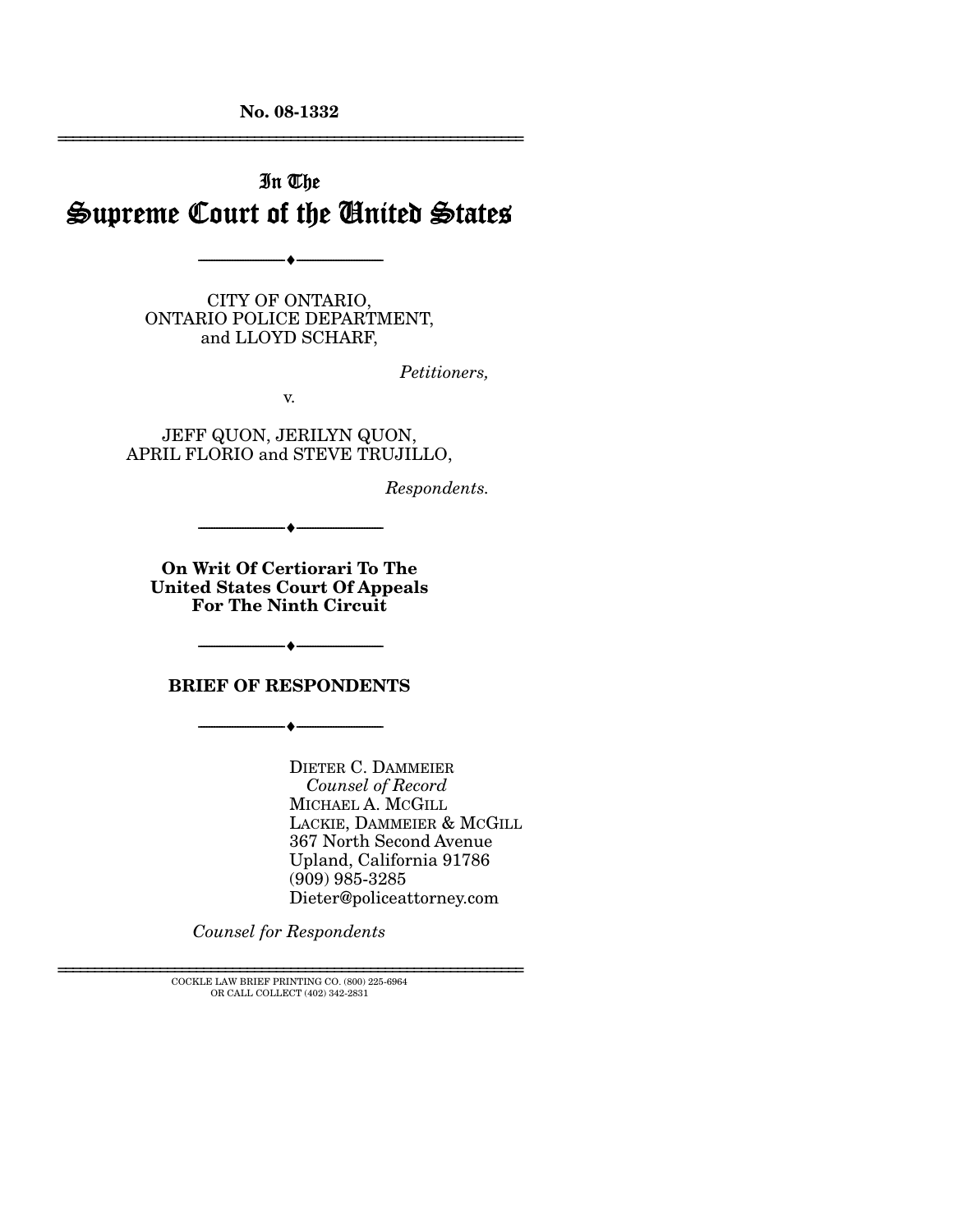While individuals do not lose Fourth Amendment rights merely because they work for the government, some expectations of privacy held by government employees may be unreasonable due to the "operational realities of the workplace." *O'Connor v. Ortega*, 480 U.S. 709, 717 (1987) (plurality opinion). Even if there exists a reasonable expectation of privacy, a warrantless search by a government employer – for non-investigatory work-related purposes or for investigations of work-related misconduct – is permissible if reasonable under the circumstances. *Id*. at 725-26 (plurality opinion). The questions presented are:

- 1. Whether a SWAT team member has a reasonable expectation of privacy in textmessages transmitted on his SWAT pager, where the police department has no formal no-privacy policy pertaining to text-message transmissions and the operational realities of the police department are such that SWAT team members are explicitly told their messages would remain private if they paid any additional overage charges.
- 2. Whether the Ninth Circuit contravened this Court's Fourth Amendment precedents and created a circuit conflict by analyzing whether the police department could have used "less intrusive methods" of reviewing textmessages transmitted by a SWAT team member on his SWAT pager.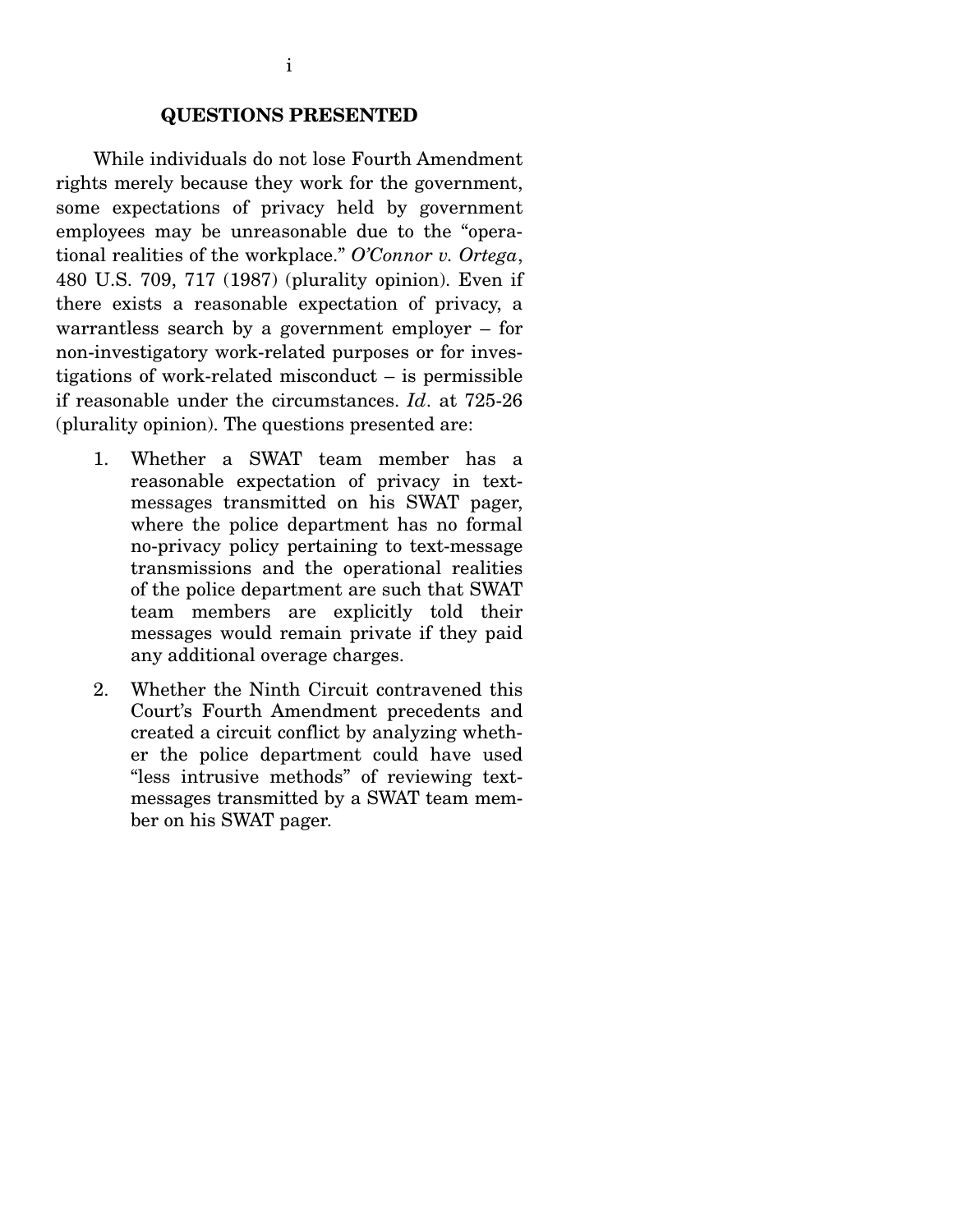## **QUESTIONS PRESENTED** – Continued

3. Whether individuals who send text-messages to a SWAT team member's SWAT pager have a reasonable expectation that their messages will be free from review by the recipient's government employer.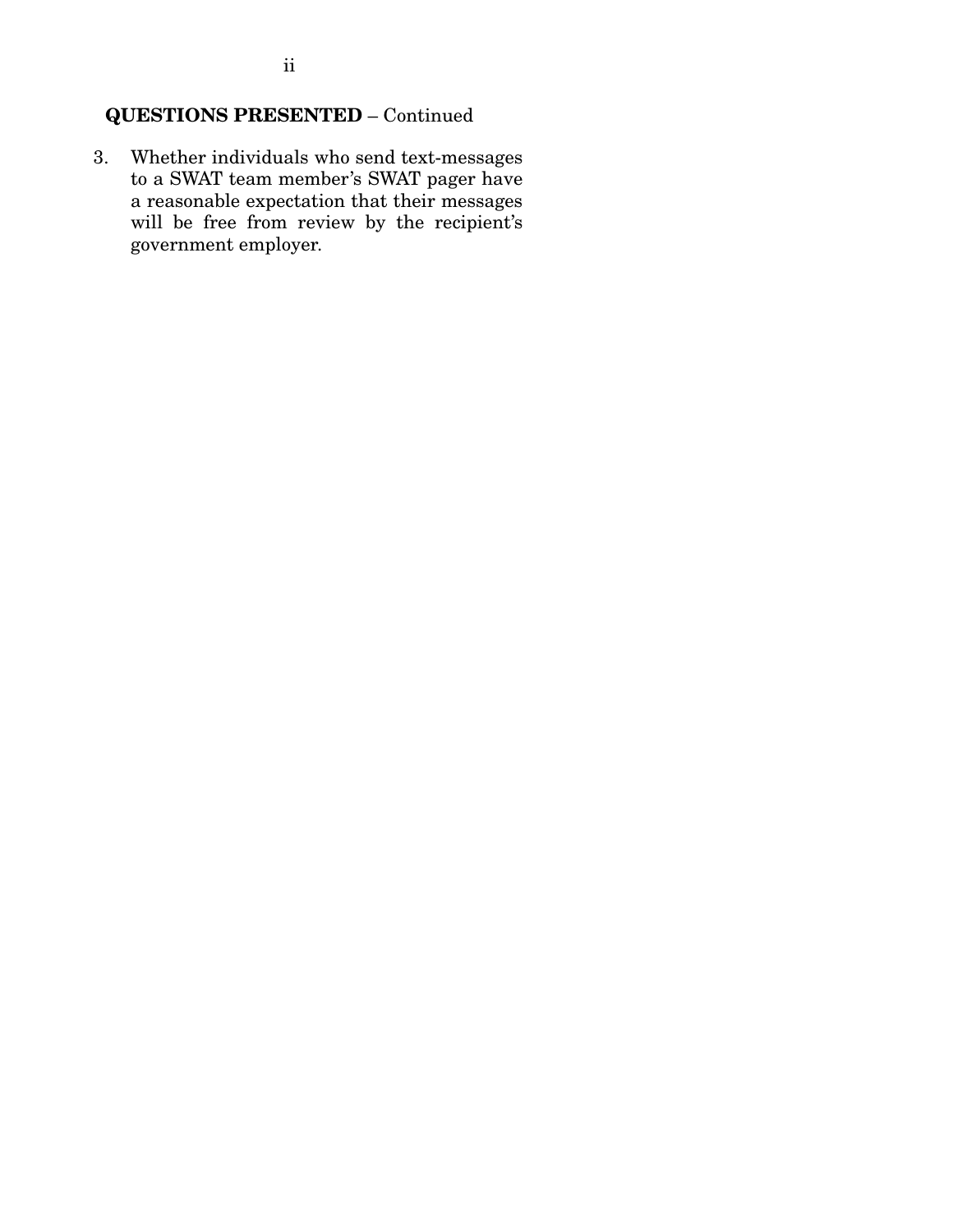# TABLE OF CONTENTS

# Page

|              |                                                                                                                                                                                               | 1  |
|--------------|-----------------------------------------------------------------------------------------------------------------------------------------------------------------------------------------------|----|
|              |                                                                                                                                                                                               | 1  |
|              | STATEMENT OF THE CASE                                                                                                                                                                         | 1  |
| $A_{1}$      | The City Of Ontario's "Computer Usage"<br>Policy And Its Contract With Arch                                                                                                                   | 3  |
| B.           | The City's Policy Maintaining Officer's<br>Privacy And Its Impulsive Decision To                                                                                                              | 7  |
| $C_{\cdot}$  | The District Court Proceedings                                                                                                                                                                | 12 |
| D.           |                                                                                                                                                                                               | 16 |
| E.           |                                                                                                                                                                                               | 19 |
|              | SUMMARY OF ARGUMENT                                                                                                                                                                           | 19 |
|              |                                                                                                                                                                                               | 25 |
| $\mathbf{L}$ | THE APPROPRIATE STANDARD FOR<br>NON-INVESTIGATIVE SEARCHES BY<br>GOVERNMENT EMPLOYERS IS SET<br>FORTH IN O'CONNOR V. ORTEGA                                                                   | 25 |
|              | A. The Plurality in O'Connor Appropri-<br>ately Reconciled The Privacy Inter-<br>ests Of Government Employees With<br>Government Employers' Legitimate<br>Interests In An Efficient Workplace | 25 |
|              | <b>B.</b><br>This Court Should Adopt The<br>O'Connor Plurality As A Majority                                                                                                                  | 28 |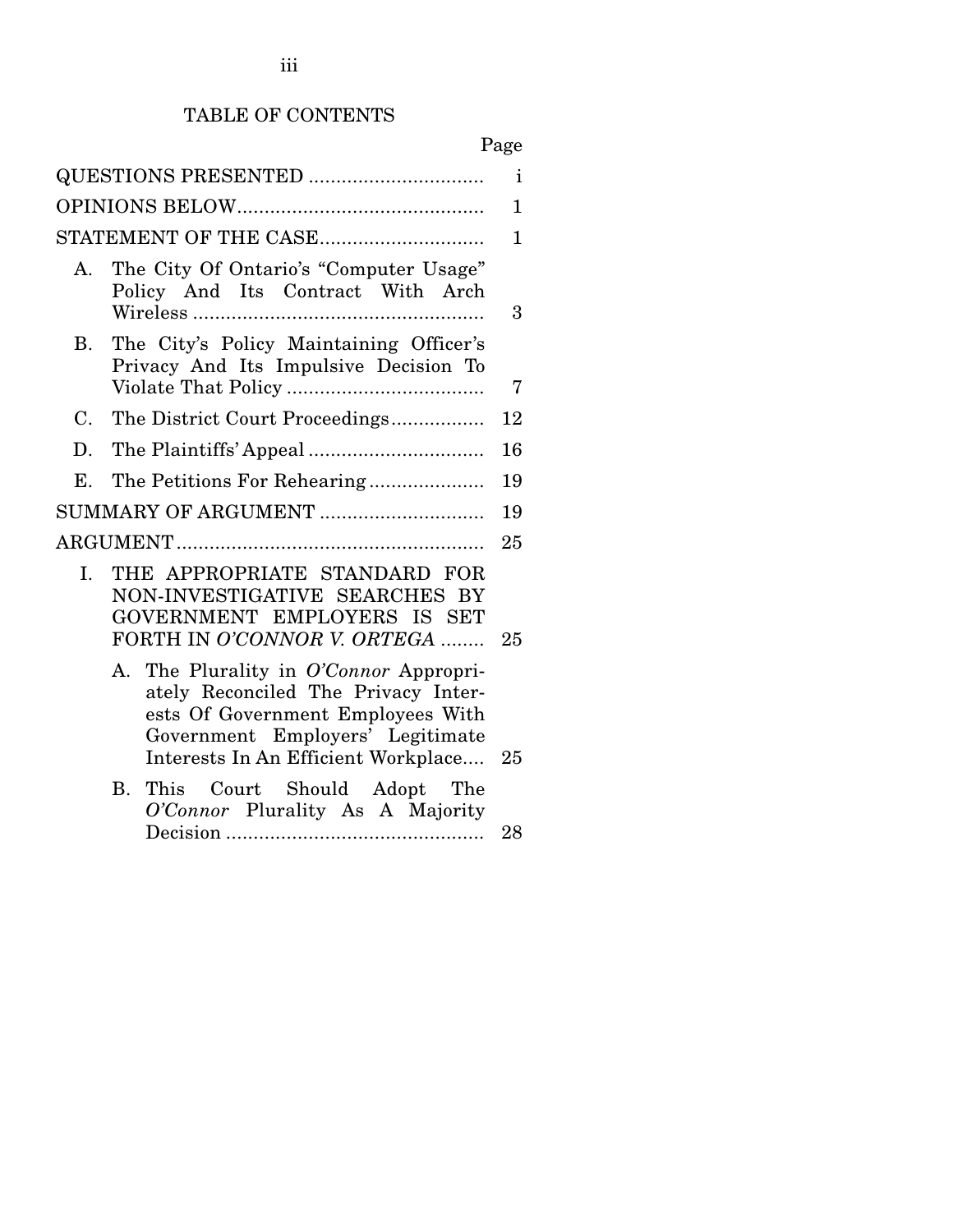## TABLE OF CONTENTS – Continued

|                                                                                                                                                                                                                              | Page   |
|------------------------------------------------------------------------------------------------------------------------------------------------------------------------------------------------------------------------------|--------|
| 1. O'Connor's Case-By-Case Approach<br>To Assessing A Public Employee's<br>Fourth Amendment Rights Is The<br>Only Practical Manner In Which<br>To Deal With The Divergent Work-                                              | 28     |
| Circuit Courts Have Successfully<br>2.<br>Relied On This Framework                                                                                                                                                           | 29     |
| II.<br>BY ILLEGALLY OBTAINING AND RE-<br>VIEWING THE TRANSCRIPTS FROM<br>ARCH WIRELESS, IN VIOLATION OF<br>THE STORED COMMUNICATIONS ACT,<br>THE ONTARIO DEFENDANTS VIO-<br>LATED SERGEANT QUON'S FOURTH<br>AMENDMENT RIGHTS | 32     |
| A. Sergeant Quon Had A Reasonable<br>Expectation Of Privacy In His Text-                                                                                                                                                     | 32     |
| 1. The City's Only Written No-<br>Privacy Policy Did Not Expressly<br>Apply To Text-Message Pagers                                                                                                                           | $32\,$ |
| Lieutenant Duke Established The<br>2.<br>Department's Policy That It Would<br>Not Review Text-Messages                                                                                                                       | 34     |
| An Employee's Reasonable Expec-<br>3.<br>tation Of Privacy Cannot Be De-<br>feated Merely By Announcing That<br>It Will Not Be Respected                                                                                     | 39     |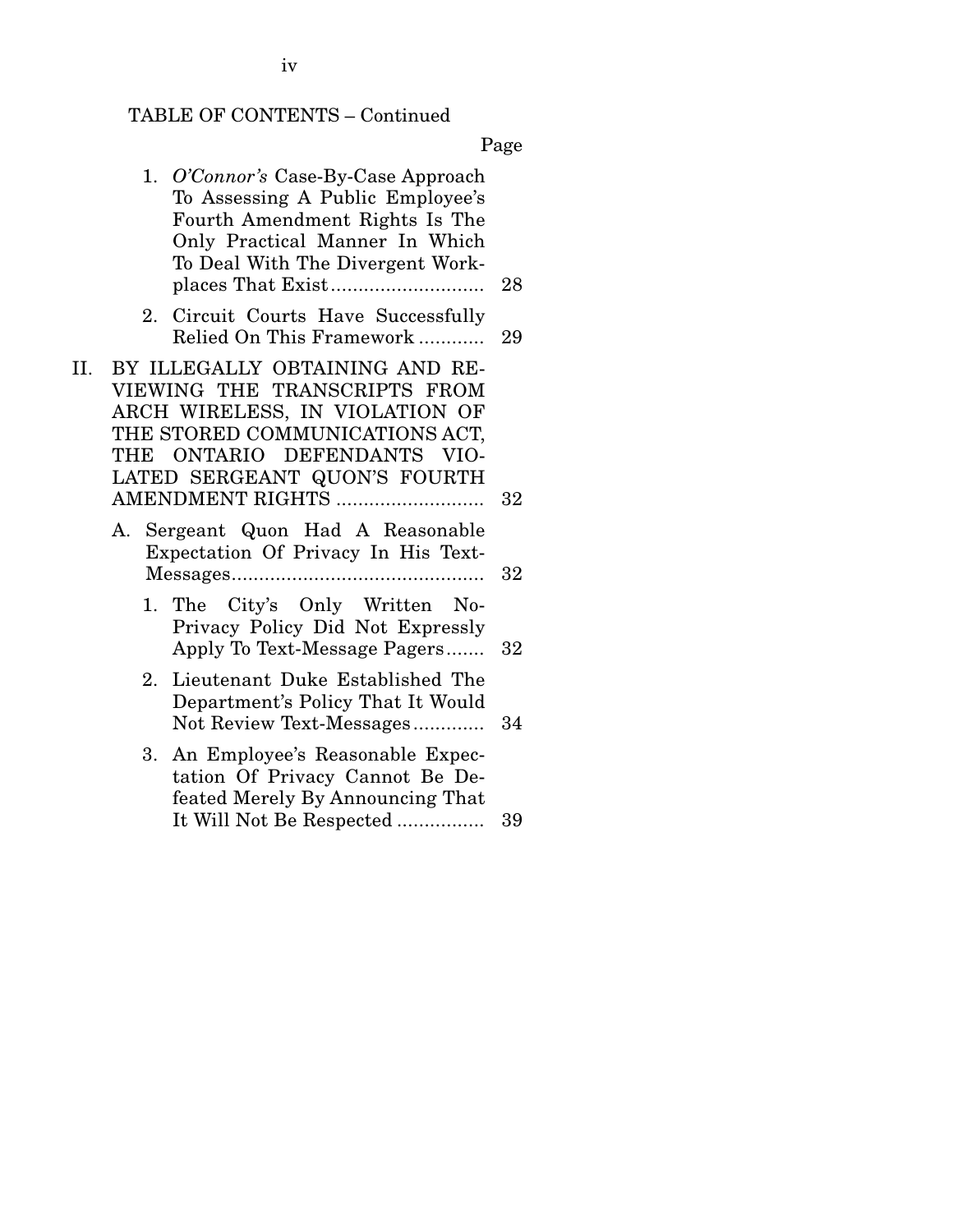# TABLE OF CONTENTS – Continued

Page

| 5. The Release Of The Text-Messages<br>To The City And The Concomitant                                                                      |  |
|---------------------------------------------------------------------------------------------------------------------------------------------|--|
| Violations Bolster Each Plaintiffs'<br>Expectation Of Privacy<br>45                                                                         |  |
| 6. The Operational Realities Of The<br>Workplace Make Clear That Ser-<br>geant Quon Had A Reasonable<br>Expectation Of Privacy In His<br>50 |  |
| B. The City's Search Of Sergeant Quon's<br>Text-Messages Was Unreasonable<br>52                                                             |  |
| 1. The Search Was Not Justified At<br>52                                                                                                    |  |
| The Search Was Unreasonable<br>2.<br>In Scope And Was Excessively<br>55                                                                     |  |
| III. SINCE THE SEARCH WAS UNREA-<br>SONABLE AS TO SERGEANT QUON,                                                                            |  |
| IT WAS ALSO UNREASONABLE AS TO<br>HIS CORRESPONDENTS<br>60                                                                                  |  |

v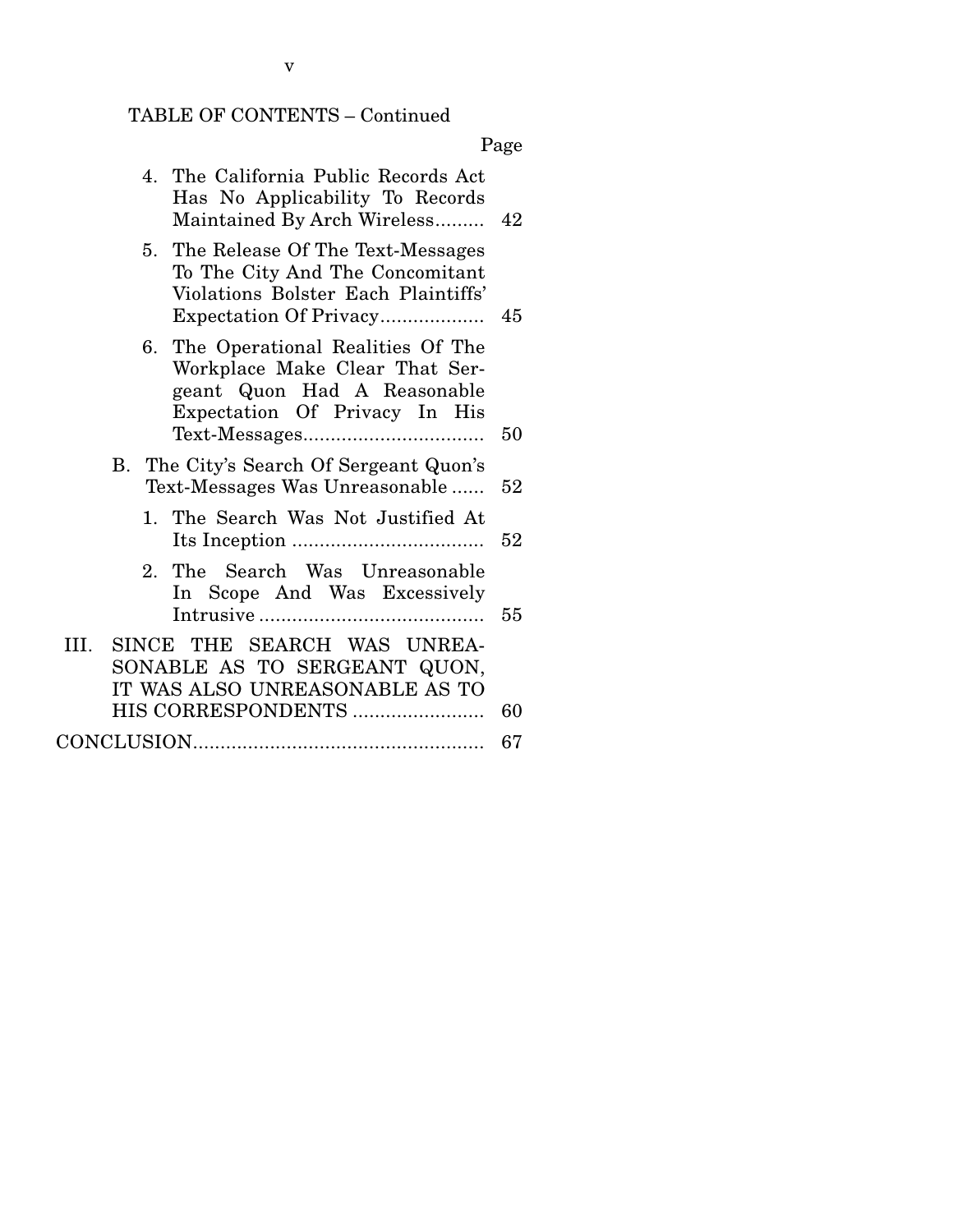## TABLE OF AUTHORITIES

Page

## CASES

| Area Local AFL-CIO v. U.S. Postal Service,                                                       |
|--------------------------------------------------------------------------------------------------|
|                                                                                                  |
|                                                                                                  |
| Brunner v. U.S., 70 Fed.Cl. 623 (2006)42                                                         |
| California v. Greenwood, 486 U.S. 35 (1988)45                                                    |
| Camara v. Municipal Court, 387 U.S. 523 (1967) 26                                                |
| Copley Press, Inc. v. Superior Court, 141 P.3d                                                   |
| Dep't of Justice v. Reporters Comm. for Freedom<br>of the Press, 489 U.S. 749 (1989) 43          |
| Doe v. Broderick, 225 F.3d 440 (4th Cir. 2000)45                                                 |
|                                                                                                  |
| Faulkner v. Gibbs, 338 U.S. 267 (1949)52                                                         |
|                                                                                                  |
| Garcetti v. Ceballos, 547 U.S. 410 (2006)41, 48                                                  |
| Gossmeyer v. McDonald, 128 F.3d 481 (7th Cir.                                                    |
| Hoffa v. United States, 385 U.S. 293 (1966)65                                                    |
| Hunt v. FBI, 972 F.2d 286 (9th Cir. 1992) 42                                                     |
| Int'l Fed'n of Prof'l and Technical Eng'rs, Local<br>21, AFL-CIO v. Superior Court, 165 P.3d 488 |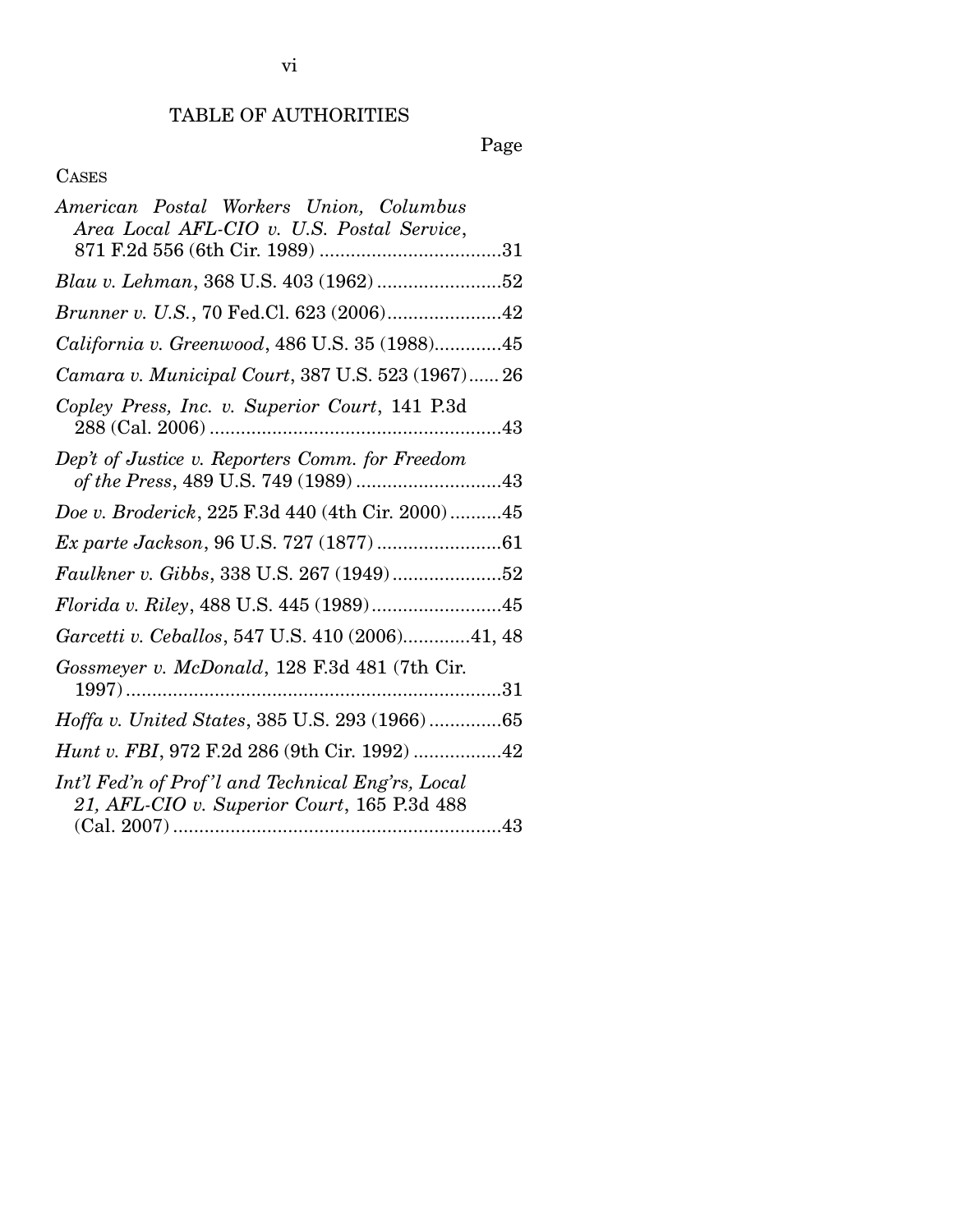vii

## TABLE OF AUTHORITIES – Continued

| Page                                                  |
|-------------------------------------------------------|
| Katz v. United States, 389 U.S. 347                   |
| Leventhal v. Knapek, 266 F.3d 64                      |
| Narducci v. Moore, 572 F.3d 313 (7th Cir. 2009)31, 57 |
| New Jersey v. T.L.O., 469 U.S. 325 (1985)27, 52, 55   |
| O'Connor v. Ortega, 480 U.S. 709 (1987)passim         |
| Oliver v. United States, 466 U.S. 170 (1984)28        |
| Pembaur v. City of Cincinnati, 475 U.S. 469           |
| Quon v. Arch Wireless Operating Company,              |
| Rosales v. City of Los Angeles, 82 Cal. App. 4th      |
| Shields v. Burge, 874 F.2d 1201 (7th Cir. 1989) 30    |
| Smith v. Maryland, 442 U.S. 740 (1979) 40, 62         |
| South Dakota v. Opperman, 428 U.S. 364 (1976) 25      |
| State ex rel. Glasgow v. Jones, 894 N.E.2d 686        |
| Stewart v. Evans, 351 F.3d 1239 (D.C. Cir. 2003) 32   |
| United States v. Dickinson, 331 U.S. 745, 751         |
| United States v. Finley, 477 F.3d 250 (5th Cir.       |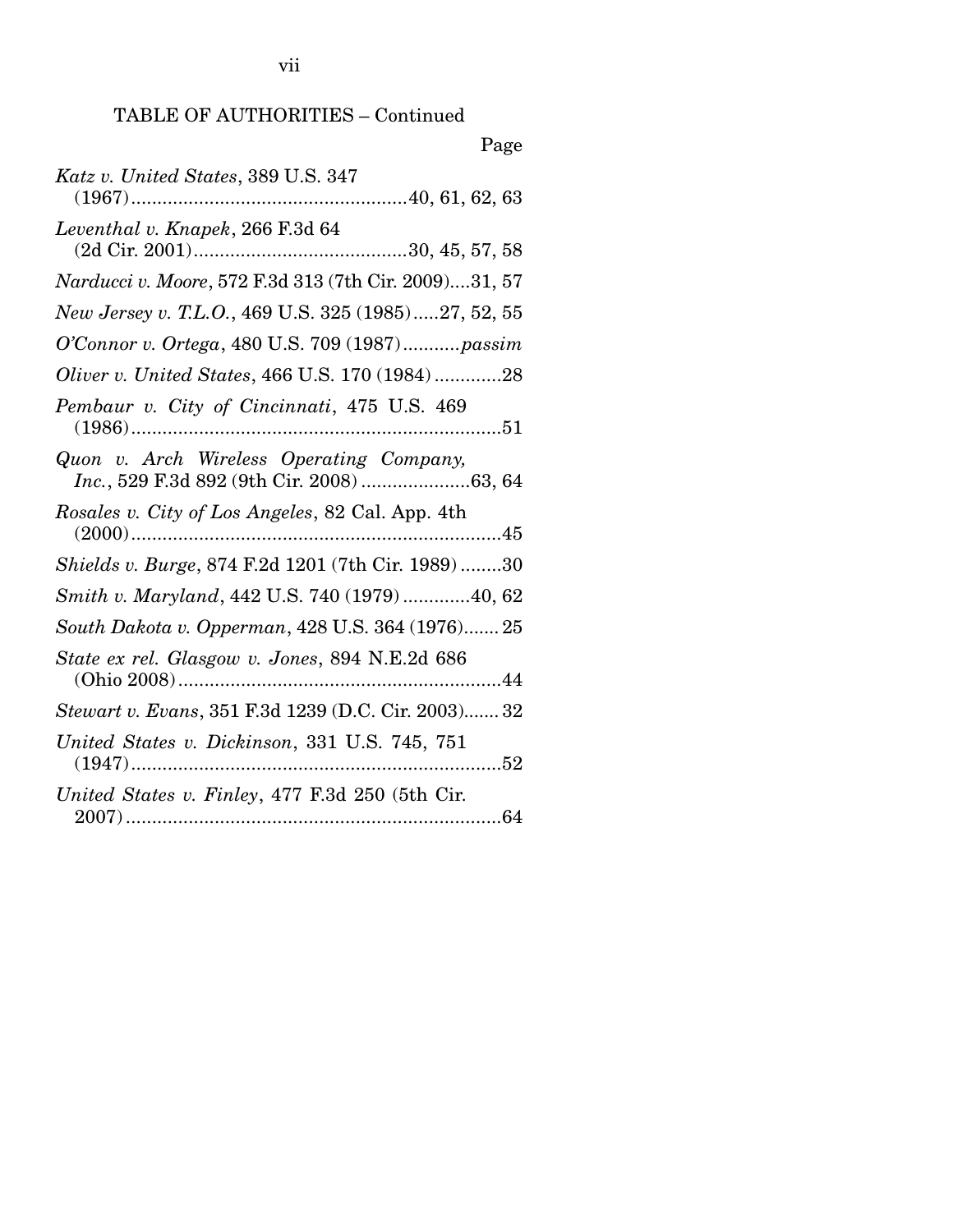viii

## TABLE OF AUTHORITIES – Continued

| Page                                                   |
|--------------------------------------------------------|
| United States v. Forrester, 512 F.3d 500 (9th          |
| United States v. Heckenkamp, 482 F.3d 1142             |
| United States v. Hernandez, 313 F.3d 1206 (9th         |
| United States v. Jacobsen, 466 U.S. 109 (1984)  49, 61 |
| United States v. Johnson, 16 F.3d 69 (5th Cir.         |
| United States v. Long, 64 M.J. 57 (C.A.A.F.            |
| United States v. Maxwell, 45 M.J. 406 (C.A.A.F         |
| United States v. Place, 462 U.S. 696 (1983)26          |
| United States v. Simons, 206 F.3d 392 (4th Cir.        |
| United States v. White, 401 U.S. 745 (1971)65          |
| United States v. Ziegler, 474 F.3d 1184 (9th Cir.      |
| Vernonia School Dist. 47J v. Acton, 515 U.S.           |
| Warshak v. United States, 490 F.3d 455 (6th            |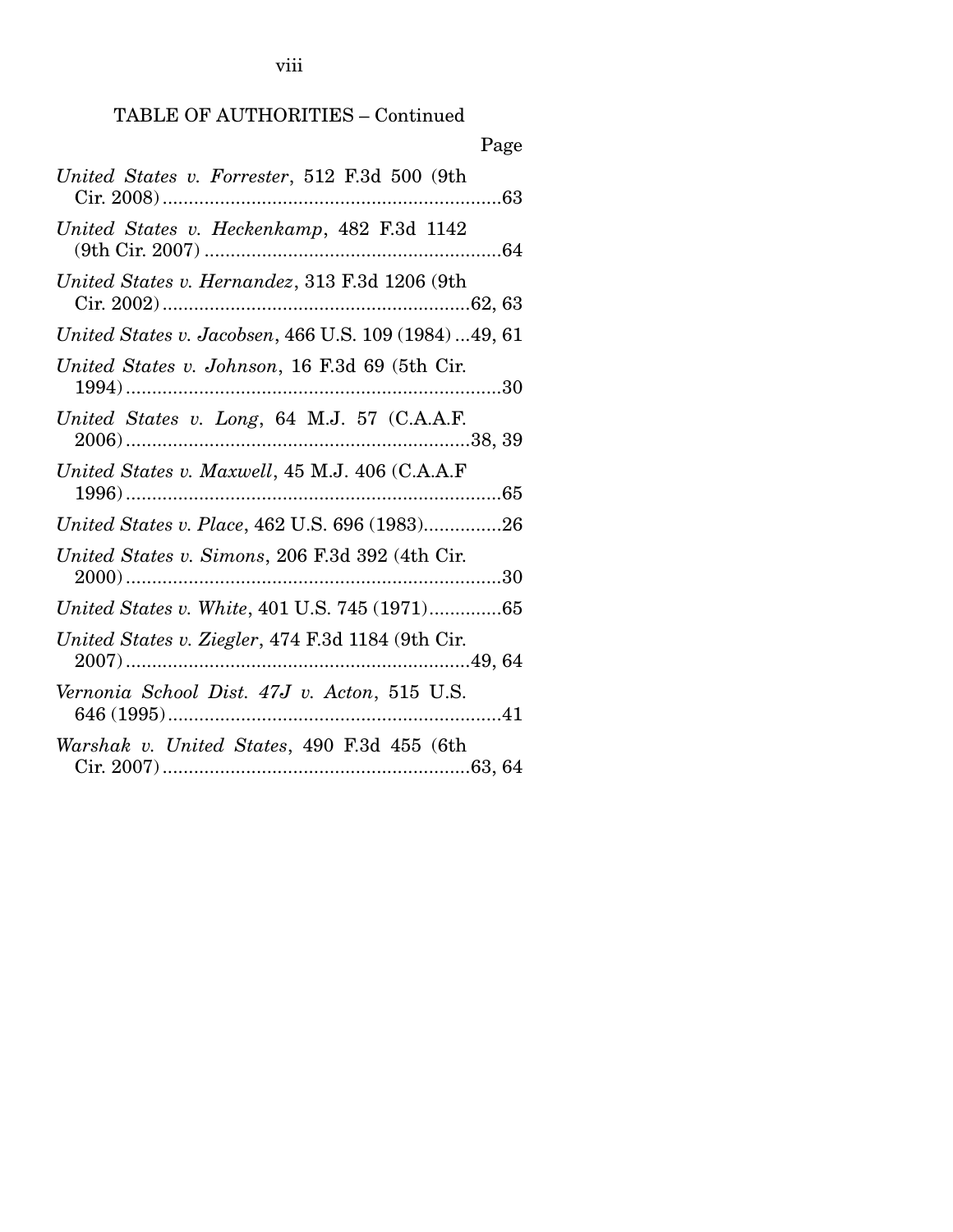ix

## TABLE OF AUTHORITIES – Continued

Page

CONSTITUTION AND FEDERAL STATUTES

STATE STATUTES

| California Government Code § 625242, 43, 44, 45 |
|-------------------------------------------------|
| California Government Code $\S 6254(k)$ 43, 51  |
| California Penal Code § 630 et seq. 49          |

### OTHER AUTHORITIES

| Orin S. Kerr, A User's Guide to the Stored  |  |
|---------------------------------------------|--|
| Communications Act, and a Legislator's      |  |
| Guide to Amending It, 72 Geo. Wash. L. Rev. |  |
|                                             |  |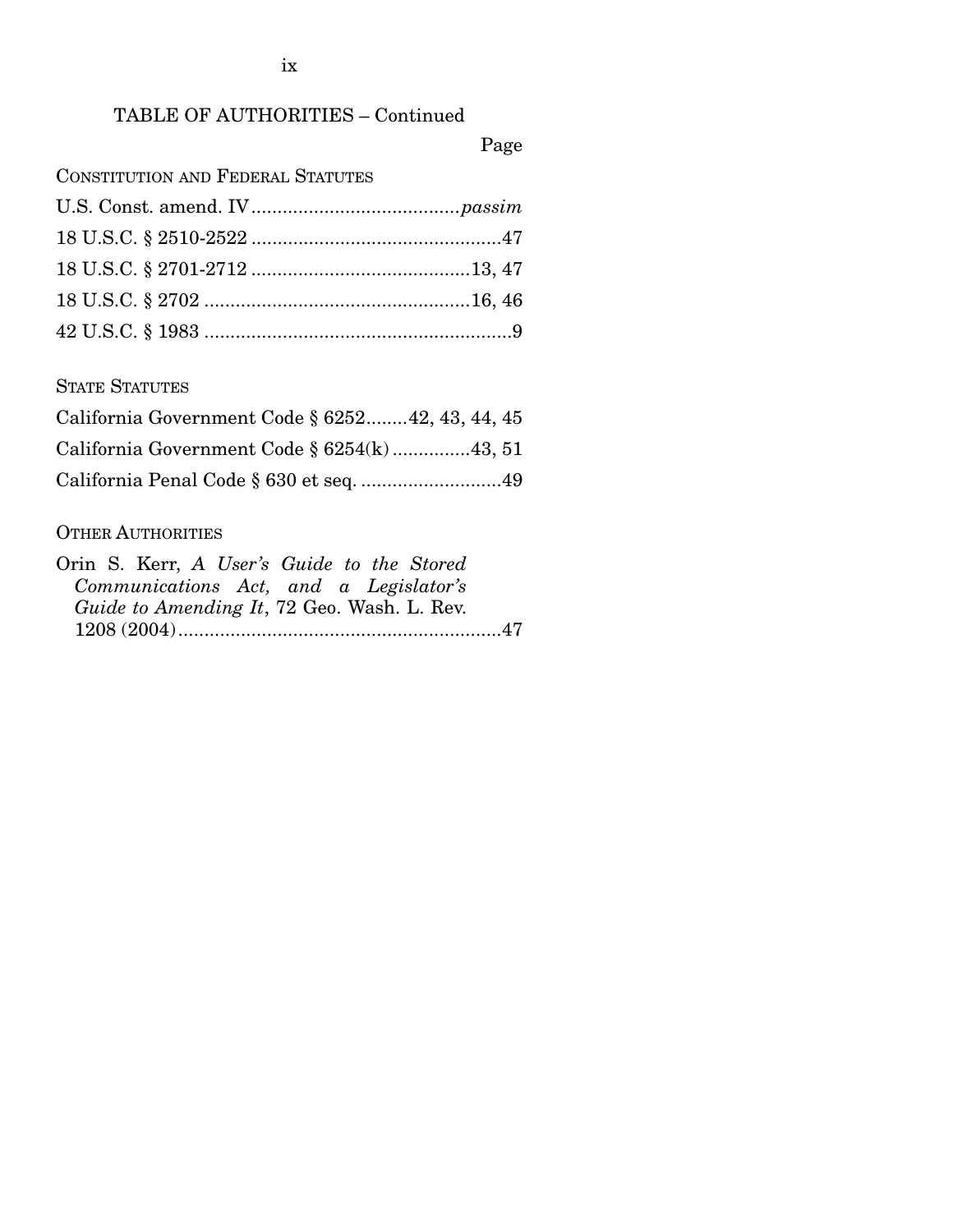#### **OPINIONS BELOW**

The opinion of the United States Court of Appeals for the Ninth Circuit is reported at 529 F.3d 892 (9th Cir. 2008). Appendix to the Petition for a Writ of Certiorari (hereinafter "App.") at 1-40. The Ninth Circuit's order denying rehearing and rehearing en banc, including a concurring opinion and a dissenting opinion, is reported at 554 F.3d 769 (9th Cir. 2009). App. 124-50. The opinion of the United States District Court for the Central District of California is reported at 445 F.Supp.2d 1116 (C.D. Cal. 2006). App. 41-116.

#### **STATEMENT OF THE CASE**

--------------------------------- ♦ ---------------------------------

Ontario Police Department SWAT Sergeant Jeff Quon used his Department-issued text-messaging pager to exchange private communications after being told that his messages would not be reviewed as long as he paid any overage charges. Quon paid the overage charges, but the Department still reviewed his messages.

 In 2001, the City of Ontario began issuing textmessage pagers to members of its Police Department's SWAT team. At the time, the City had no explicit written policy governing the use of the pagers. Instead, Lieutenant Steven Duke – a Department Commander and the person in charge of the use and provision of the Department's electronic equipment – advised supervisory officers, including Sergeant Quon, that the City's existing *general* computer policy, which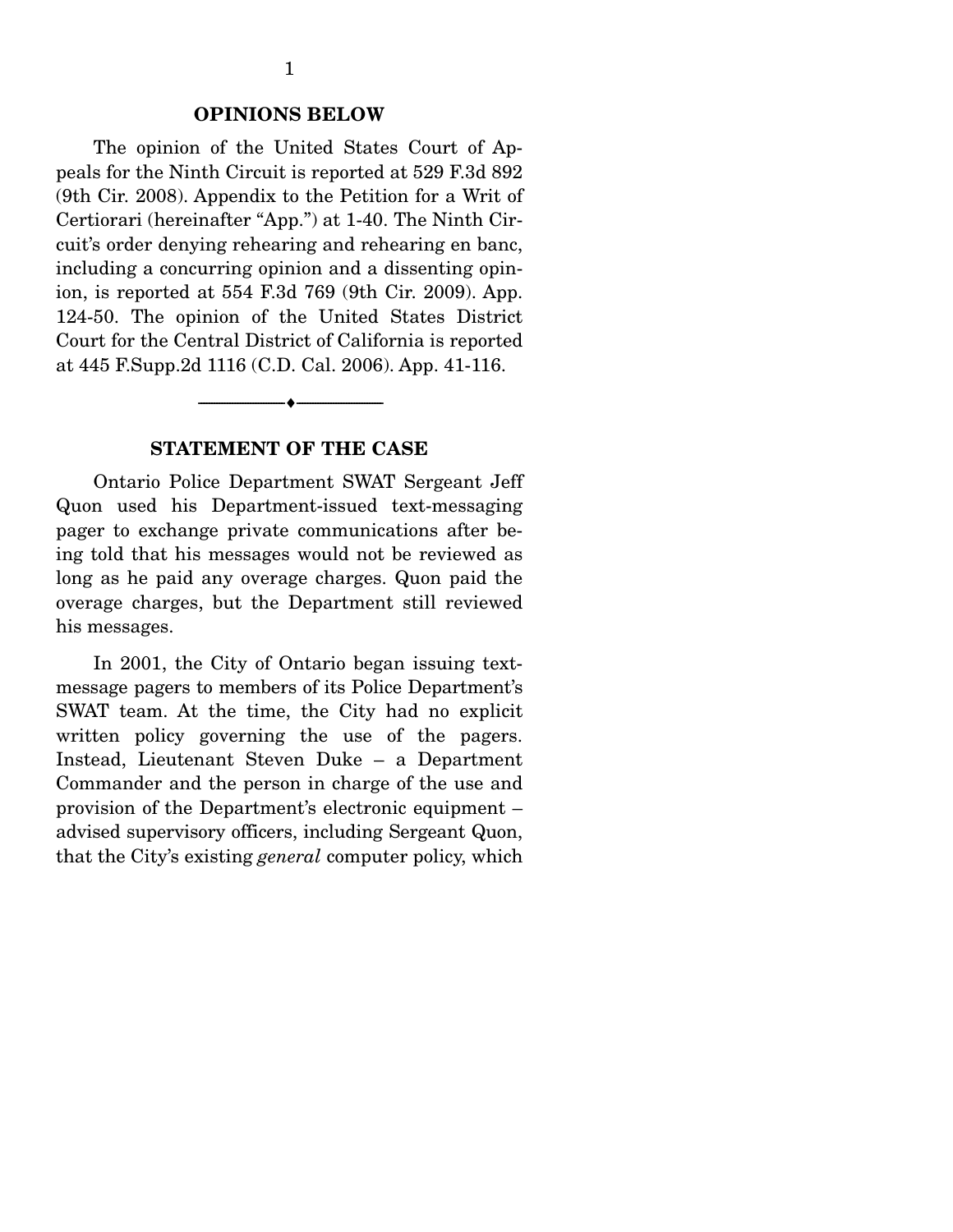did not mention pagers, would govern the usage of the pagers. Although the existing computer policy stated that the City could access employees' work computers and audit their emails, the City never amended the policy to expressly include pagers and never issued any notice to any of its rank-and-file employees of Lieutenant Duke's announcement.

 At the same time, Lieutenant Duke – the only individual to announce that the computer policy governed the use of the pagers – initiated another policy of agreeing *not* to audit the use of the pagers so long as the personnel in question paid the Department for the overage charge. Only when the officer in question disputed the overages, either claiming that the use was work-related or otherwise, did Lieutenant Duke make clear that he would endeavor to audit the contents of the messages sent and received on the pager.

 Lieutenant Duke's policy became the Department's practice. In fact, various officers, including Sergeant Quon, exceeded the monthly character limit on several occasions. Each time, the officers, including Quon, paid the overage charge and the City honored the officer's privacy.

 However, in August 2002, Lieutenant Duke grew tired of collecting the overage charges and notified Chief of Police Lloyd Scharf. Notwithstanding the policy and practice of maintaining privacy, Chief Scharf and Lieutenant Duke decided to audit the text-messages of the two officers who had exceeded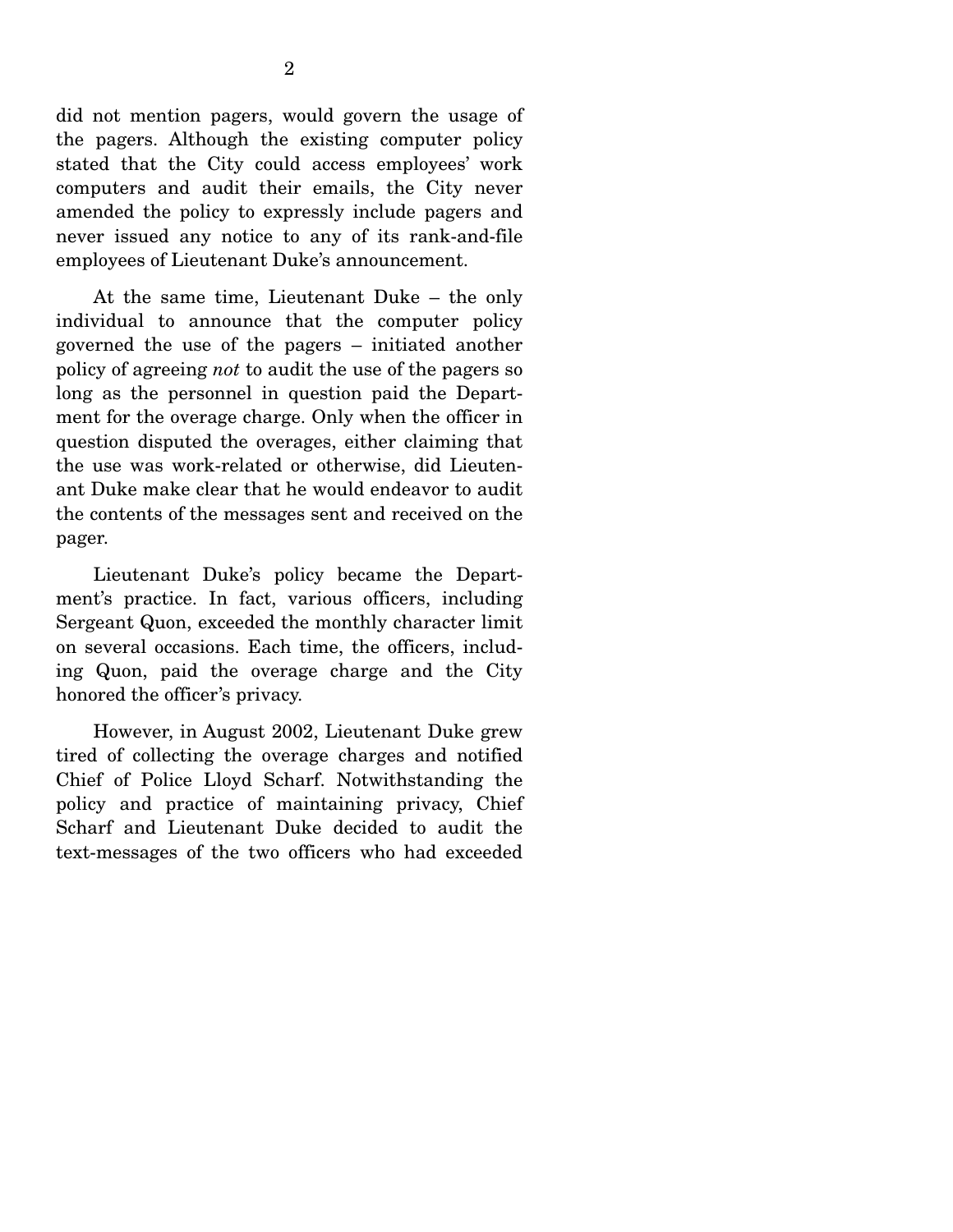the character limit that month. Sergeant Quon happened to be one of those officers. Ignoring the clear expectation of privacy that was established, Lieutenant Duke ordered the text-messages from the service provider, Arch Wireless, and reviewed them. After discovering this, Sergeant Quon, along with three other individuals he exchanged text-messages with, filed suit alleging the City and Chief Scharf violated their Fourth Amendment rights.

## **A. The City Of Ontario's "Computer Usage" Policy And Its Contract With Arch Wireless.**

At no time did the City of Ontario have an explicit policy governing the use of text-message pagers. *See* App. 4, 47.

 Instead, the City maintained a general "Computer Usage, Internet and E-mail Policy," which states that "[t]he use of City-owned computers and all associated equipment, software, programs, networks, Internet, e-mail and other systems operating on these computers is limited to City of Ontario related business. The use of these tools for personal benefit is a significant violation of City of Ontario Policy." *See* Excerpts of Record (hereinafter "E.R.") 866-67. The policy also provides:

C. Access to all sites on the Internet is recorded and will be periodically reviewed by the City. The City of Ontario reserves the right to monitor and log all network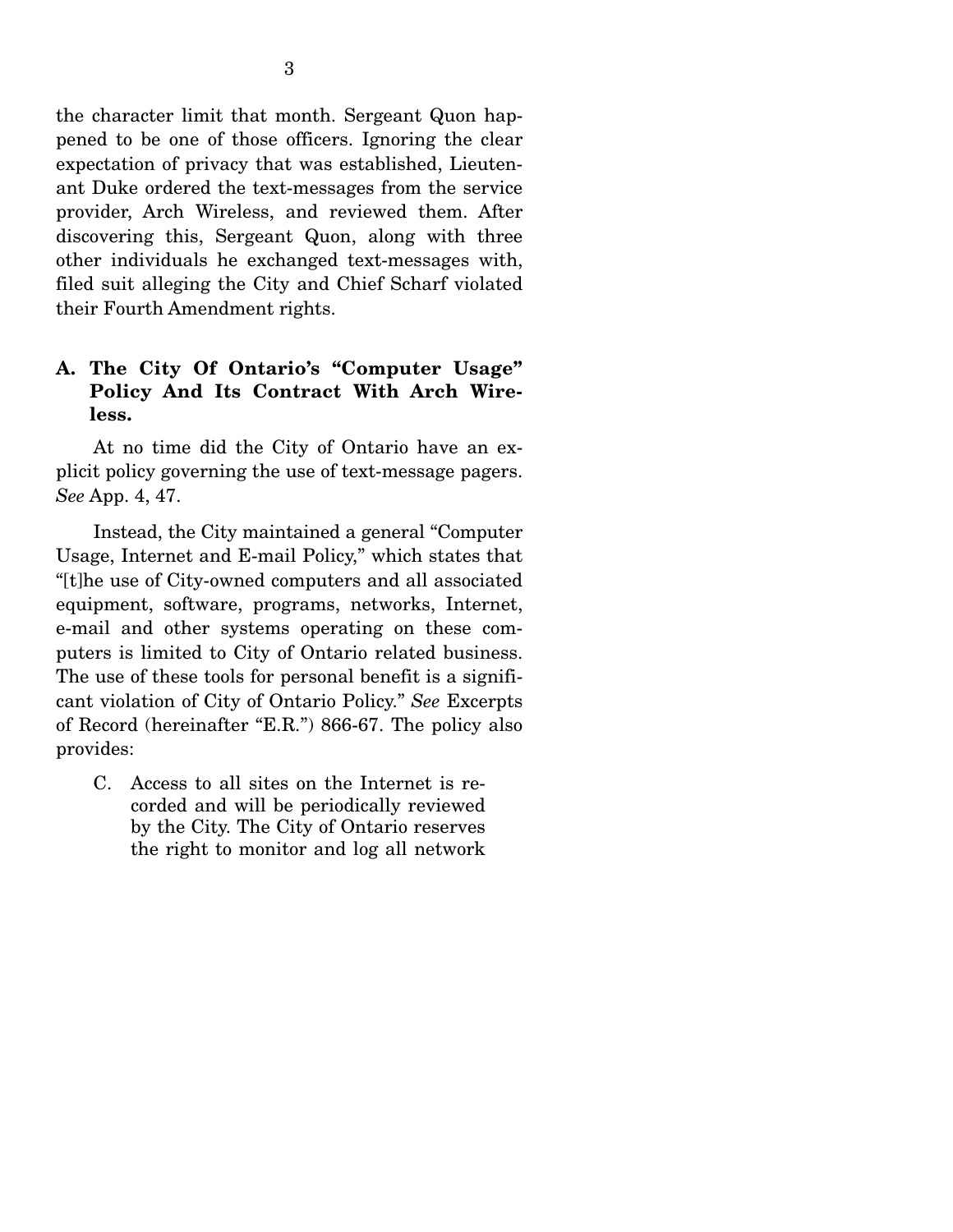activity including e-mail and Internet use, with or without notice. Users should have no expectation of privacy or confidentiality when using these resources.

- D. Access to the Internet and the e-mail system is **not** confidential; and information produced either in hard copy or in electronic form is considered City property. As such, these systems should not be used for personal or confidential communications. Deletion of e-mail or other electronic information may not fully delete the information from the system.
- E. The use of inappropriate, derogatory, obscene, suggestive, defamatory, or harassing language in the e-mail system will not be tolerated.

### E.R. 866-67.

 Although the policy states that "[t]he use of these tools for personal benefit is a significant violation," *id.*, the policy does expressly allow for personal use: "[I]ncidental and occasional personal use of the email system is permitted if limited to 'light' personal communications," which "may consist of personal greetings or personal meeting arrangements." App. 153,  $\P III(F)$ .

 Furthermore, the policy explains that "[a]ccess to the Internet and the e-mail system is not confidential" and that the "City of Ontario reserves the right to monitor and log all network activity including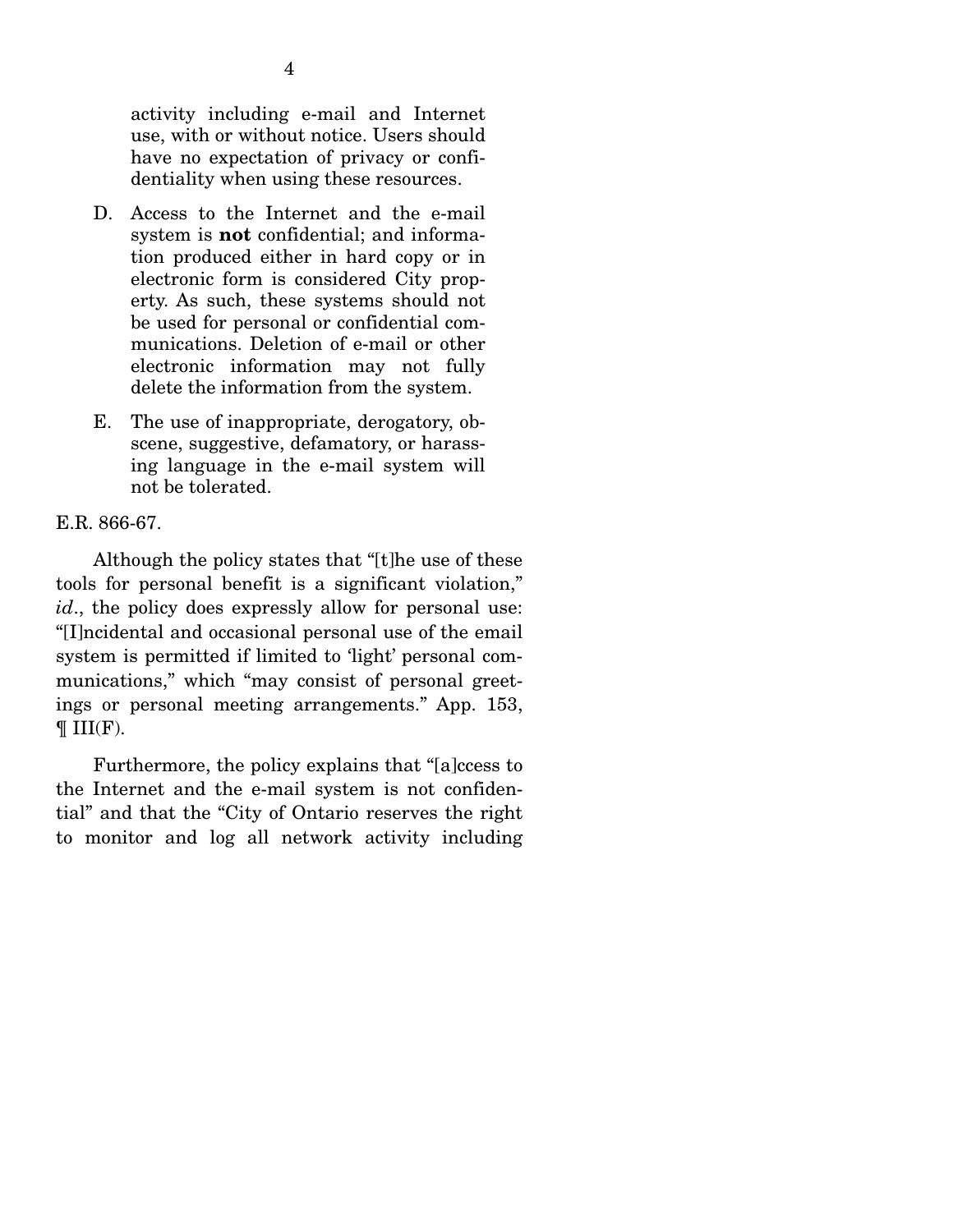e-mail and Internet use, with or without notice." *Id*. at 152-53.

 As part of its provision of *computer* desktop equipment to its personnel, the Ontario Police Department had all of its employees review and sign a written statement of the Department's policy concerning use of this equipment. *Id*. at 47-48. Sergeant Jeff Quon received a copy of this written policy and signed the form acknowledging he had reviewed and understood the policy on March 18, 2000, almost a year before the City ever obtained the text-message pagers. *Id*.

 In 2001, the City of Ontario contracted with Arch Wireless Operating Company, Inc., to provide wireless text-messaging services for the City of Ontario Police Department's SWAT team. Pet. Br. 5. The decision to supply SWAT members with text-message pagers stemmed from the fact that the SWAT members were required to be on call "24/7" and the City's "refusal to pay overtime or stand-by pay to officers who must be available for SWAT call-outs." App. 126- 27; *see also* Joint Appendix (hereinafter "J.A.") 35.

 The City received twenty two-way alphanumeric pagers, which it distributed to its SWAT employees, including Sergeant Quon and Sergeant Steve Trujillo. Pet. Br. 5. The text-messages, sent and received through Arch Wireless' pagers, were not stored or otherwise maintained or kept by the City of Ontario. App. 46. According to Steven Niekamp, Director of Information Technology for Arch Wireless: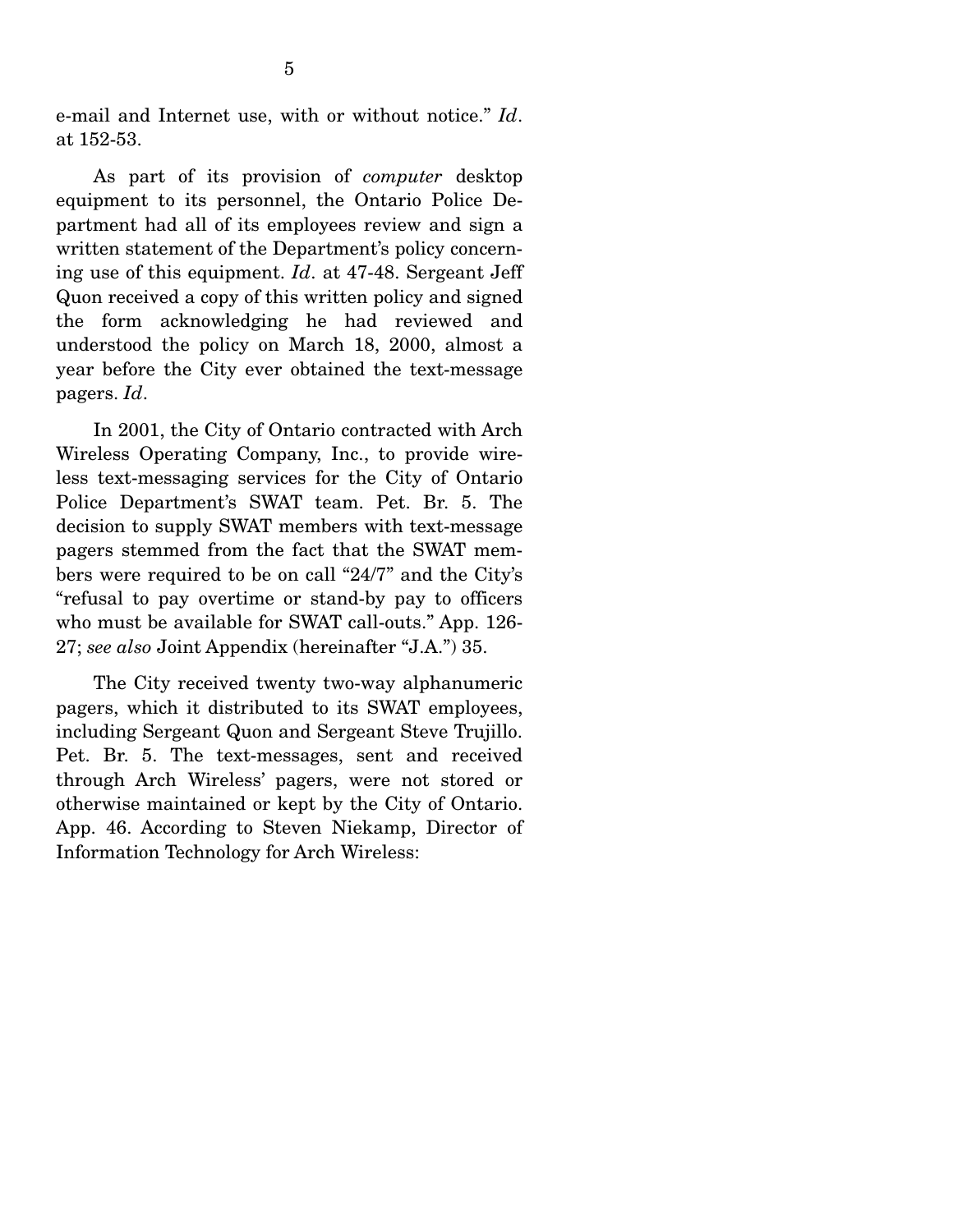A text message originating from an Arch Wireless two-way alphanumeric text-messaging pager is sent to another two-way textmessaging pager as follows: The message leaves the originating pager via a radio frequency transmission. That transmission is received by any one of many receiving stations, which are owned by Arch Wireless. Depending on the location of the receiving station, the message is then entered into the Arch Wireless computer network either by wire transmission or via satellite by another radio frequency transmission. Once in the Arch Wireless computer network, the message is sent to the Arch Wireless computer server. Once in the server, a copy of the message is archived. The message is also stored in the server system, for a period of up to 72 hours, until the recipient pager is ready to receive delivery of the text message. The recipient pager is ready to receive delivery of a message when it is both activated and located in an Arch Wireless service area. Once the recipient pager is able to receive delivery of the text message, the Arch Wireless server retrieves the stored message and sends it, via wire or radio frequency transmission, to the transmitting station closest to the recipient pager. The transmitting stations are owned by Arch Wireless. The message is then sent from the transmitting station, via a radio frequency transmission,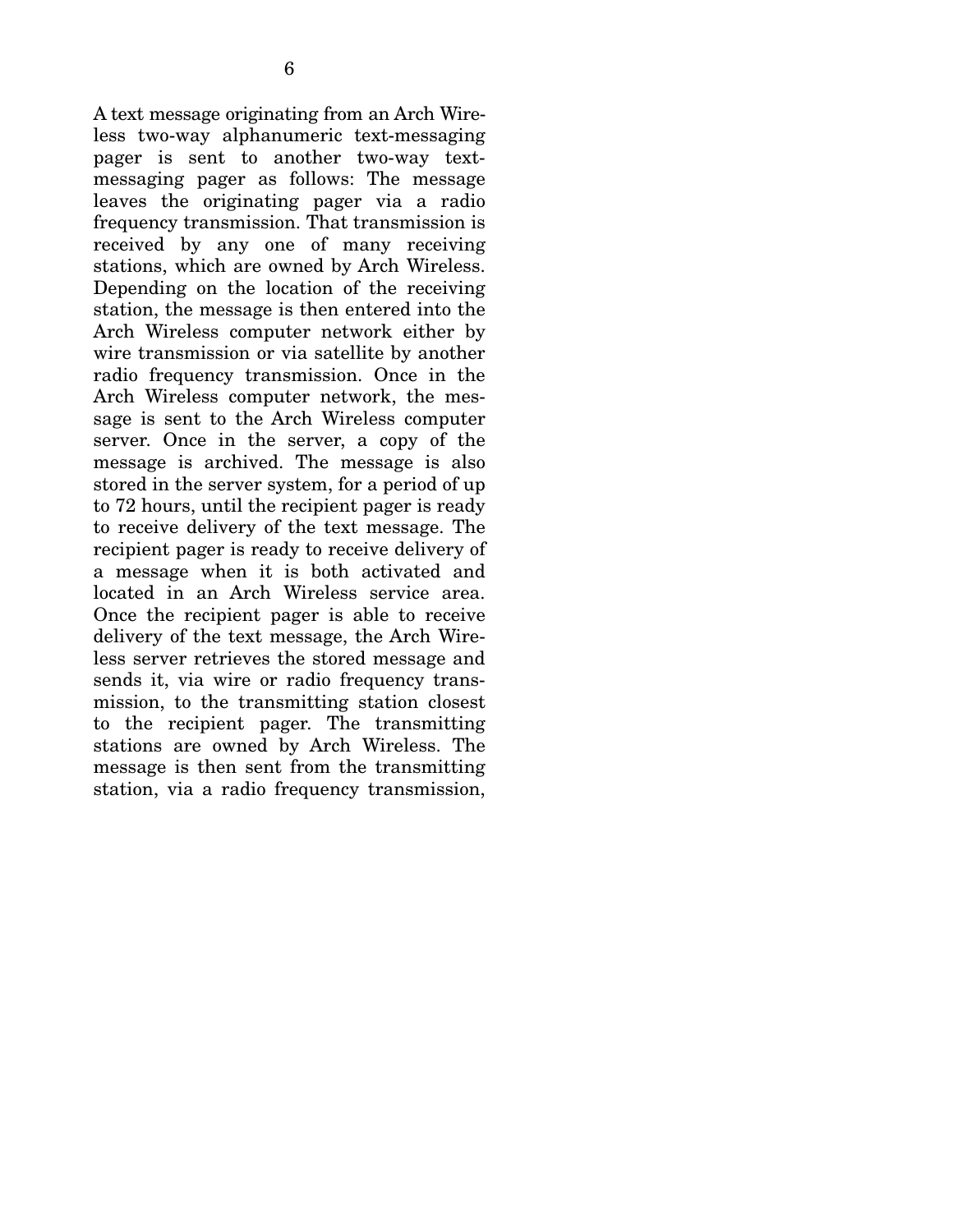to the recipient pager where it can be read by the user of the recipient pager.

*Id*. at 3-4.

## **B. The City's Policy Maintaining Officer's Privacy And Its Impulsive Decision To Violate That Policy.**

Two years later, in April 2002, Sergeant Quon attended a meeting during which Lieutenant Duke, a Commander with the Ontario Police Department's Administration Bureau, informed all present that pager messages "were considered e-mail, and that those messages would fall under the City's policy as public information and eligible for auditing." App. 5-6. At the time, Lieutenant Duke was the person in charge of the use and provision of the Department's electronic equipment and was responsible for maintaining the Arch Wireless contract. *Id*. Quon "vaguely recalled attending" the meeting, but did not recall Lieutenant Duke stating that use of the pagers was governed by the City's general computer policy. *Id*. This statement was later recorded in the minutes from the staff meeting and distributed to supervisory staff. *Id*. at 48. However, the City never amended its computer policy to expressly include text-message pagers and never advised anyone other than supervisory staff of Lieutenant Duke's policy statement. *Id.* at 4.

 In addition, as the district court found, "Lieutenant Duke's representation that the Department could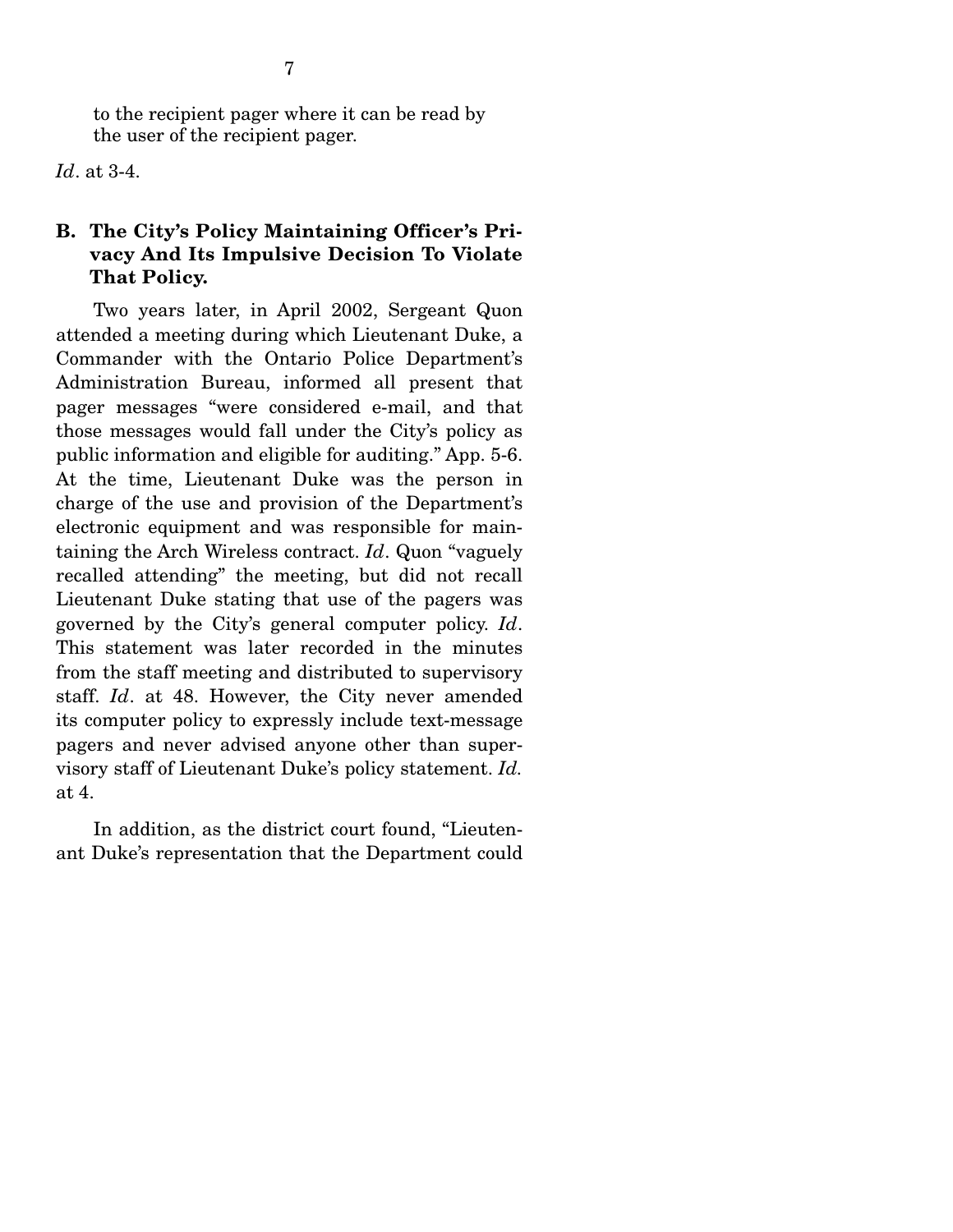audit the pagers was not entirely accurate." *Id*. at 49. The Department's supervisory staff itself did not have the ability to review the contents of the text-messages sent or received by the pagers issued to its employees. *Id*. Supervisory staff could not access what transpired over the pagers from their own computers, nor could they log onto Arch Wireless' network from their computers at work to do the same. *Id*. Instead, to review the contents of the text-message sent or received from one of the city-owned pagers, supervisory staff had to contact an Arch Wireless representative and request for them to generate a copy of the transcripts of those messages. *Id*.

 More importantly, the district court found that the Department had a policy of agreeing *not* to audit the use of the pagers whenever overages existed so long as the personnel in question paid the Department for the overage: "Only when the personnel in question disputed the overages – either claiming that the use was work-related or otherwise – did Lieutenant Duke make it clear that he would endeavor to audit the contents of the messages sent and received on the pager." App. 49.

 Lieutenant Duke, who was the only individual to ever inform supervisors that the City's computer policy governed the use of the text-message pagers, related the new policy regarding the conditions under which an audit of a pager would take place for overages to Sergeant Quon. App. 50. Within the first or second billing cycle after the pager was issued to Quon, Lieutenant Duke approached Quon because he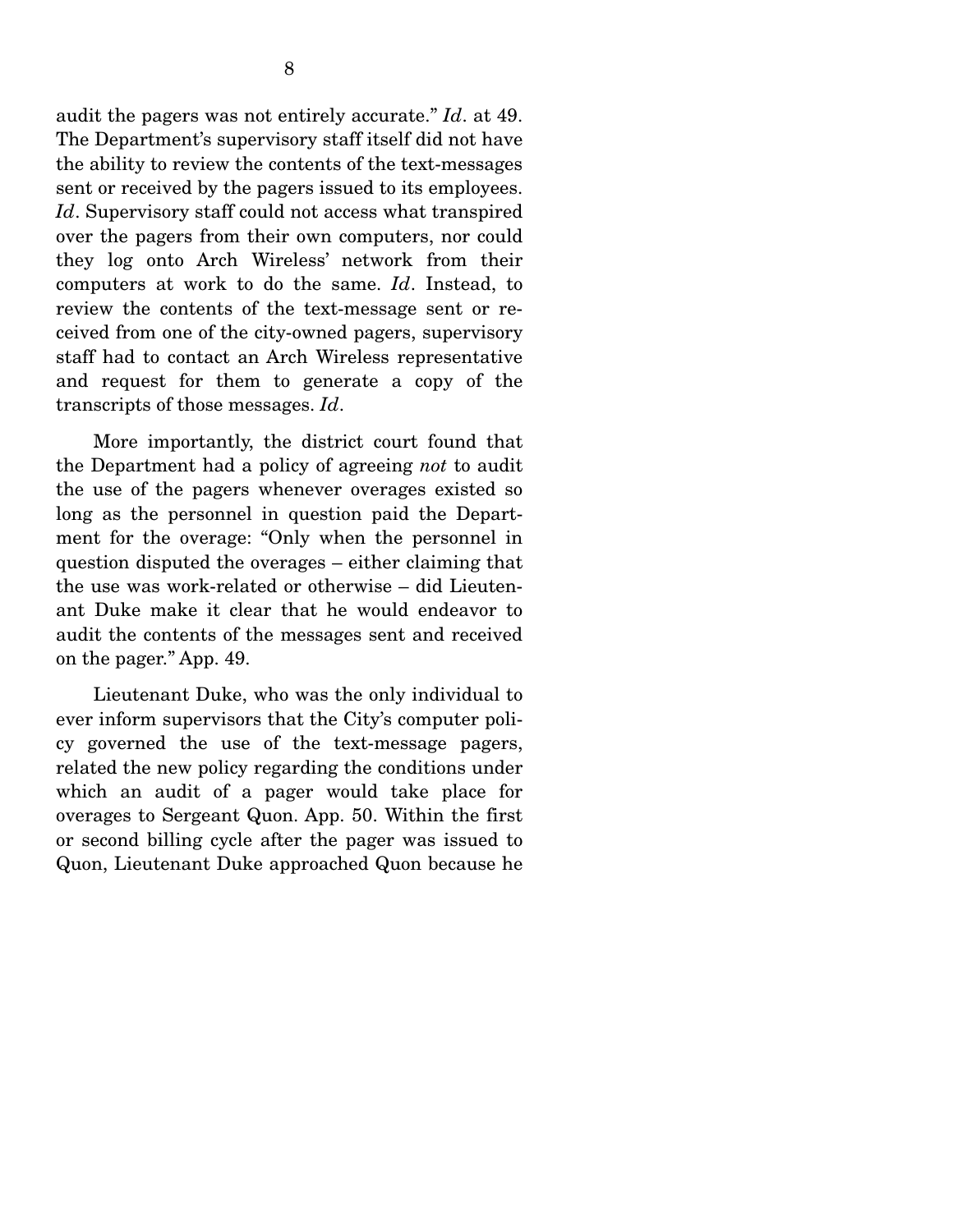had exceeded his maximum number of allotted characters. *Id*. During this conversation, Lieutenant Duke told Quon that the text-messages sent over the Cityowned pager "were considered e-mail and could be audited," but went on to say "that it was not his intent to audit employee's text messages to see if the overage is due to work related transmissions." *Id*. Instead, Quon "could reimburse the City for the overage so he would not have to audit the transmission and see how many messages were non-work related." *Id*.

 At deposition, Lieutenant Duke further explained the policy:

[W]hat I told Quon was that he had to pay for his overage, that I did not want to determine if the overage was personal or business unless they wanted me to, because if they said, "It's all business, I'm not paying for it," then I would do an audit to confirm that. And I didn't want to get into the bill collecting thing, so he needed to pay for his personal messages so we didn't – pay for the overage so we didn't do the audit.

*Id*. at 50-51. In other words, "pay for the overage so [the City] didn't [have to] do the audit." *Id*. at 51.

 Accordingly, Quon's understanding of the Department's policy was "if you don't want us to read [your messages], pay the overage fee." App. 128; *see also*  J.A. 35 ("In exchange [for receiving the pagers], the S.W.A.T. officers agreed to not put in for stand-by pay or other overtime compensable under FLSA and city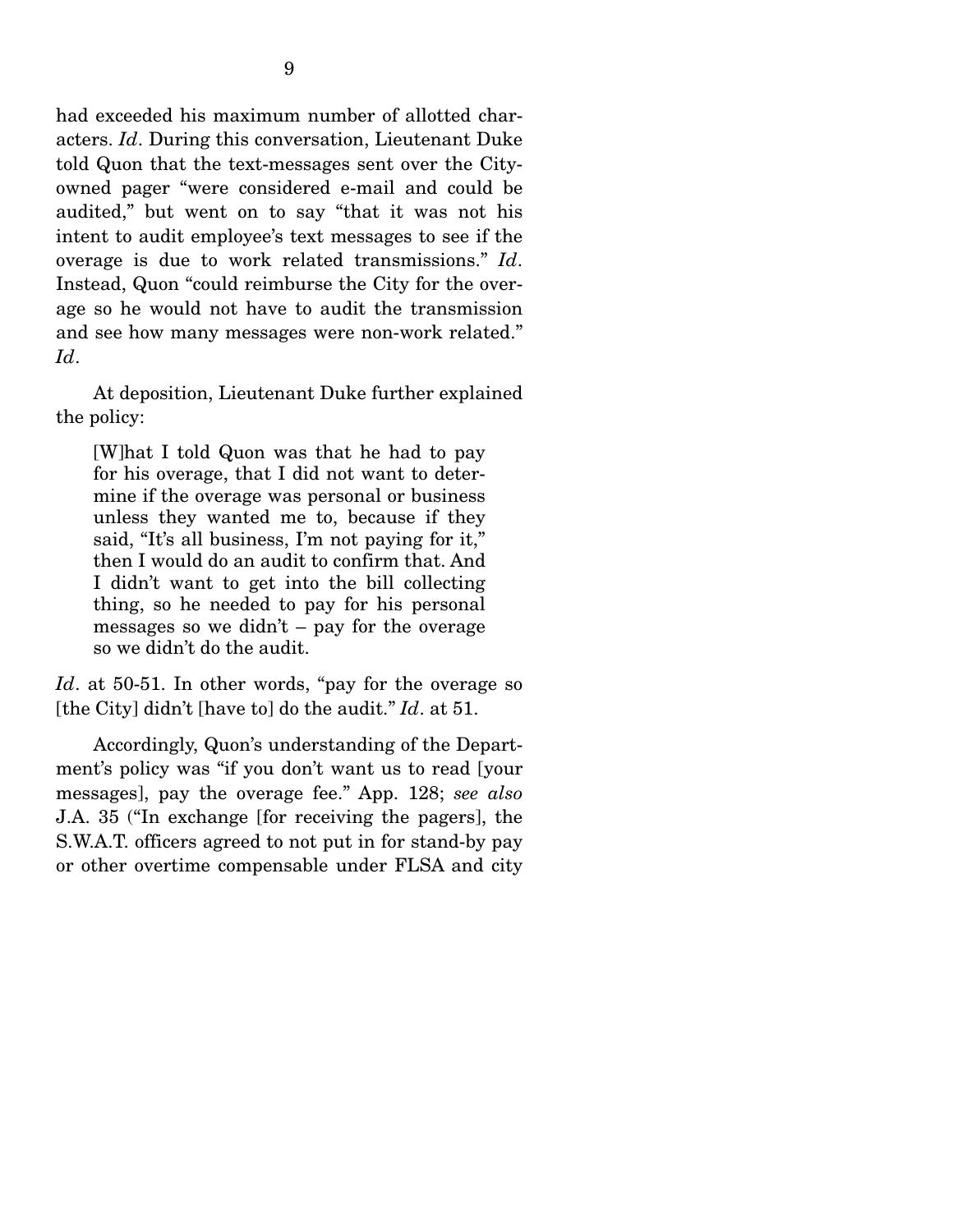rules" and as a result there "was *never* a discussion concerning restrictions on the use of the pagers."). Thus, "at no time was [Quon] told the pager could not be used for personal messages or that text transmissions would be retrieved from electronic storage." J.A. 35. Instead, it had been the "City's unwritten practice" to notify officers of overages and require them to write a check for the difference. *Id.* As a result, the "use of the pager was for both, city and personal communications with any overages to be brought to the officer's attention for repayment." *Id*.

 The practice at the Department was consistent with Lieutenant Duke's statement of the policy and Sergeant Quon's understanding of the policy. App. 8, 50. Sergeant Quon exceeded the monthly character limit "three or four times" and paid the City for the overages. *Id*. Each time, "Lieutenant Duke would come and tell [Quon] that [he] owed X amount of dollars because [he] went over [his] allotted characters," and Quon would pay the City for the overages. *Id*. Pursuant to the policy, the City did not review any of Quon's messages on any of those occasions. *Id*.

 In August 2002, Sergeant Quon and another officer again exceeded the 25,000-character limit. App. 8. Inexplicably, Lieutenant Duke became upset and indicated at a command staff meeting that he was "tired of being a bill collector with guys going over the allotted amount of characters on their text pagers." *Id*. In response, Chief of Police Lloyd Scharf ordered Lieutenant Duke to "request the transcripts of those pagers for auditing purposes." *Id*. Chief Scharf asked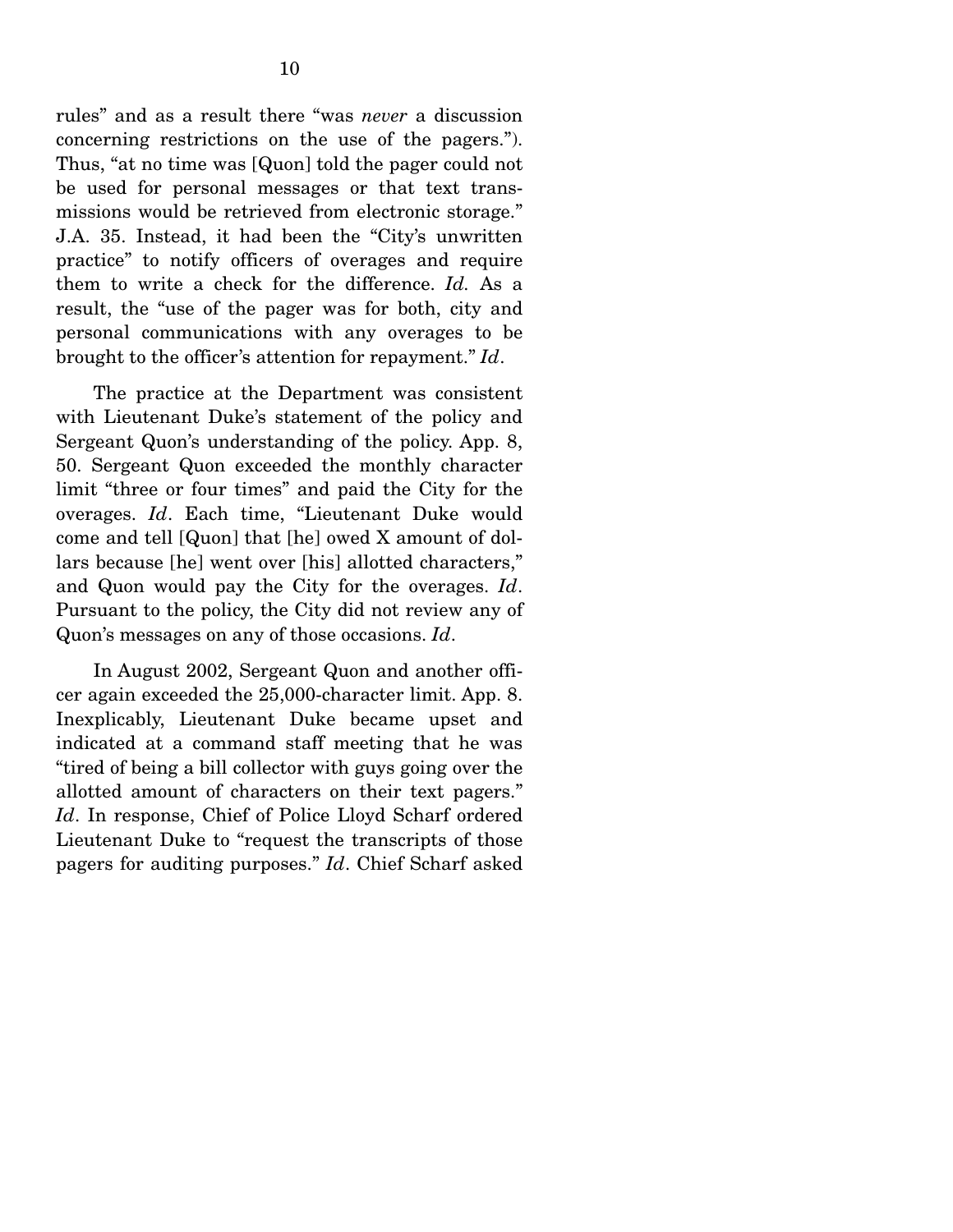Lieutenant Duke "to determine if the messages were exclusively work related, thereby requiring an increase in the number of characters officers were permitted, which had occurred in the past, or if they were using the pagers for personal matters. *Id*. One of the officers whose transcripts [he] requested was plaintiff Jeff Quon." *Id*.

 When ordering the transcripts, Chief Scharf was aware of Lieutenant Duke's policy of allowing the use of pagers for personal matters when he ordered him to do the audit in question, and he was also aware that the two officers whose pager transcripts he was ordering to be audited had already paid for their overages for the period under review. *Id*. at 52. Lieutenant Duke acknowledged that the Department unilaterally and without prior notice simply "stopped the practice" of maintaining officer's privacy. *Id*. at 51.

 Furthermore, Chief Scharf admitted at his deposition that he was not concerned in the slightest when pressed whether such an audit may uncover personal information about the officers in light of Lieutenant Duke's policy that was in effect during the time the transmissions were made allowing officers to use the pagers for personal, non-worked related purposes. *Id*. at 53. Chief Scharf indicated that he gave no consideration to Quon's privacy expectations. *Id*.

 At the conclusion of the meeting, Chief Scharf ordered Lieutenant Duke to obtain the transcripts for the text-messages sent on Sergeant Quon's and the other officer's pagers for the period of August to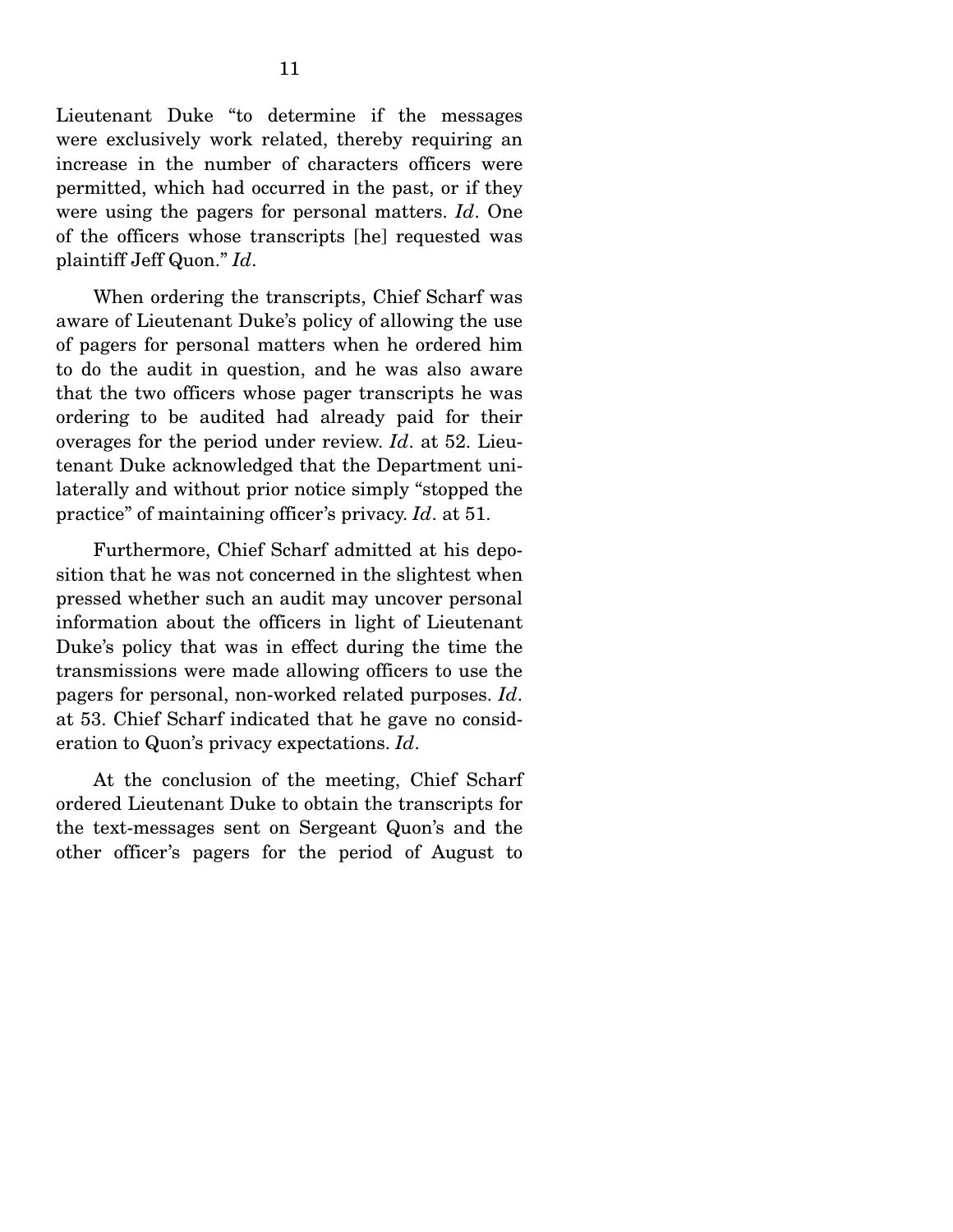September 2002, and review the contents of the pager transmissions. *Id*. at 119. Chief Scharf ordered the review, as a jury would later find, to "determine the efficacy of the existing character limits to ensure that officers were not being required to pay for workrelated expenses." *Id*.

 The Department's contact person requested from Arch Wireless the transcripts for the two pagers. *Id*. at 54. The Arch Wireless representative confirmed only that the pagers were owned by the City and that the request for transcripts came from the designated contact person with the City. *Id*. After satisfying itself of these two points, Arch Wireless provided the transcripts of the text-message communications sent and received by the pagers during the time in question. *Id*.

 Upon review, the City determined that Quon sent text-messages both on and off duty, with many of the messages containing private content, some of which was sexually explicit. *Id*. at 54-55. Messages were exchanged between Sergeant Quon and his wife Jerilyn Quon, who he was separated from at the time. *Id*. Other messages were exchanged with his girlfriend, April Florio, and his fellow SWAT member, Sergeant Steve Trujillo. *Id*. at 55.

### **C. The District Court Proceedings.**

After the City's actions were discovered, Sergeant Quon, Sergeant Trujillo, April Florio and Jerilyn Quon (hereinafter collectively referred to as "plaintiffs" or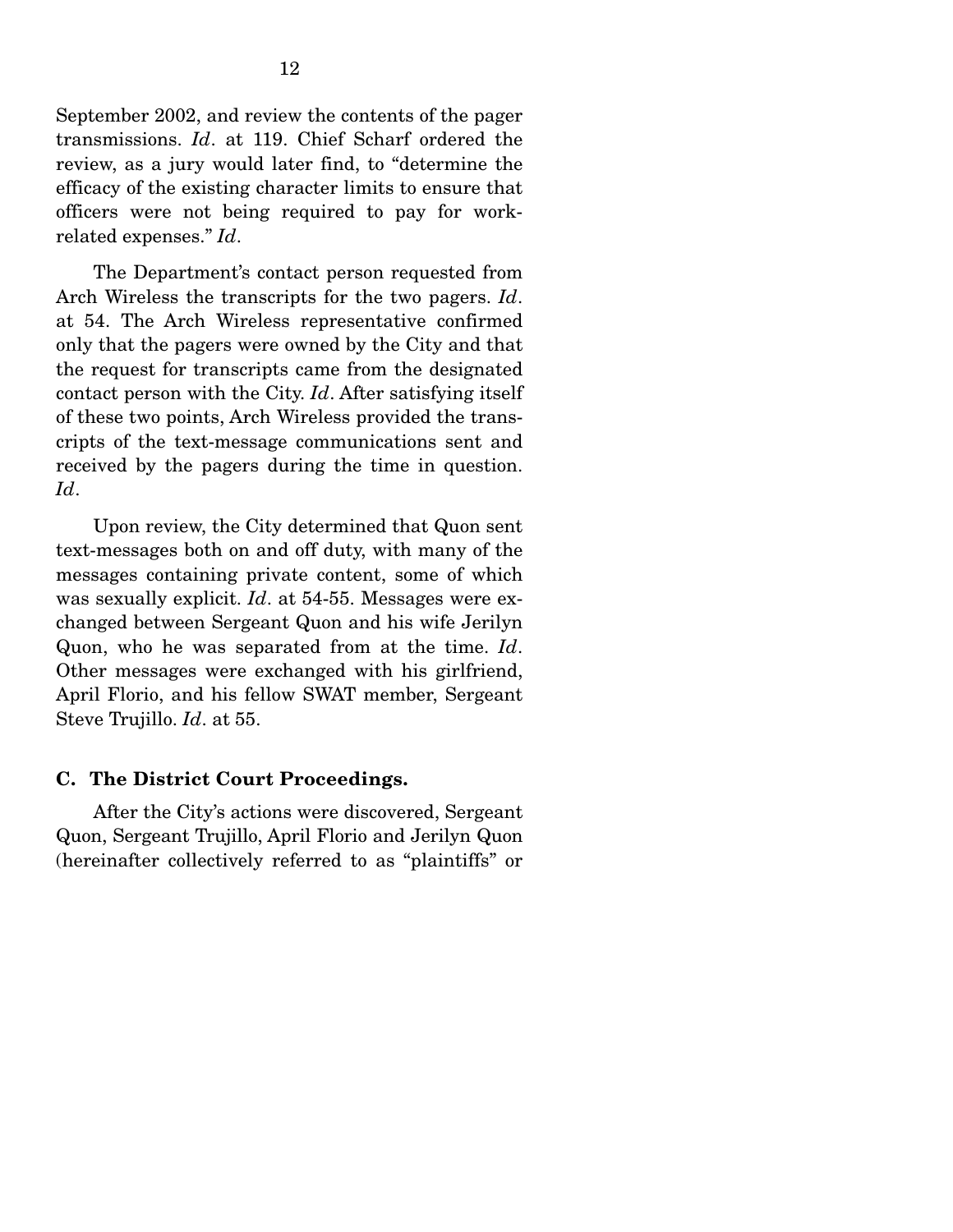"respondents") filed suit in the District Court, for the Central District of California. Their suit was brought against the City of Ontario, its Police Department, Chief of Police Lloyd Scharf, and Sergeant Debbie Glenn (hereinafter collectively referred to as "Ontario defendants" or "petitioners"), under 42 U.S.C. § 1983, alleging Fourth Amendment violations based upon the Ontario defendants' review of plaintiffs' textmessages. Plaintiffs also named Arch Wireless Operating Company, Inc. as a defendant, and alleged that its disclosure of the text-messages violated the Stored Communications Act (hereinafter "SCA"), 18 U.S.C. § 2701 et seq.

 After numerous rounds of cross-motions for summary judgment, the district court first determined that Sergeant Quon had a reasonable expectation of privacy in his text-messages under the "operational realities of the workplace" standard established in *O'Connor v. Ortega*, 480 U.S. 709, 717 (1987). The district court found that

[t]his 'operational reality,' however, was fundamentally transformed by Lieutenant Duke's conscious decision not to enforce th[e general computer] policy. . . . Lieutenant Duke made it clear to the staff, and to Quon in particular, that he would *not* audit their pagers so long as they agreed to pay for any overages. Given that Lieutenant Duke was the one in charge of administering the use of the city-owned pagers, his statements carry a great deal of weight. Indeed, before the events that transpired in this case the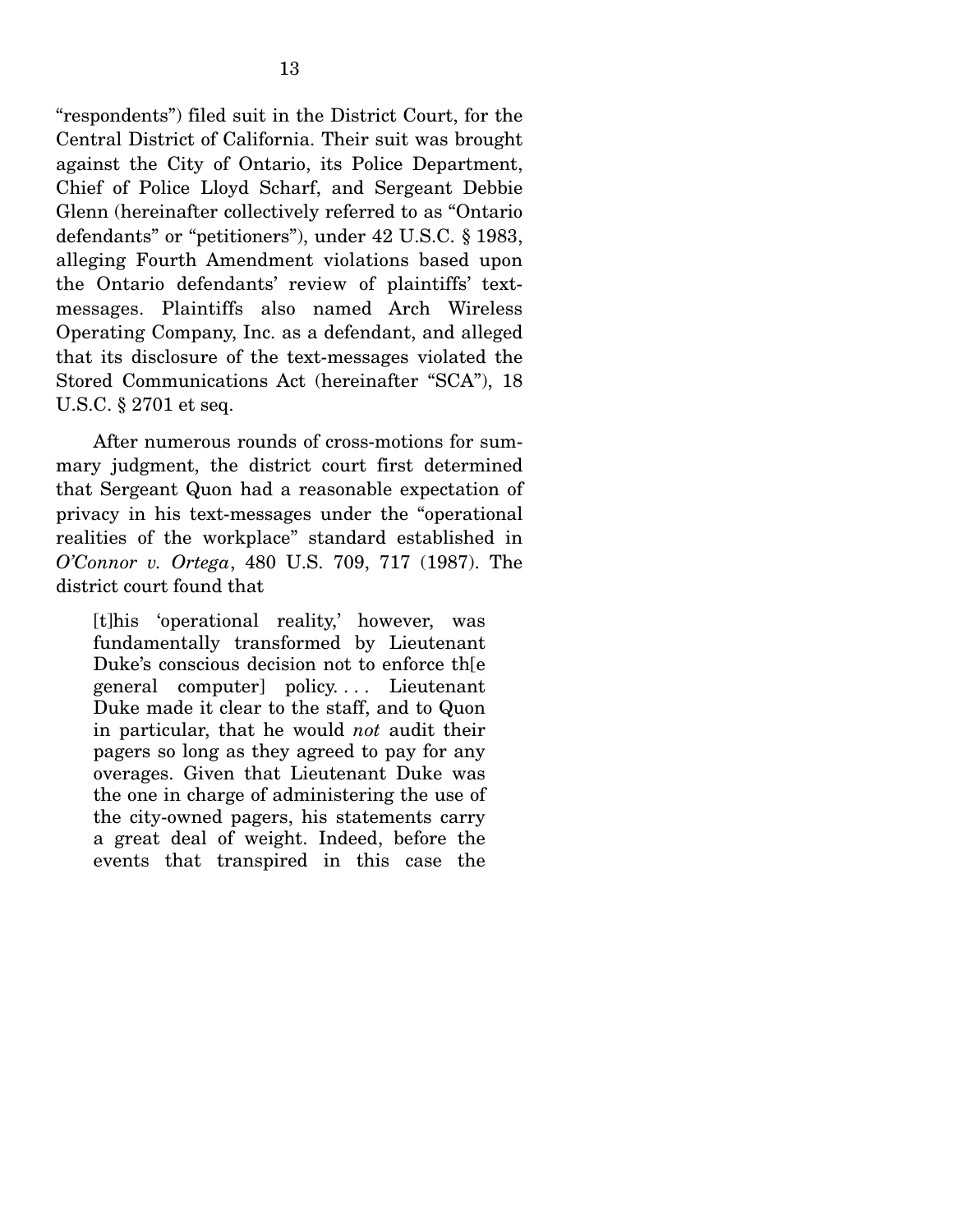department did not audit any employee's use of the pager for the eight months the pagers had been in use. This was true even when overages were involved. Lieutenant Duke in effect turned a blind eye to whatever purpose an employee used the pager, thereby vitiating the department's policy of any force or substance. By doing so, Lieutenant Duke effectively provided employees a reasonable basis to expect privacy in the contents of the text messages they received or sent over their pagers; the only qualifier to guaranteeing that the messages remain private was that they pay for any overages.

### App. 90-91.

 The district court next considered whether the review of the text-messages was reasonable under the circumstances, ultimately determining that a genuine issue of material fact existed as to "the actual *purpose* or *objective* Chief Scharf sought to achieve" in ordering the search. *Id*. at 97. The court held that if the search was meant to ferret out misconduct by determining whether the officers in questions were "playing games" with their pagers or otherwise "wasting a lot of City time conversing with someone about non-related work issues," the search would *not* have been justified at its inception. *Id*. at 98. The court's finding was predicated upon the fact that the officers' pagers were searched during the period of time when Lieutenant Duke's informal, but express policy of not auditing the pagers was in effect: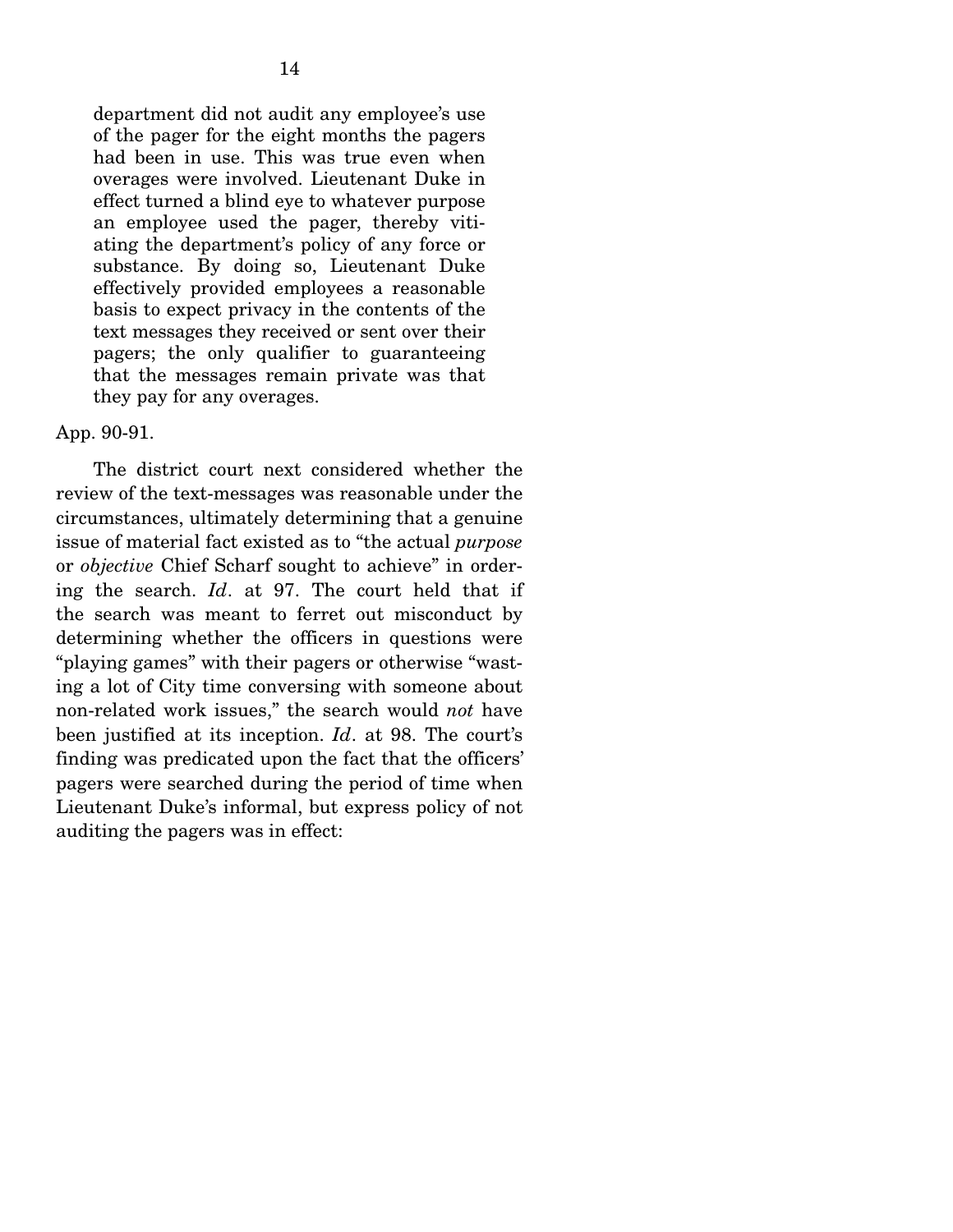Given this policy, it cannot be said that determining whether the officers went over the character limits during this period because they used the pagers for personal matters . . . was 'misconduct'; it was the very conduct Lieutenant Duke's informal policy allowed, condoned, and even encouraged. For a search to be considered justified at the inception when it is meant to discover workplace misconduct, there must exist 'reasonable grounds' to suspect that such evidence of misconduct would be uncovered by the search in question. In light of Lieutenant Duke's policy, search would not have revealed misconduct; rather, it would have uncovered conduct permitted by Lieutenant Duke to occur.

### App. 98-99.

 Conversely, the other possible purpose of the search – to determine the utility or efficacy of the existing monthly character limits – would have rendered the search justified at its inception. *Id*. at 99. The district court held that evidence existed demonstrating that the audit was conducted to address the City's concern that officers were paying too much in overages because the character limits were not high enough to capture all the work-related usage of the pagers. *Id*. at 100. The court held that if this was the purpose of the search, the search would be justified at its inception and reasonable in scope. *Id*. at 101. The court denied the parties' cross-motions for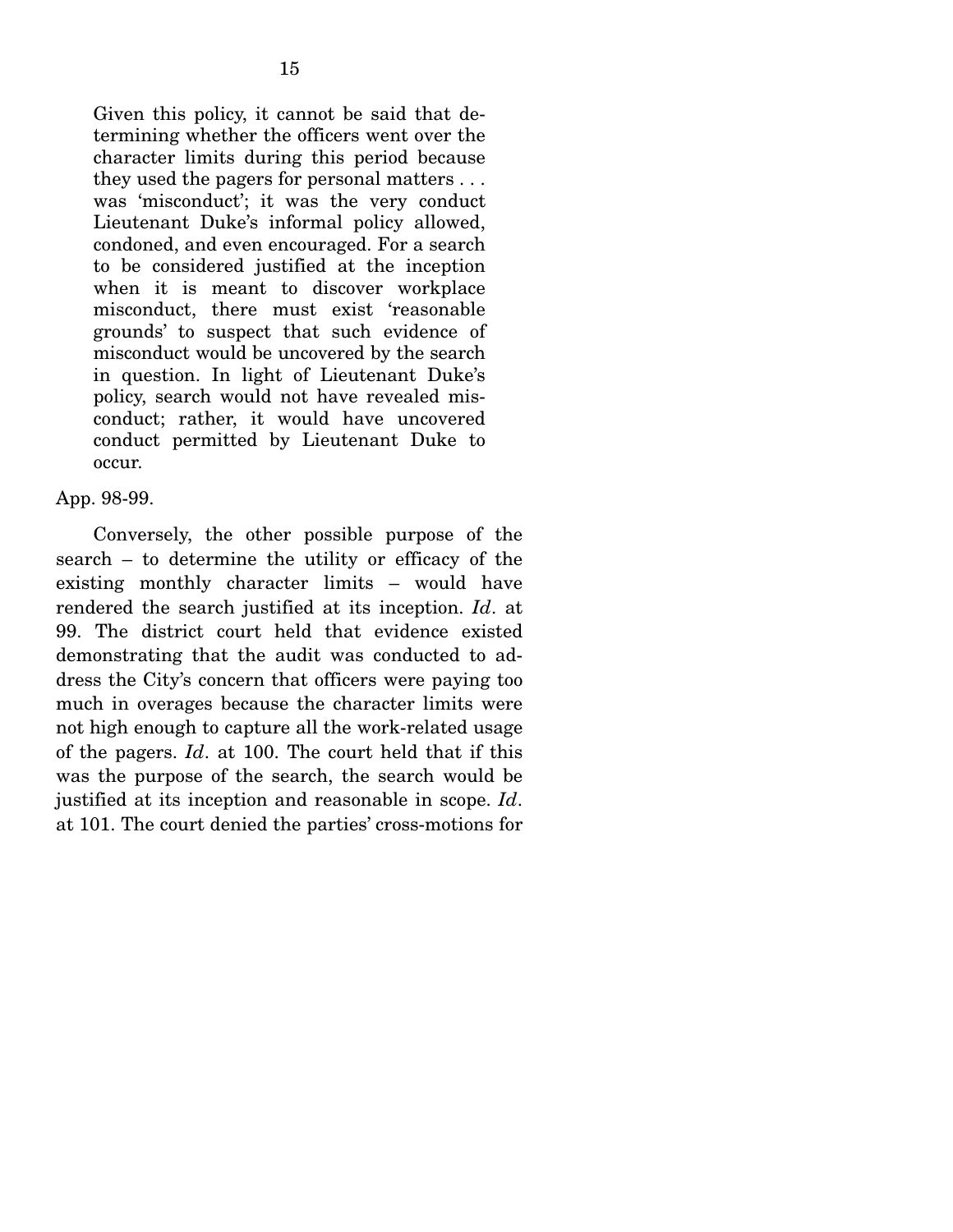summary judgment and the matter was presented to a jury.<sup>1</sup> *Id*. at 103.

 A jury found that Chief Scharf 's purpose in ordering the review of the transcripts was to determine the efficacy of the existing character limits to ensure that officers were not being required to pay for work-related expenses. *Id*. at 119. As a result, the district court found that no Fourth Amendment violation had occurred, and entered judgment in favor of the Ontario defendants.

#### **D. The Plaintiffs' Appeal.**

Plaintiffs timely appealed, challenging the district court's ruling that the search of the transcripts was reasonable in light of the jury's determination that the purpose of the search was for noninvestigatory purposes. *Id*. at 21. Plaintiffs agreed with the district court's conclusion that they possessed a reasonable expectation of privacy in the text-messages, but argued that the issue regarding Chief Scharf 's intent in authorizing the search never should have gone to trial because the search was unreasonable as a matter of law. *Id*.

<sup>&</sup>lt;sup>1</sup> The district court also granted Arch Wireless' motion for summary judgment, holding that Arch Wireless did not violate the SCA. The district court found that Arch Wireless was a "remote computing service" under 18 U.S.C. § 2702(a), and as a result, the disclosure of the electronic text-messages to a "subscriber," the City, was lawful. App. 58-84.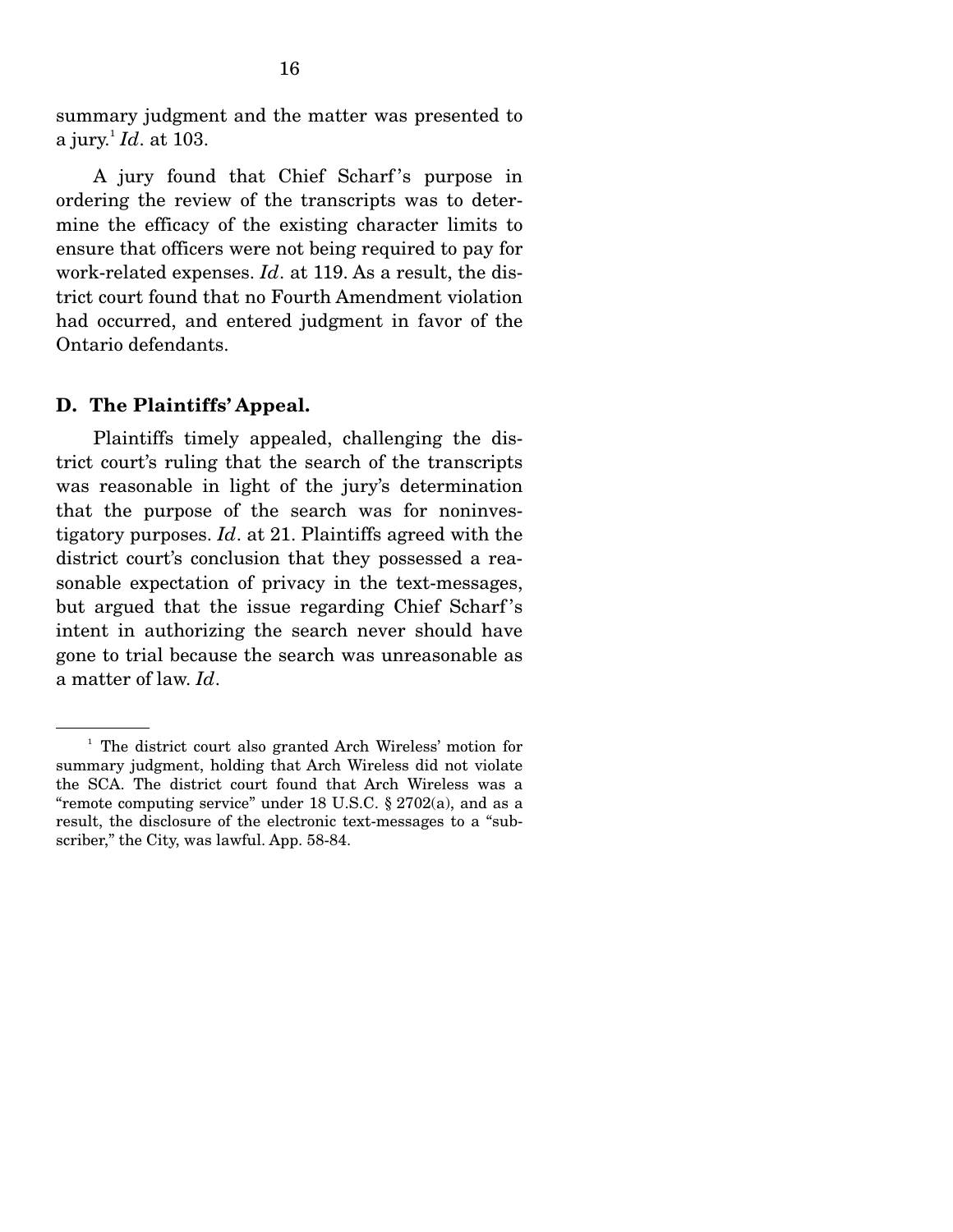The Ninth Circuit reversed, holding that plaintiffs were entitled to summary judgment in their favor and against the Ontario defendants. Applying the *O'Connor* "operational realities of the workplace" standard, 480 U.S. at 717, the Ninth Circuit agreed with the district court that the Department's policy that the text-messages would not be audited if the officers paid the overages rendered Quon's expectation of privacy in those messages reasonable. *Id*. at 29. The Ninth Circuit, like the district court, considered all of the record evidence and found that Lieutenant Duke's express and specific policy was an important consideration and crucial to Sergeant Quon's expectation of privacy.

 The Ninth Circuit also held that the other three plaintiffs had a reasonable expectation of privacy in the messages they sent to Sergeant Quon. This conclusion was reached after reviewing its own jurisprudence relative to e-mail messages, regular mail and telephone communications, and finding no meaningful difference. *Id*. at 23-28.

 In evaluating the reasonableness of the search under *O'Connor*, and in light of the jury's special verdict regarding the purpose of the search, the Ninth Circuit found that the search was reasonable at its inception but unreasonable in scope. *Id*. at 34. Applying the *O'Connor* framework, the court held that the search was reasonable "at its inception" because the Department conducted the search for the workrelated purpose of ensuring that "officers were not being required to pay for work-related expenses," as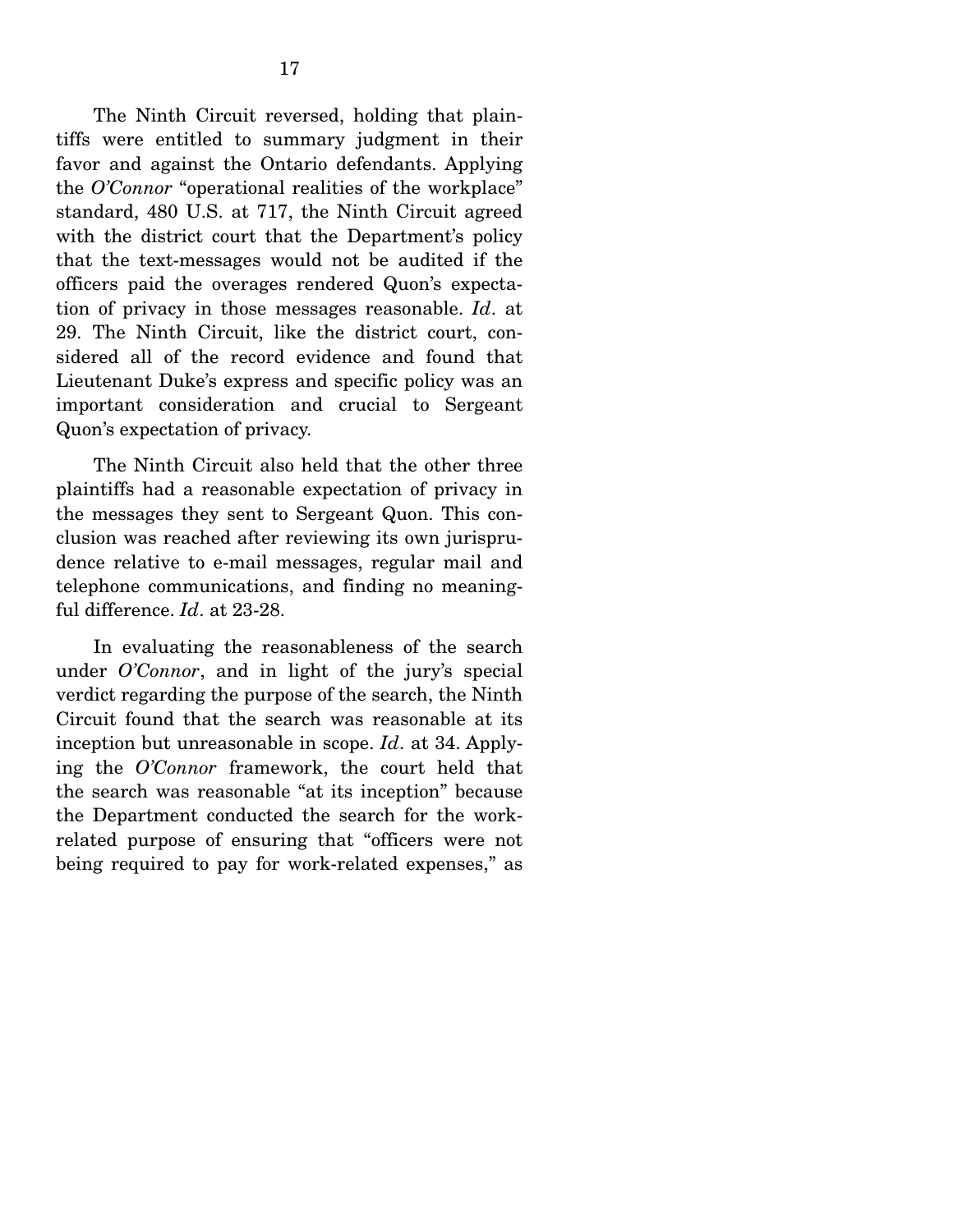the jury had found. *Id*. In evaluating the scope of the search, the Ninth Circuit examined whether the measures adopted were "reasonably related to the objectives of the search and not excessively intrusive in light of . . . the nature of the [misconduct]." *Id*. at 34-35. However, because "the Department opted to review the contents of all the messages, work-related and personal, without the consent of Quon," the search "was excessively intrusive in light of the noninvestigatory object of the search," *Id*. at 34-36; *see also id*. at 133-34. The holding was based on the court's "conclusion that Quon's 'reasonable expectation of privacy in those messages' was not outweighed by the government's interest – again, as found by the jury – in auditing the messages." *Id*. at 35-36; *see also id*. at 134.

 In its opinion, the Ninth Circuit did not utilize a "less intrusive means" test, but rather discussed other ways the City could have verified the efficacy of the 25,000-character limit merely to illustrate the conclusion that the search was "excessively intrusive" under *O'Connor*, when measured against the purpose of the search as found by the jury. *Id*. at 134. Accordingly, the court of appeals concluded that the search violated the Fourth Amendment.<sup>2</sup> *Id*. at 36.

<sup>2</sup> Plaintiffs also successfully appealed the district court's summary judgment ruling against them and in favor of Arch Wireless. The Ninth Circuit reversed the district court, holding that Arch Wireless clearly fit the definition of a "provider" of an "electronic communication service" when it provided (Continued on following page)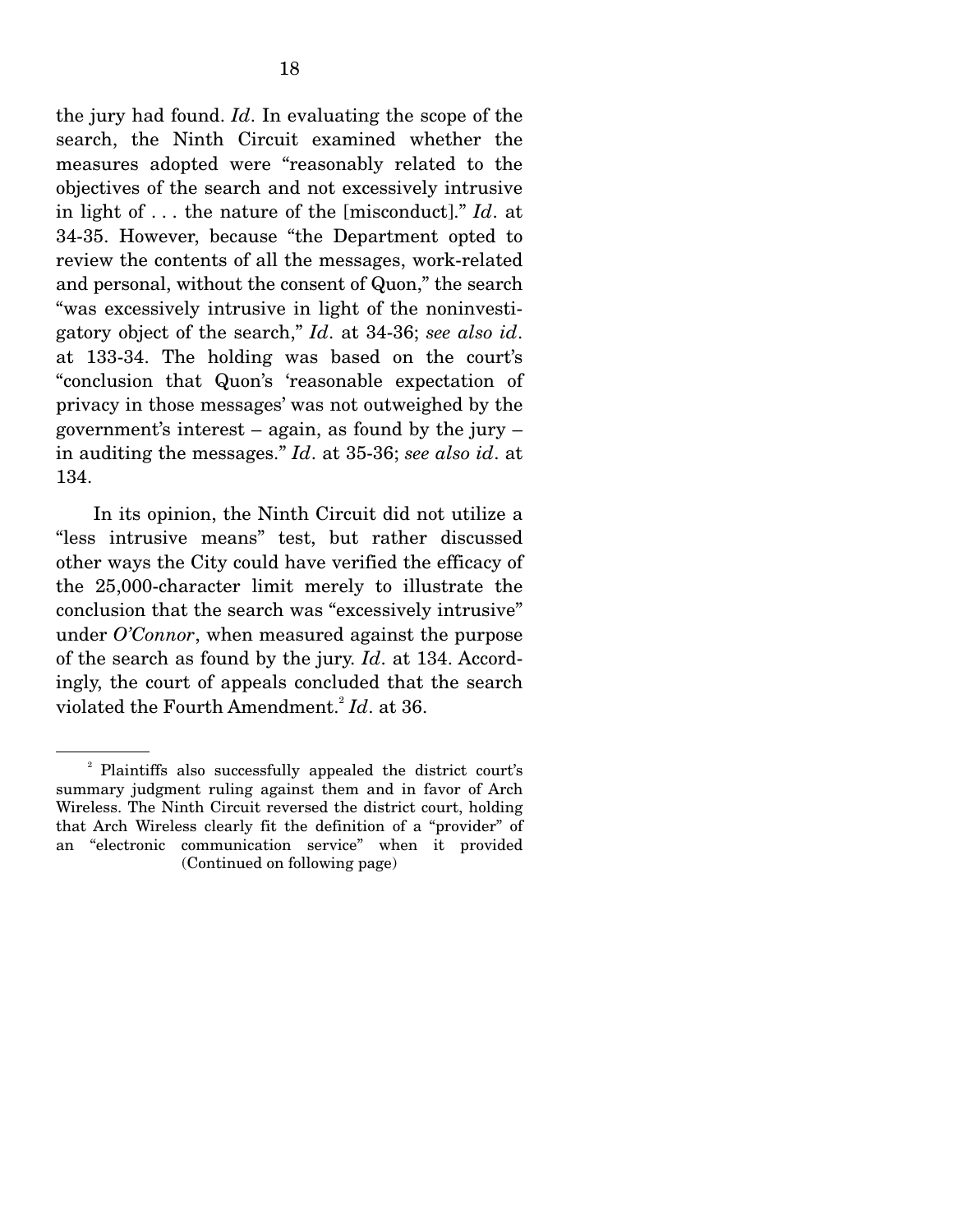### **E. The Petitions For Rehearing.**

The Ontario defendants petitioned for panel rehearing and rehearing en banc on the grounds that: 1) the panel's ruling undermined the "operational realities of the workplace" standard of *O'Connor*, 480 U.S. at 717 (plurality opinion); 2) the panel erroneously utilized a "less intrusive methods" test when reviewing the scope of the search; and 3) the panel overextended Fourth Amendment protection to individuals who send text-messages to a government employee's workplace pager.

 Panel rehearing and rehearing en banc were denied. *Id*. at 125. Judge Ikuta, joined by six other judges, dissented from the denial of rehearing en banc. *Id*. at 136-50. Judge Wardlaw filed an opinion concurring in the denial of rehearing en banc. *Id*. at 125-36.

# --------------------------------- ♦ ---------------------------------

#### **SUMMARY OF ARGUMENT**

Although the Ninth Circuit viewed this case as an opportunity to examine what it considers "a new frontier in Fourth Amendment jurisprudence that has little been explored," App. 24, its analysis did not

text-messaging services to the City. *See* App. 14-21. As a result, when Arch Wireless divulged the messages to the City, who was a "subscriber," and not "an addressee or intended recipient of such communication," without the consent of plaintiffs, it violated the SCA.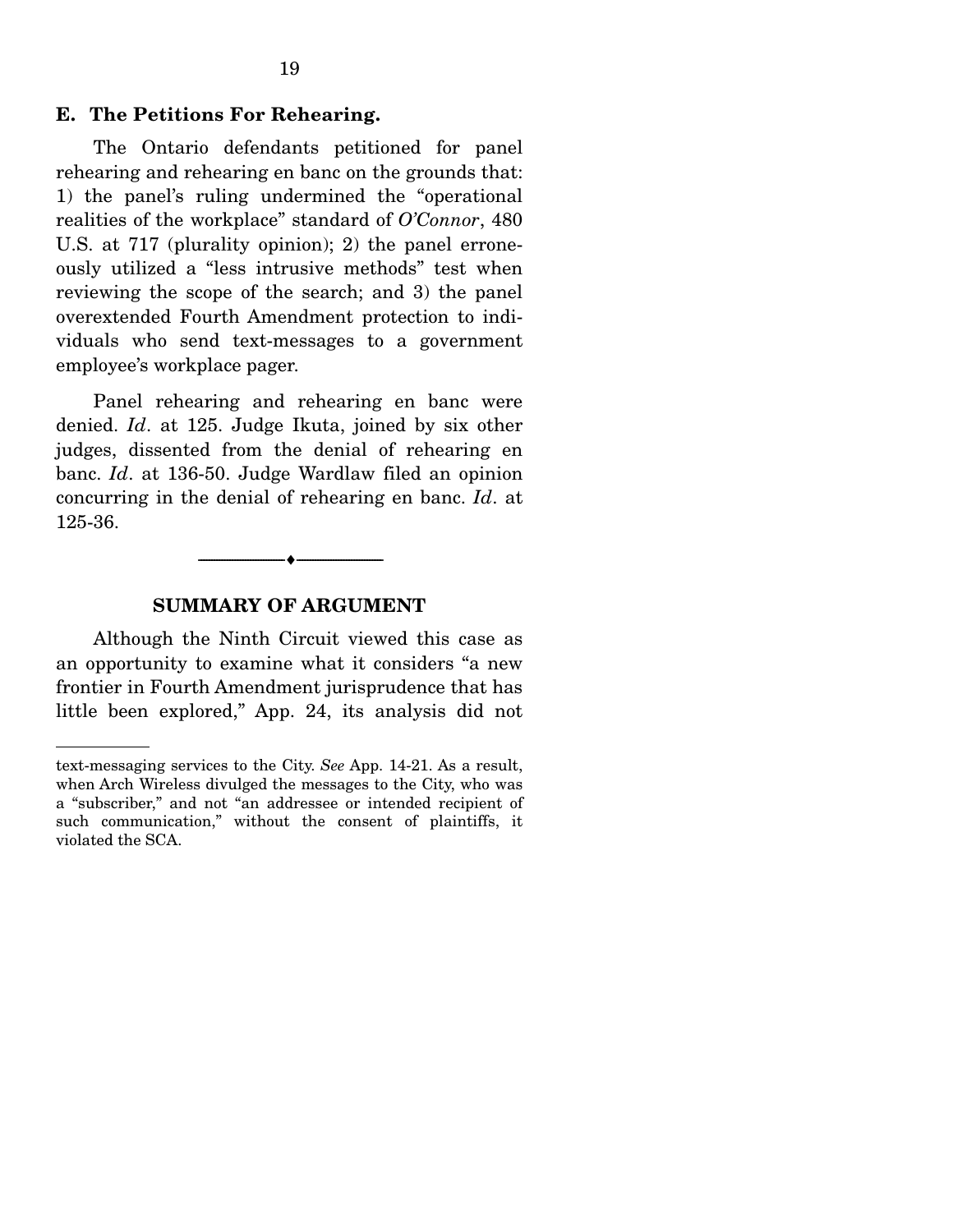stray from this Court's principles in *O'Connor v. Ortega*, 480 U.S. 709 (1987). In *O'Connor*, a plurality of this Court reiterated that "[i]ndividuals do not lose Fourth Amendment rights merely because they work for the government," *id.* at 717, and announced that government employees' expectations of privacy in the workplace must be judged by the "operational realities of the workplace," *id*. at 715. As a result, the analysis is necessarily fact-driven and requires an examination of all the circumstances surrounding the search. While petitioners state that they agree with the sound principles under *O'Connor*, their analysis suggests otherwise.

 First, petitioners argue that Sergeant Quon cannot have a reasonable expectation of privacy given the employer-employee nature of his relationship with the City of Ontario. Pet. Br. 15, 29-31. In the petitioners' words, "[w]hatever expectation of privacy a sender or recipient of text-messages on a government employer's equipment can ever legitimately have – if any – certainly none existed within the operational realities of the Ontario Police Department." *Id*. at 29. However, *O'Connor* dispels this very argument, reiterating that government employees do not lose their constitutional rights by virtue of their employment.

 Second, petitioners suggest that the Ninth Circuit failed to appreciate that the City of Ontario "had a written no-privacy policy that applied to the pager," *id*. at 15, 31-35, and that messages could be disclosed under the California Public Records Act, *id*. at 15,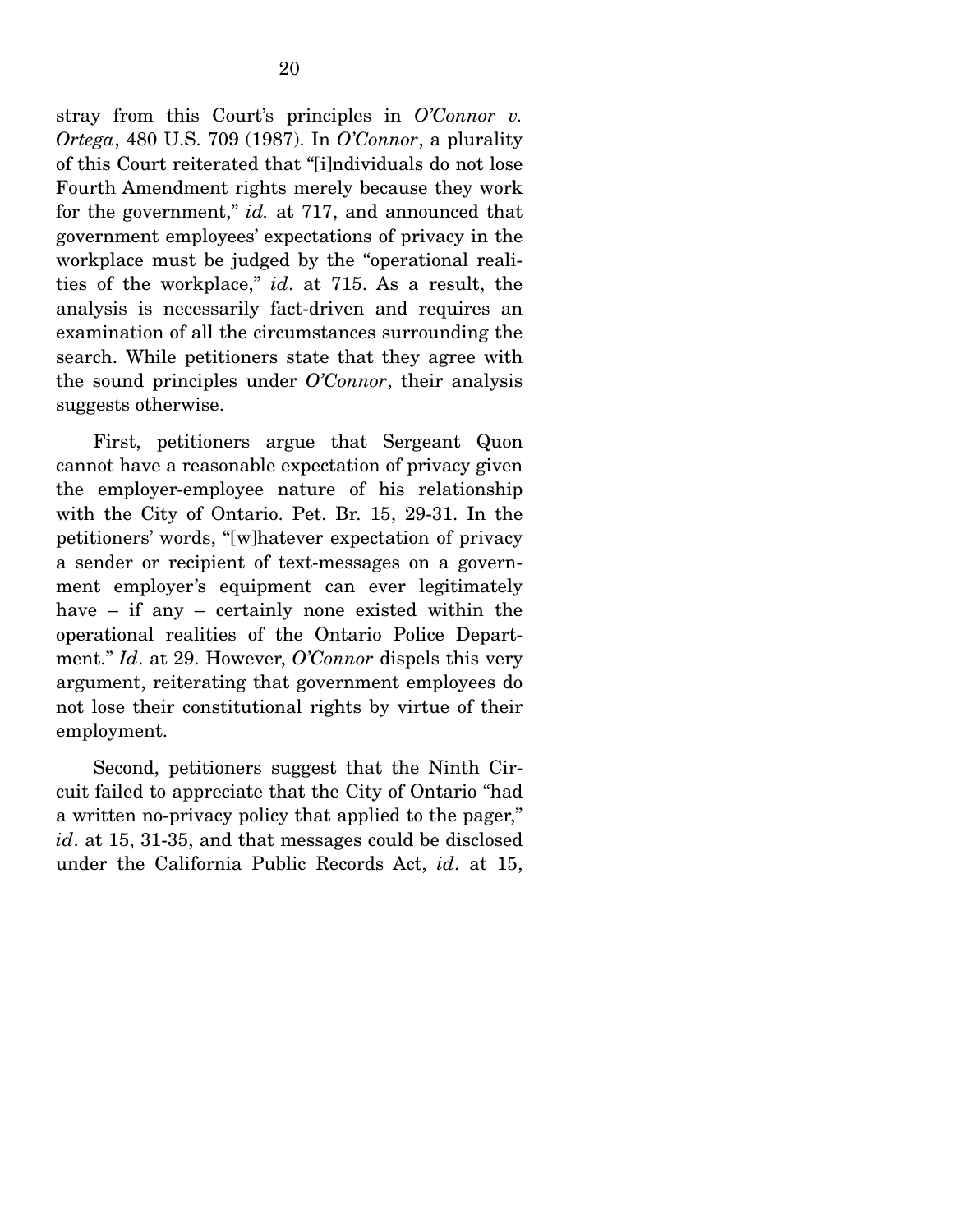35-41. In light of these "most salient facts of the case," *id*. at 15, petitioners argue that the Ninth Circuit erred. However, by carefully focusing only on those facts which support of their argument, petitioners mischaracterize the Ninth Circuit's decision as one that dramatically undercuts *O'Connor*'s "operational realities of the workplace" standard.

 As stated by the Ninth Circuit, the "operational reality . . . was fundamentally transformed" within the Ontario Police Department "by Lieutenant Duke's conscious decision not to enforce" the general computer policy. App. 90. Both the Ninth Circuit and the district court recognized the City had no express policy governing the use of text-message pagers. *Id*. at 4, 47. Rather, Lieutenant Duke simply announced at a supervisory staff meeting that the City's computer policy would govern the use of the newlyacquired pagers. *Id*. at 48. His announcement was later documented in the minutes of the meeting. *Id*. The City never bothered to revise its computer policy to include the text-message pagers, nor did it ever issue a written directive to its employees. Furthermore, Lieutenant Duke modified his own announcement that the computer policy applied to the pagers by stating that he would not audit the text-messages as long as personnel paid for any overage charges. Thus, Lieutenant Duke – the only individual to announce a no-privacy policy for the pagers – implemented a different policy guaranteeing officers their privacy.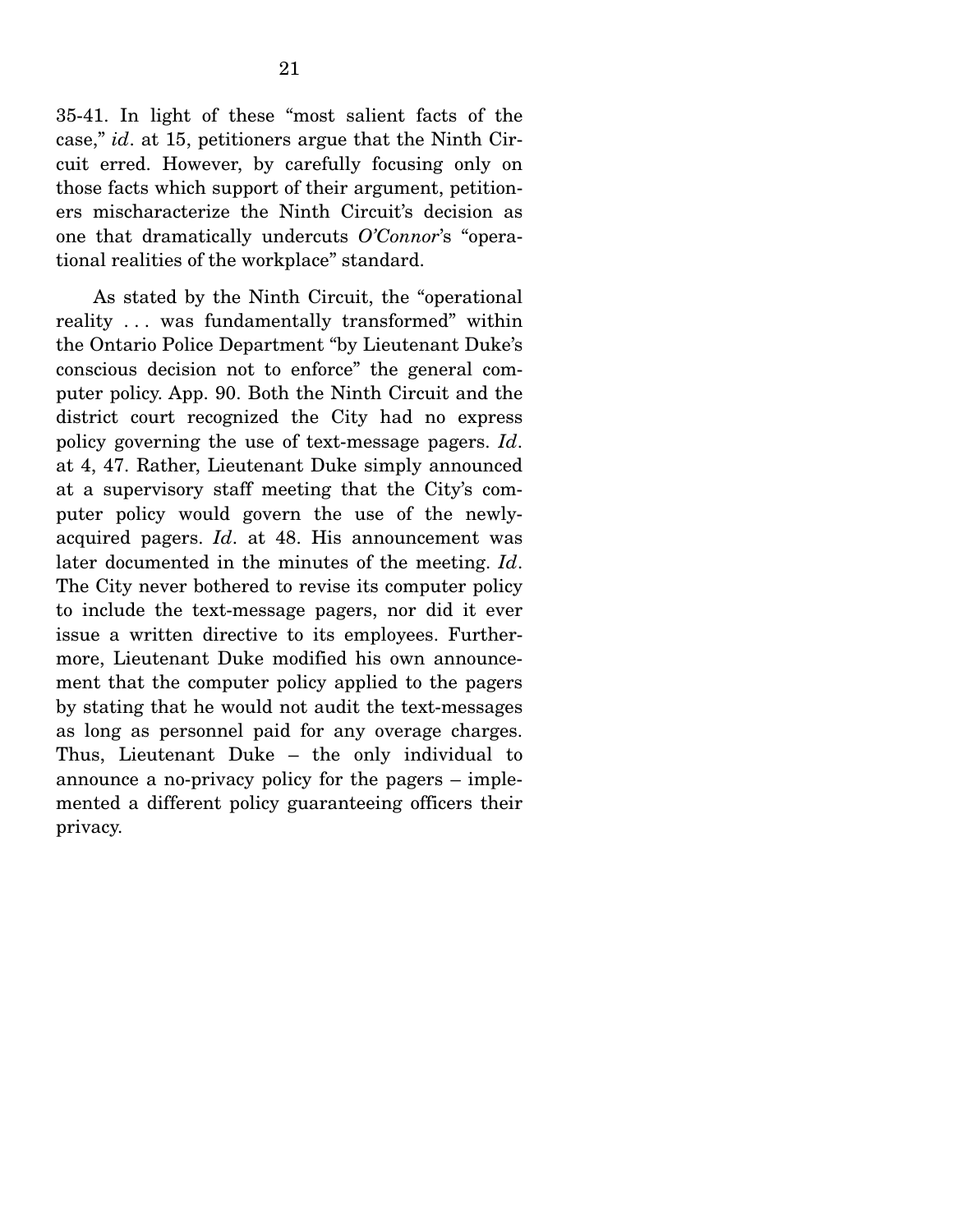Moreover, petitioners faced the additional legal burden of having no lawful means to actually conduct their search without the consent of respondents. The text-messages were kept by Arch Wireless, and could only be disclosed after obtaining the consent of the plaintiffs. In the absence of such consent, the messages could not legally be turned over without violating the SCA. Because the SCA protects the communications from disclosure, those communications are statutorily exempted from the California Public Records Act. Against each of these factual and legal circumstances, the Ninth Circuit properly affirmed the district court's assessment of the operational realities of the workplace, and concluded that Sergeant Quon possessed a reasonable expectation of privacy in his messages.

 Third, petitioners argue that the Ninth Circuit improperly relied upon a "less intrusive methods" analysis when considering the scope of the search. Pet. Br. 19, 45-52. This notion is quickly dispelled by both the opinion itself and the panel's concurring opinion in the denial of rehearing en banc. Instead, public employer searches for noninvestigatory, workrelated purposes must be justified at their inception and must be reasonably related in scope and not excessively intrusive. *O'Connor*, 480 U.S. at 726.

 Here, the Ninth Circuit erred in finding that petitioners' search was justified at its inception. In order to be justified at its inception, there must be reasonable grounds for suspecting that the search is necessary. Lieutenant Duke's policy of not auditing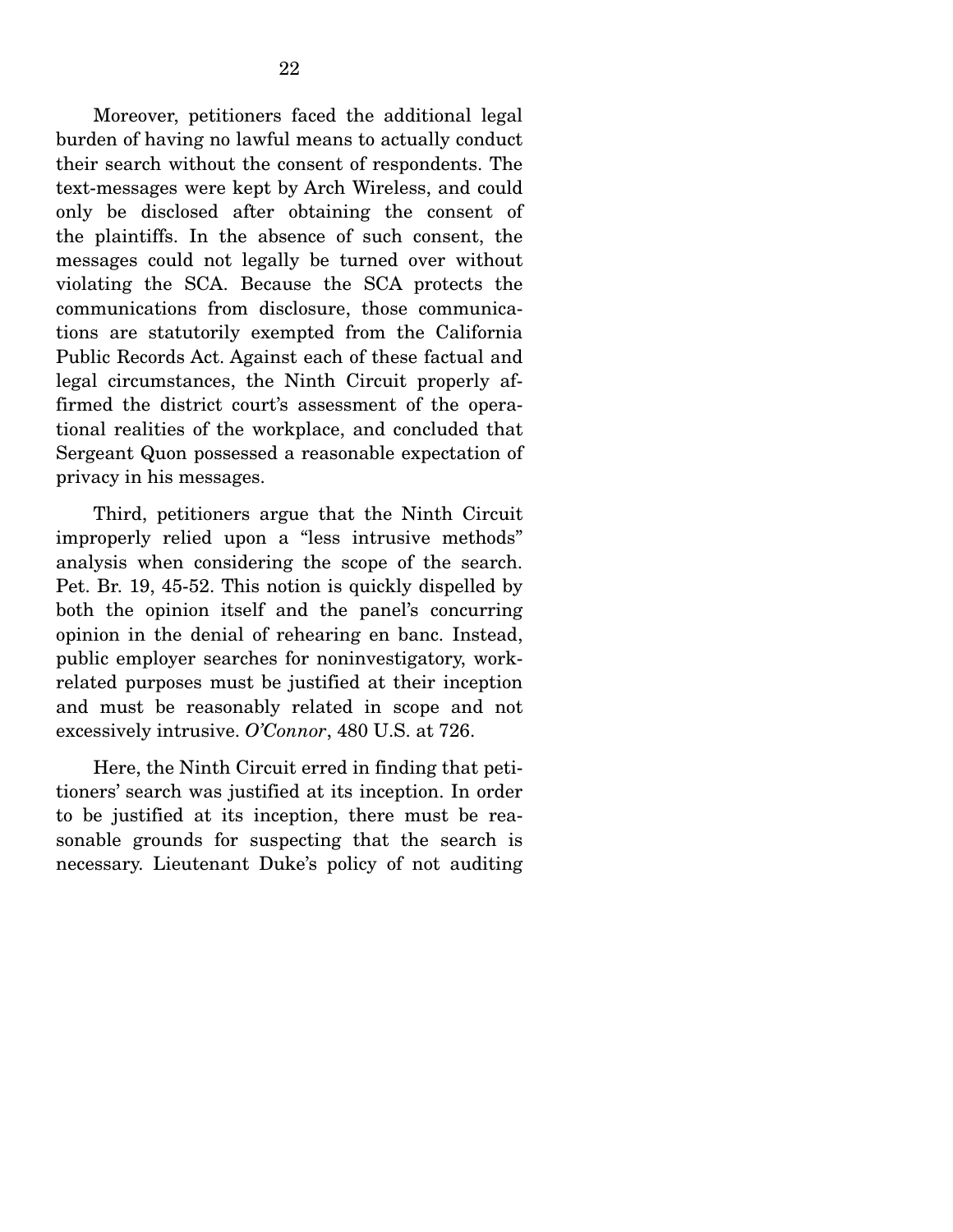the officers' messages in exchange for paying the overages rendered the search unnecessary for its stated purpose. The officers were told that if they felt the messages were work-related, they could contest the overage charges and not have to pay. App. 50. As the district court found, this practice "allowed, condoned and even encouraged" officers to exceed the character limit. *Id*. at 98. Consequently, a search designed to ensure that officers were not being required to pay for work-related text-messages was unnecessary under these particular circumstances.

 Nevertheless, the Ninth Circuit properly found that the search was excessively intrusive in light of the narrow purpose of the search. The court carefully balanced the parties' interests and determined that the search was excessively intrusive when measured against the purpose of the search as found by the jury. As explained by the Ninth Circuit's concurring opinion in the denial of rehearing en banc, the court of appeals "did not apply a 'less intrusive means' test." *Id*. at 134.

 Finally, the Ninth Circuit reviewed this Court's precedents, resulting in its determination that the remaining plaintiffs, Steve Trujillo, April Florio and Jerilyn Quon, each had a reasonable expectation of privacy. While challenging that determination, petitioners neglect to explain their belief that the Ninth Circuit's analysis is "mistaken." *Id*. at 61. The Ninth Circuit applied this Court's various principles and likened text-messaging – a primary method of communication in this country – to telephone calls and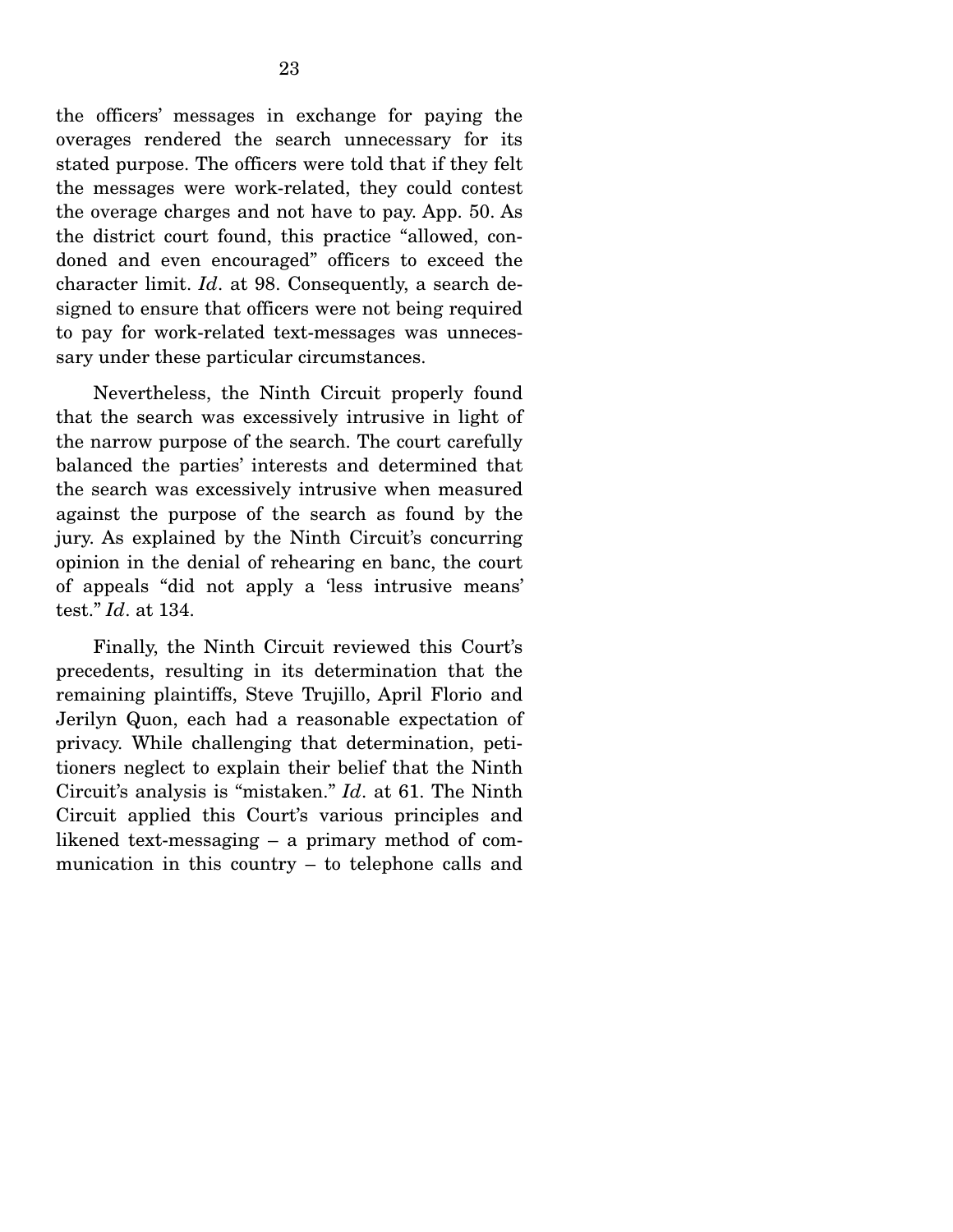letters. Finding no meaningful difference between these methods of communication, the Ninth Circuit found that the remaining plaintiffs possessed an expectation of privacy. In this sense, the Ninth Circuit's opinion is rather straightforward and a practical application of the rule of law.

 Further, the existence of the SCA and the fact that the remaining plaintiffs were also employed by the City, but were never told that the computer policy applied to the pagers, bolsters their expectation of privacy. Indeed, Steve Trujillo, April Florio and Jerilyn Quon's expectations of privacy are reinforced by the City's violation of the SCA in order to obtain the personal communications. Sergeant Trujillo was also a SWAT member and likely aware of Lieutenant Duke's policy allowing officers to use the pagers for personal use as long as they pay for their overages. April Florio and Jerilyn Quon were dispatchers for the Police Department, but were never advised of Duke's announcement that purportedly incorporated text-messages into the computer policy. Consequently, the Ninth Circuit's conclusion that the remaining plaintiffs possessed a reasonable expectation of privacy is supported by the facts.

 Accordingly, this Court should affirm the Ninth Circuit's opinion.

--------------------------------- ♦ ---------------------------------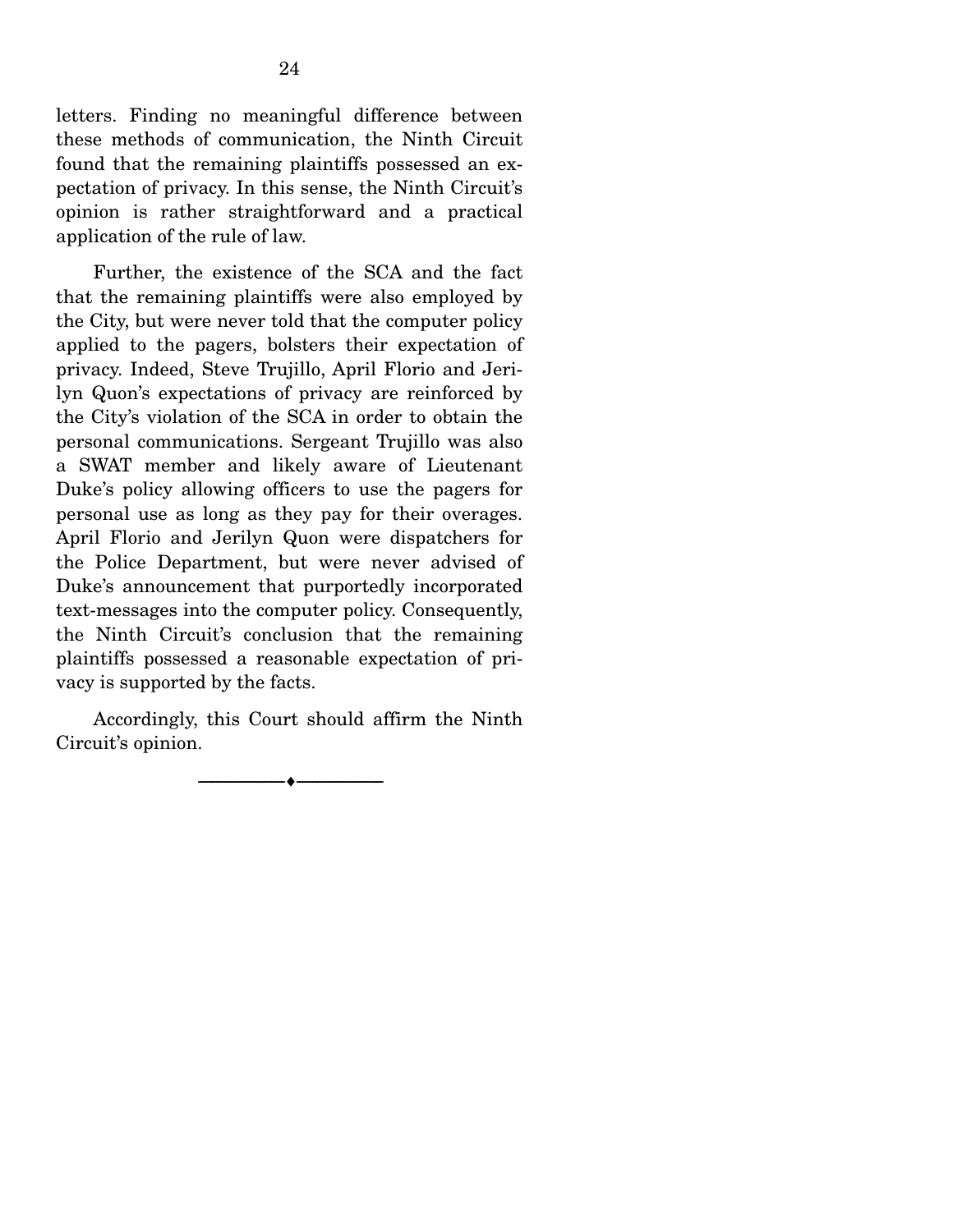#### **ARGUMENT**

## **I. THE APPROPRIATE STANDARD FOR NON-INVESTIGATIVE SEARCHES BY GOVERNMENT EMPLOYERS IS SET FORTH IN** *O'CONNOR V. ORTEGA.*

**A. The Plurality In** *O'Connor* **Appropriately Reconciled The Privacy Interests Of Government Employees With Government Employers' Legitimate Interests In An Efficient Workplace.** 

The Fourth Amendment, as applied to the States and municipalities through the Fourteenth Amendment, *see South Dakota v. Opperman*, 428 U.S. 364, 365 (1976), protects the "right of the people to be secure in their persons, houses, papers, and effects, against unreasonable searches and seizures. . . ." *id*. at 381 (quoting U.S. Const. amend IV). A person has Fourth Amendment rights only in those areas and items where he or she has "an expectation of privacy that society is prepared to consider reasonable." *O'Connor*, 480 U.S. at 715.

 The reasonableness of a government employee's expectation of privacy in his or her workplace was addressed in *O'Connor*, the Court rejected the notion that public employees can never have a reasonable expectation of privacy in their place of work. Quite to the contrary, the Court declared that "[i]ndividuals do not lose Fourth Amendment rights merely because they work for the government instead of a private employer." *Id.* at 717; *see also id*. at 731 (Scalia, J.,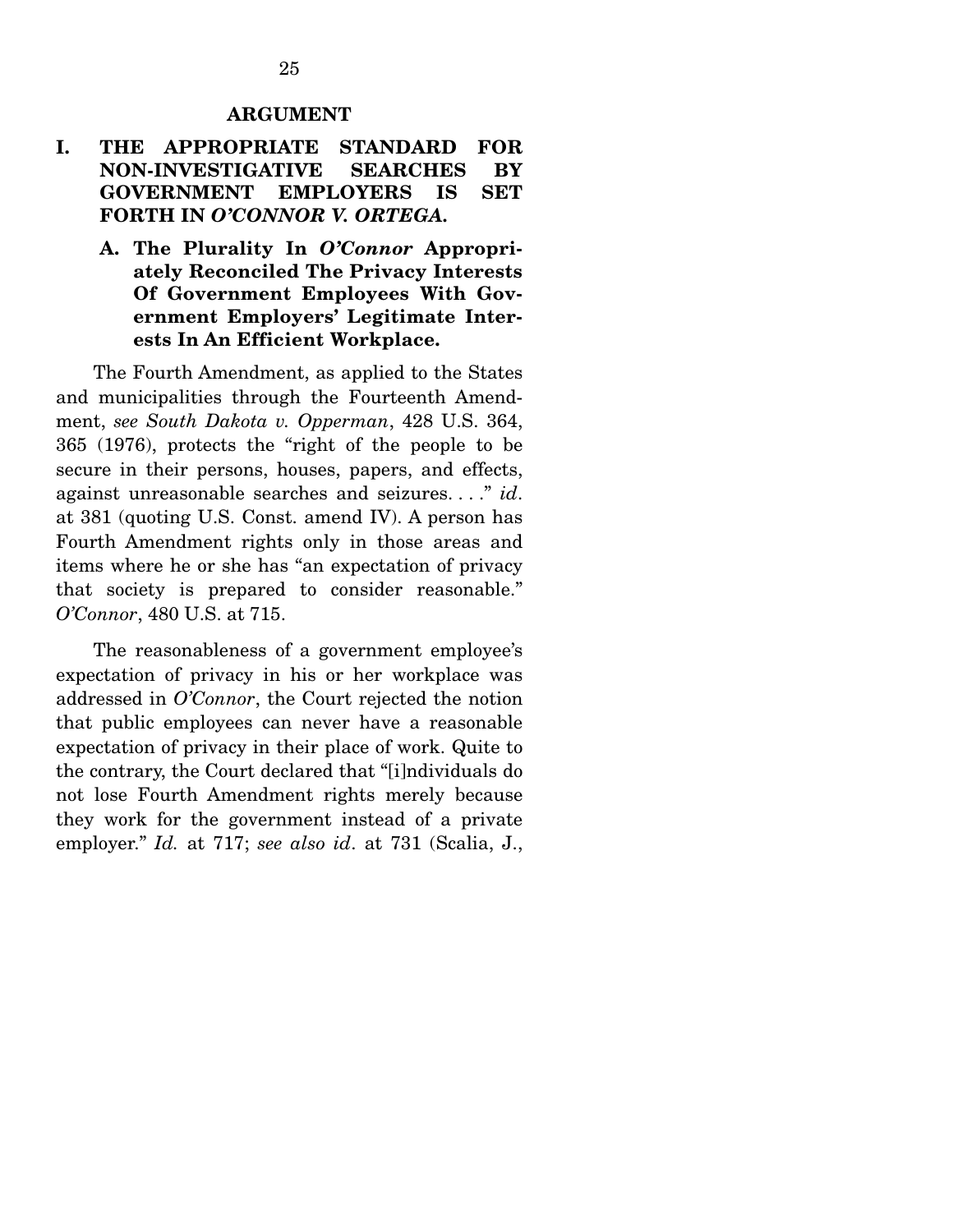concurring in the judgment) ("Constitutional protection against *unreasonable* searches by the government does not disappear merely because the government has the right to make reasonable intrusions in its capacity as employer.").

 "The operational realities of the workplace, however, may make *some* employees' expectations of privacy unreasonable. . . ." *Id*. at 717. Thus, "[p]ublic employees' expectations of privacy in their offices, desks, and file cabinets, like similar expectations of employees in the private sector, may be reduced by virtue of actual office practices and procedures, or by legitimate regulation." *Id*. But the Court made it clear that an inquiry into whether an employee possesses a reasonable expectation of privacy is a highly fact-driven assessment of the *actual* working conditions. "Given the great variety of work environments in the public sector, the question whether an employee has a reasonable expectation of privacy must be addressed on a case-by-case basis." *Id*. at 718.

 Furthermore, when a right of privacy is implicated, courts must weigh the nature and quality of the intrusion against the governmental interests at stake. *Id*. at 719; *see also United States v. Place*, 462 U.S. 696, 703 (1983) and *Camara v. Municipal Court*, 387 U.S. 523, 536-37 (1967). Thus, in the case of searches conducted by a public employer, the invasion of an employee's legitimate expectations of privacy must be balanced against the government's need for supervision, control, and the efficient operation of the workplace. *O'Connor*, 480 U.S. at 719-20.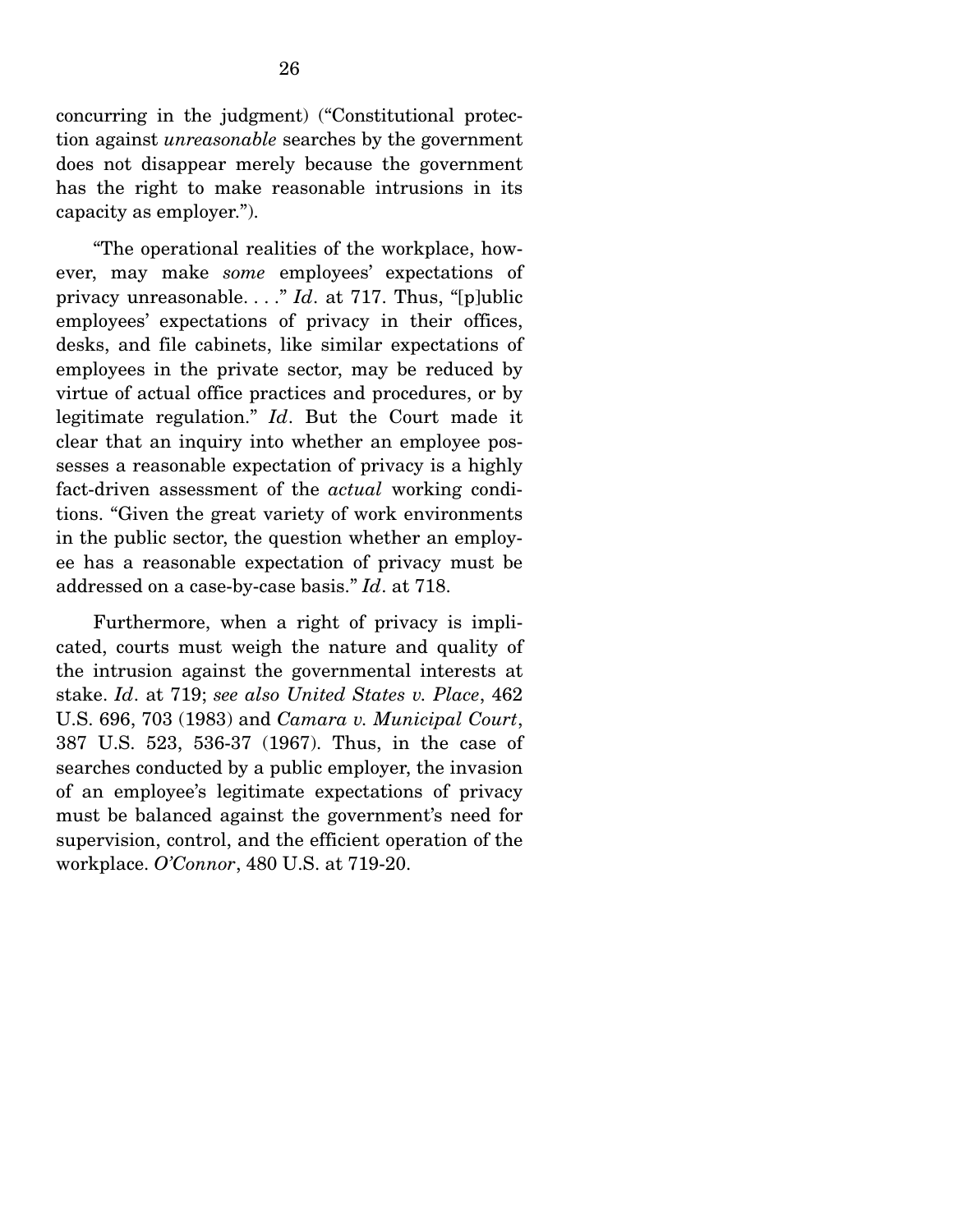Accordingly, public employer intrusions on the constitutionally protected privacy interests of employees for noninvestigatory, work-related purposes are to be "judged by the standard of reasonableness under all the circumstances." *Id*. at 725-26. Under this reasonableness standard, both the "inception" and the "scope" of the intrusion must be reasonable:

Determining the reasonableness of any search involves a twofold inquiry: first, one must consider whether the . . . action was justified at its inception; second, one must determine whether the search as actually conducted was reasonably related in scope to the circumstances which justified the interference in the first place.

*O'Connor*, 480 U.S. at 726 (citations and internal quotation marks omitted).

 The search will be permissible in its scope when "the measures adopted are reasonably related to the objectives of the search and not excessively intrusive in light of . . . the nature of the [misconduct]." *Id.*  (quoting *New Jersey v. T.L.O.*, 469 U.S. 325, 341 (1985)).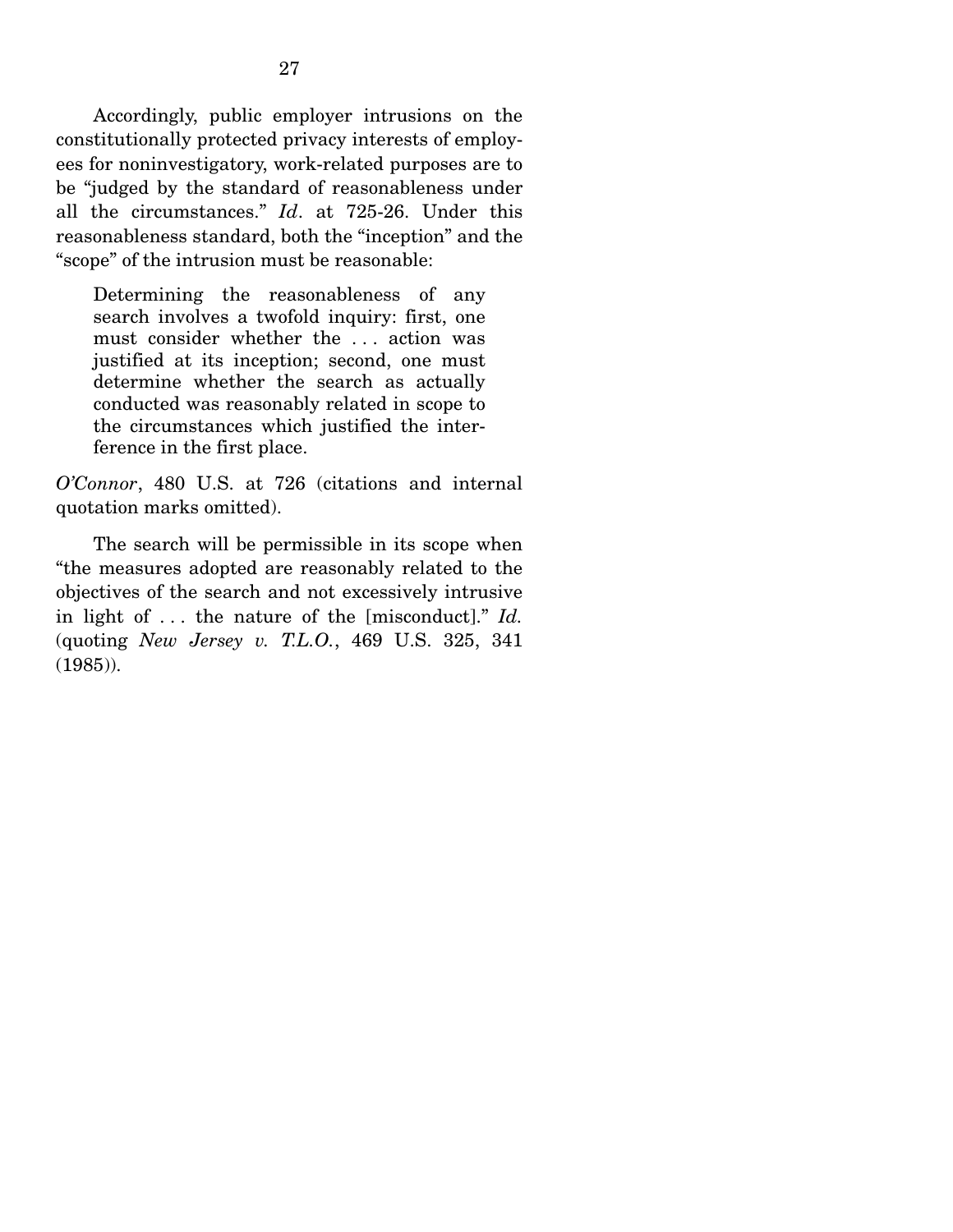- **B. This Court Should Adopt The** *O'Connor* **Plurality As A Majority Decision.** 
	- **1.** *O'Connor***'s Case-By-Case Approach To Assessing A Public Employee's Fourth Amendment Rights Is The Only Practical Manner In Which To Deal With The Divergent Workplaces That Exist.**

In *O'Connor*, this Court made it clear that "[w]e have no talisman that determines in all cases those privacy expectations that society is prepared to accept as reasonable." *O'Connor*, 480 U.S. at 715. Instead, the Court must rely on such factors as "the intention of the Framers of the Fourth Amendment, the uses to which the individual has put a location, and our societal understanding that certain areas deserve the most scrupulous protection from government invasion." *Id*. (citing *Oliver v. United States,* 466 U.S. 170, 178 (1984)).

 Thus, *O'Connor*'s approach to determining the reasonableness of an expectation of privacy, as well as the appropriate standard for a search, requires an extensive analysis of the case-specific facts. Such analysis is necessarily fact-driven and all of the relevant factual circumstances surrounding the search must be considered.

 In *O'Connor*, this Court introduced and applied its "operational realities of the workplace" standard for determining whether an individual possessed a reasonable expectation of privacy. In *O'Connor*, the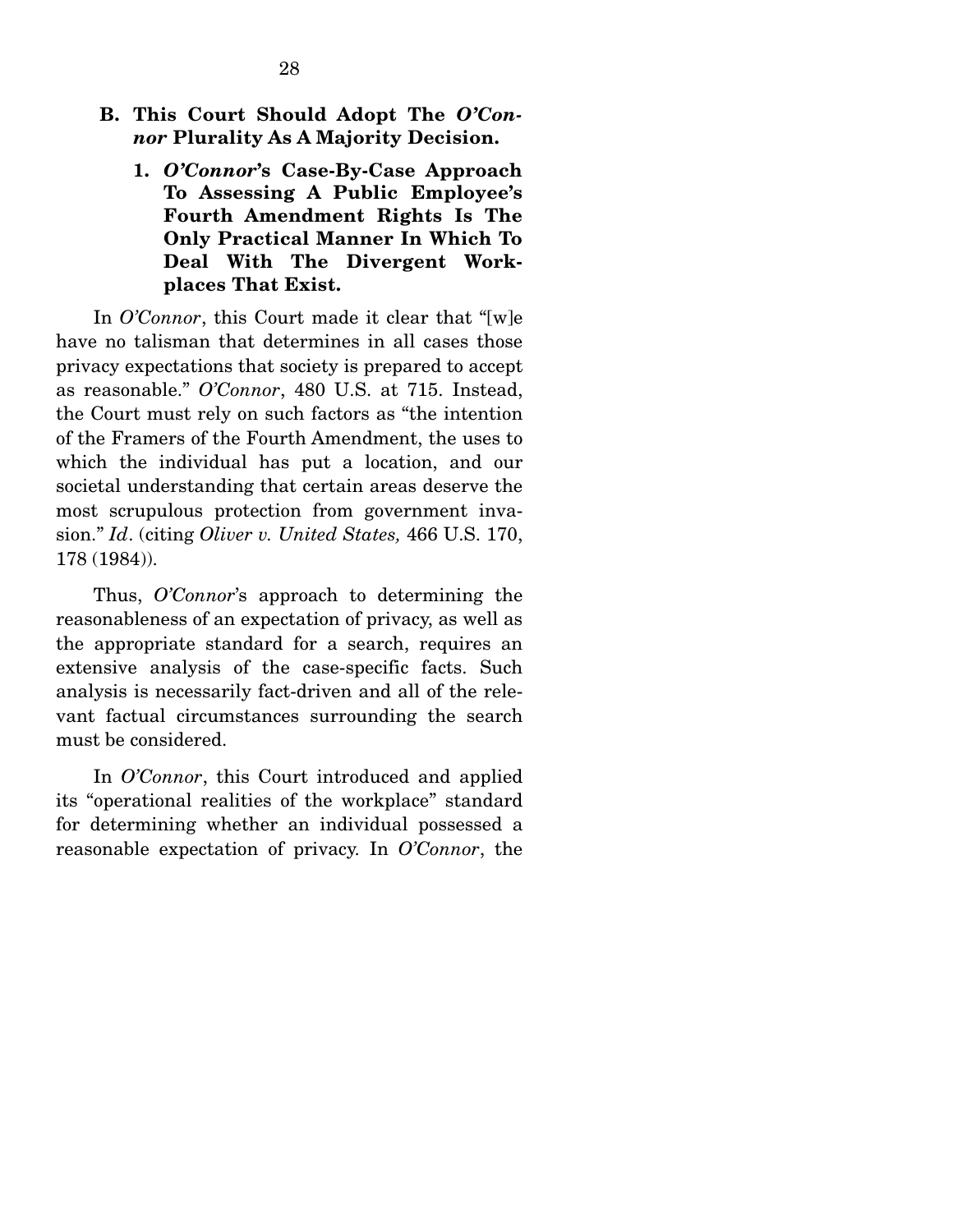Court unanimously recognized that Dr. Ortega had a reasonable expectation of privacy in his office and file cabinets. *O'Connor*, 480 U.S. at 718. That recognition was based upon record evidence disclosing the various operational practices, including that Dr. Ortega did not share his desk or file cabinets with other employees and that he occupied the office for 17 years and stored private property there. *Id.* Moreover, the employer did not establish any legitimate regulation or policy discouraging employees from storing personal property in their offices. *Id*.

 The dissent in *O'Connor* agreed that "[g]iven . . . the number and types of workplace searches by public employers that can be imagined – ranging all the way from the employer's routine entry for retrieval of a file to a planned investigatory search into an employee's suspected criminal misdeeds – development of a jurisprudence in this area might well require a caseby-case approach." *Id*. at 733 n.2 (Blackmun, J. dissenting). Simply put, there would be no other way to accurately assess an employee's expectation of privacy without considering the unique situations presented by each employer's working conditions.

## **2. Circuit Courts Have Successfully Relied On This Framework.**

The principle in *O'Connor* that the reasonableness of public employees' privacy expectations are to be measured on a case-by-case basis has become the rubric by which the circuit courts assess such cases.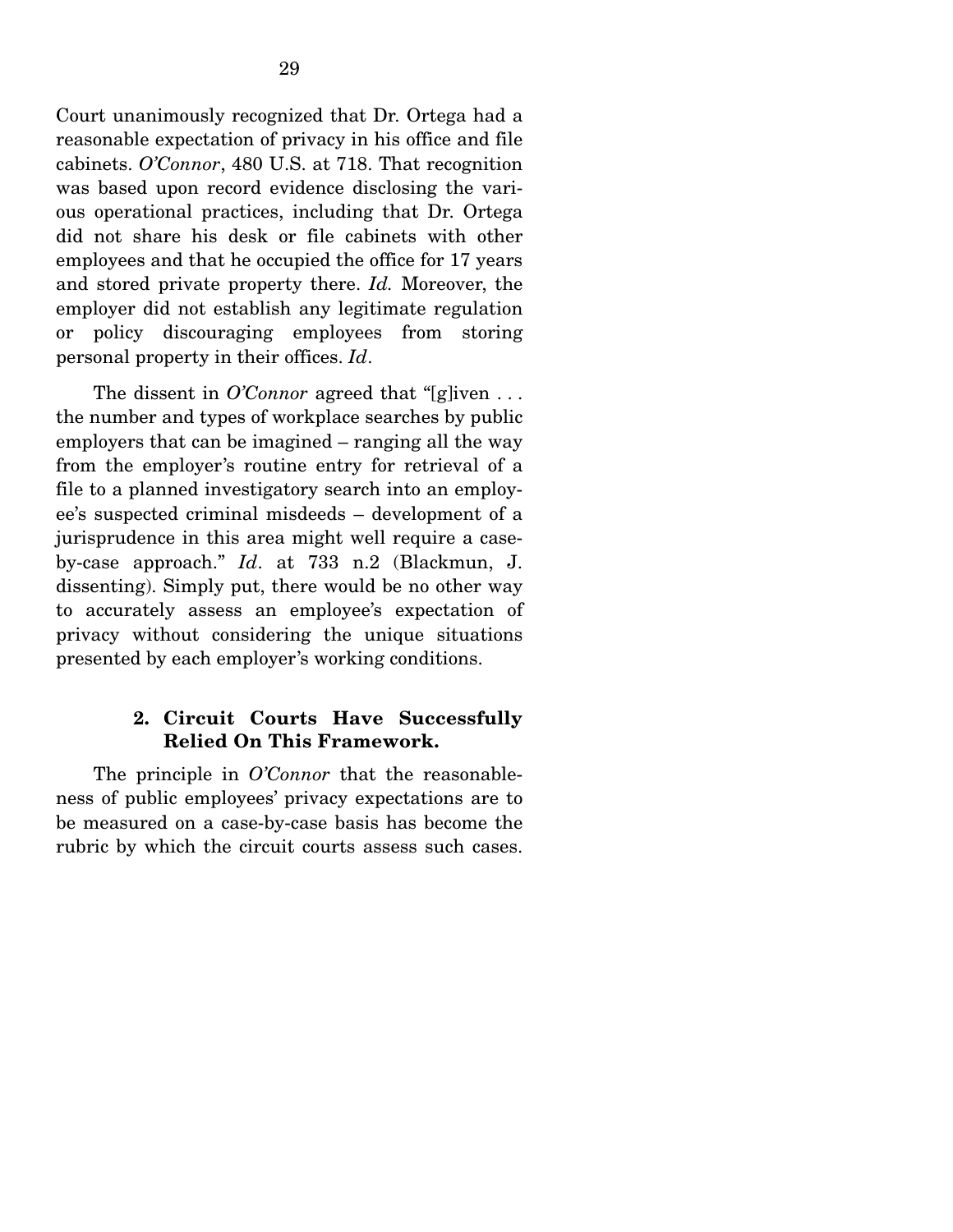Without question, those courts have successfully evaluated the actual working conditions, by assessing the various nuances within each employment setting.

 For example, the Second Circuit, in *Leventhal v. Knapek*, 266 F.3d 64 (2d Cir. 2001) (Sotomayor), adopted the *O'Connor* approach to determine whether, under the "particular facts of [the] case," a New York state employee had a right to privacy in the contents of his work computer. *Id*. at 73-76 (citing *O'Connor*, 480 U.S. 709).

 The Fourth Circuit, in *United States v. Simons*, 206 F.3d 392 (4th Cir. 2000), considered whether an engineer employed by the CIA had a reasonable expectation of privacy regarding information stored on his office computer. In its discussion of the Fourth Amendment, the Court cited a Seventh Circuit case to establish that the "holding of the *O'Connor* plurality governs" its analysis of whether government employees have a legitimate expectation of privacy in their workspaces. *See id.* at 398 (citing *Shields v. Burge*, 874 F.2d 1201, 1203-04 (7th Cir. 1989)). The Court went on to conduct a fact-intensive analysis consistent with the case-by-case rule outlined in *O'Connor*.

 The Fifth Circuit, in *United States v. Johnson*, 16 F.3d 69 (5th Cir. 1994), articulated the *O'Connor* approach in appraising the reasonableness of a government employer's search of an employee's office in the wake of the employee's arrest. *See id*. at 73-74 (explaining that the employer's intrusion should "be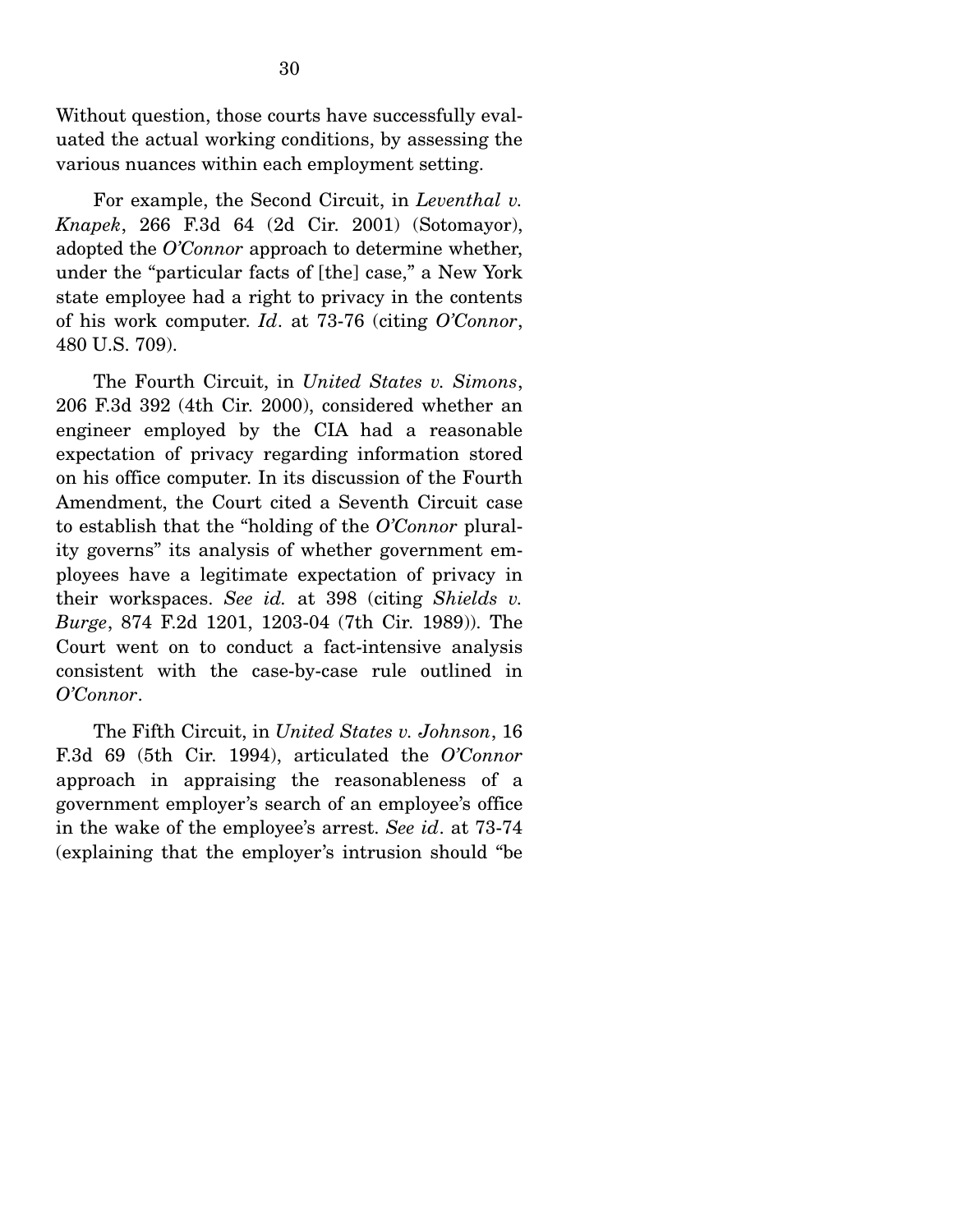judged by the standard of reasonableness under all the circumstances." (quoting *O'Connor*, 480 U.S. at 725-26)). The Sixth Circuit, in *American Postal Workers Union, Columbus Area Local AFL-CIO v. U.S. Postal Service*, 871 F.2d 556, 560 (6th Cir. 1989), expressly adopted the *O'Connor* case-by-case approach to analyze whether postal employees had a reasonable expectation of privacy regarding the contents of their work lockers.

 Likewise, the Seventh Circuit, in *Gossmeyer v. McDonald*, 128 F.3d 481, 490 (7th Cir. 1997), used the *O'Connor* approach to determine whether a state child protective investigator had a reasonable expectation of privacy regarding the contents of a personallyowned file cabinet located in her government office. *Id*. at 496 ("The [*O'Connor*] plurality observed that given the variations of work environments in the public sector, an employee's reasonable expectation of privacy must be assessed on a case-by-case basis." (citing *O'Connor*, 480 U.S. at 718)). The Seventh Circuit has since stated its understanding that *O'Connor "*necessarily requires a case-by-case inquiry." *Narducci v. Moore*, 572 F.3d 313, 321 (7th Cir. 2009).

 The Eighth Circuit, in *United States v. Thorn*, 375 F.3d 679 (8th Cir. 2004), *vacated on other grounds by* 543 U.S. 1112 (2005), utilized the *O'Connor* framework in analyzing whether a government employee had a reasonable expectation of privacy in his office and the contents of his office computer. *Id*. at 683-85 (analyzing particularized facts of the case under *O'Connor* standard).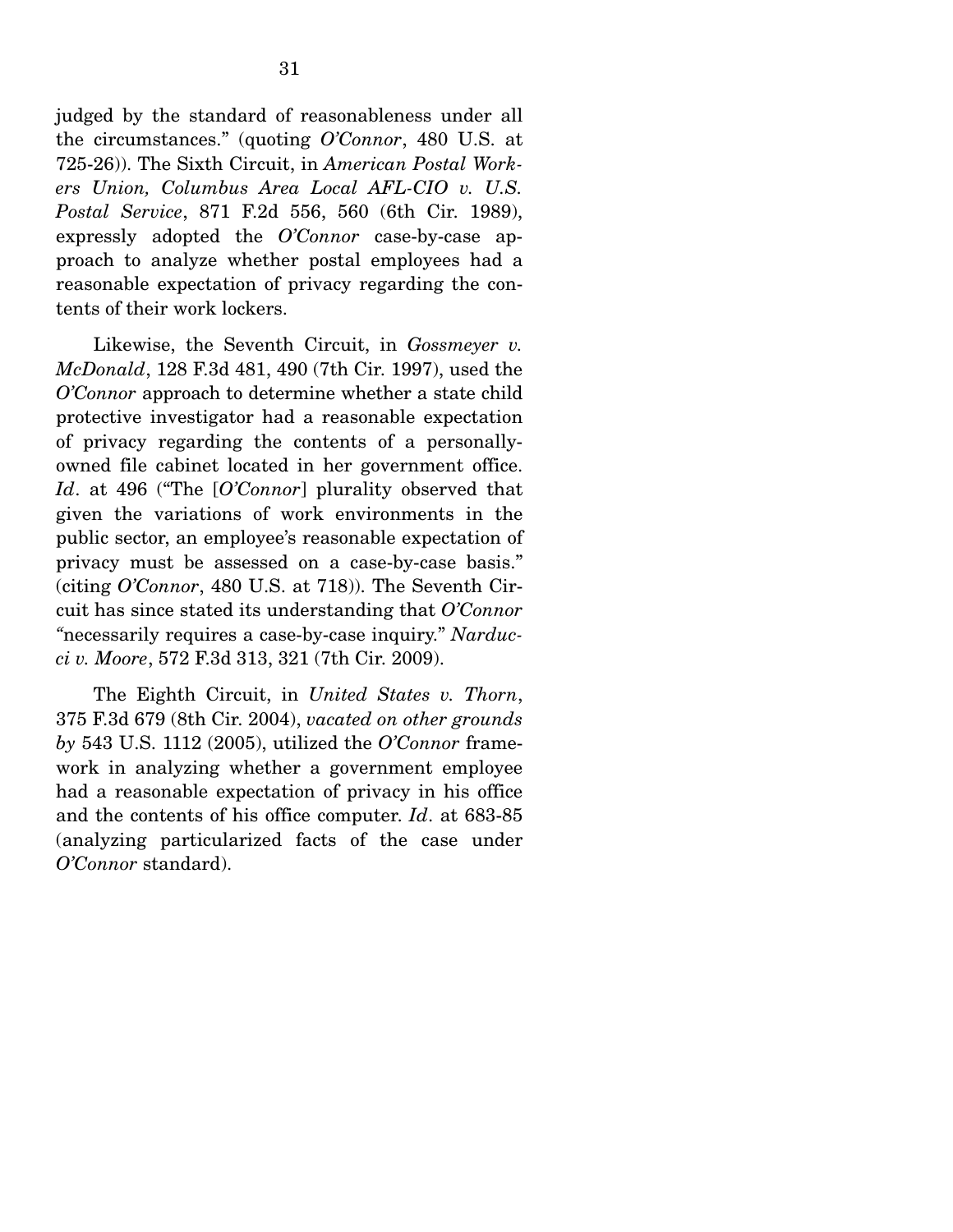The Court of Appeals for the District of Columbia Circuit, in *Stewart v. Evans*, 351 F.3d 1239 (D.C. Cir. 2003), relied on *O'Connor* to determine whether a federal employee had a reasonable expectation of privacy to personal documents kept in a safe by her employer. *See id.* at 1243 ("[T]he reasonableness of an expectation of privacy . . . is understood to differ according to context. . . ." (quoting *O'Connor*, 480 U.S. at 715)).

Accordingly, a review of the various Circuit Courts demonstrate that *O'Connor*'s case-by-case approach has been successfully applied by the several circuits without question.

- **II. BY ILLEGALLY OBTAINING AND RE-VIEWING THE TRANSCRIPTS FROM ARCH WIRELESS, IN VIOLATION OF THE STORED COMMUNICATIONS ACT, THE ONTARIO DEFENDANTS VIOLATED SERGEANT QUON'S FOURTH AMEND-MENT RIGHTS.** 
	- **A. Sergeant Quon Had A Reasonable Expectation Of Privacy In His Text-Messages.** 
		- **1. The City's Only Written No-Privacy Policy Did Not Expressly Apply To Text-Message Pagers.**

Although "legitimate regulation" may reduce public employees' expectation of privacy in the workplace, *O'Connor*, 480 U.S. at 717 (plurality opinion), here, the City of Ontario had none. While many employers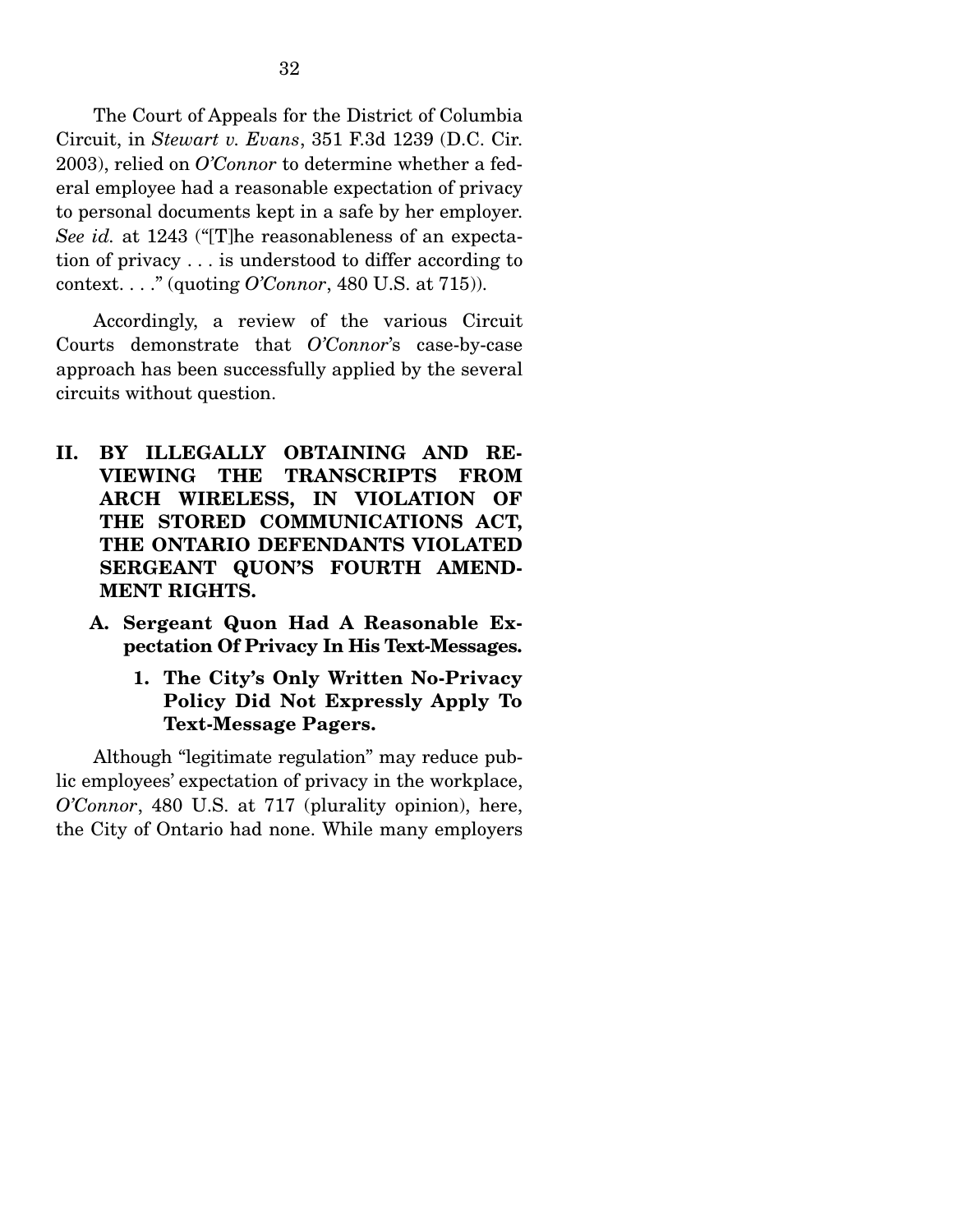*may* have explicit no-privacy policies regarding computers and electronic communications equipment that include text-messages, the City of Ontario never amended its computer policy to include text-message pagers. Both the district court and the Ninth Circuit reviewed the record evidence and found that the City did not have an explicit policy governing the use of text-message pagers. App. 4, 47.

 Instead, the City maintained a general "Computer Usage, Internet and E-mail Policy" which does not mention the pagers. That policy dealt specifically with the use of email and computer Internet usage, but never indicated that it applied to any other electronic devices, let alone alphanumeric pagers issued and maintained by an outside vendor.<sup>3</sup> Although, petitioners are quick to emphasize in their brief with great detail the no-privacy warning given to Quon and Trujillo, the fact remains that it has no legal effect.

 In 2000, well before the text-message pagers were acquired, Quon and Trujillo signed the acknowledgment form indicating they were aware of the computer policy. Since they signed the acknowledgment forms before the City ever acquired the pagers, and because the policy clearly does not encompass pagers, the City's computer policy in and of itself

<sup>&</sup>lt;sup>3</sup> Indeed, the computer policy explicitly applies to the "use of City-owned computers and all associated equipment. . . ." App. 151.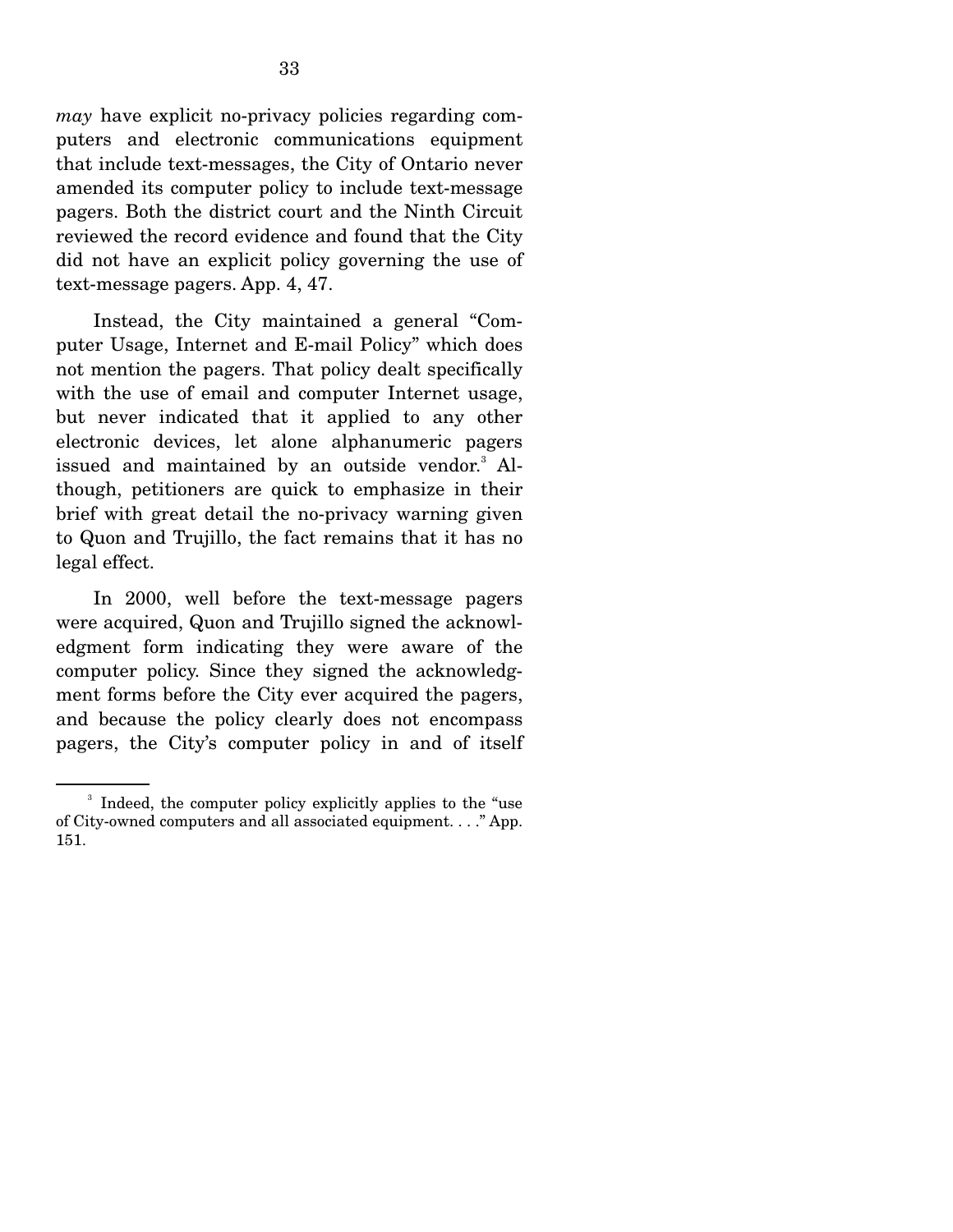could never be viewed as a "legitimate regulation" that would reduce plaintiffs' expectation of privacy in the content of their text-messages. Under such an analysis, this case would be more akin to *O'Connor*, where no written policy existed.

### **2. Lieutenant Duke Established The Department's Policy That It Would Not Review Text-Messages.**

Approximately eight months after obtaining the text-message pagers and knowing that the City did not have a written policy governing the use of those pagers, Lieutenant Duke, a Commander with the Ontario Police Department's Administration Bureau, informed his supervisory staff at a meeting that the text-messages "were considered e-mail, and that those messages would fall under the City's policy as public information and eligible for auditing." App. 5-6.

 Thus, it was Lieutenant Duke who made the *sole* pronouncement that the City's computer usage policy now applied to the text-message pagers. That Lieutenant Duke is the only individual to ever establish the City's policy on text-message pagers defeats much of petitioners' claims.

 First, that Lieutenant Duke would have to announce that the computer policy applied to the textmessage pagers demonstrates that the written policy did not encompass the pagers. Why would Lieutenant Duke need to announce something that was already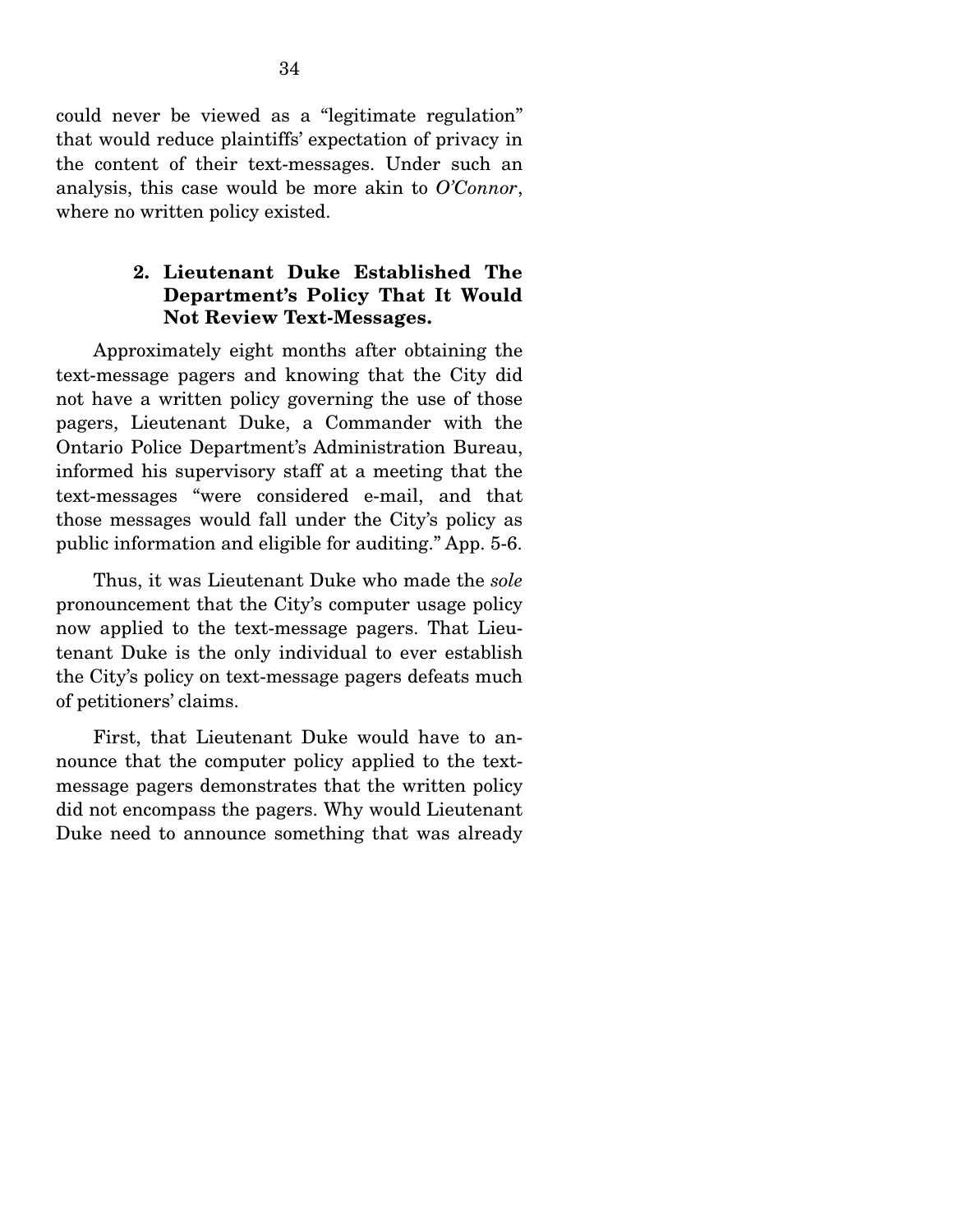spelled out in the policy? As a result, and as explained above, the existence of the computer policy by itself does not aide petitioners.

 Second, and more importantly, it was also Lieutenant Duke who modified *his own* pronouncement that the policy applied. Buried in their argument, petitioners suggest that it was Chief Scharf who established the policy that the computer policy applied to the pagers. However, it was not. Lieutenant Duke made *his* pronouncement at the staff meeting and *his* pronouncement was memorialized in "the minutes" which were distributed to supervisory staff.

 The April 29, 2002 memorandum from Chief Scharf contained the subject header: "SUPERVISORY STAFF MEETING MINUTES – APRIL 18, 2002." *See* J.A. 28. The memorandum, which read as minutes, contains separate headers for each supervisor's announcements. Under the header, "LT. DUKE," Lieutenant Duke indicated a "[r]eminder that two-way pagers are considered e-mail messages. This means that messages would fall under the City's policy as public information and eligible for auditing." *Id*. at 30. Chief Scharf made his announcements separate from Lieutenant Duke. *See id.* at 31. As a result, the only person responsible for advising Sergeant Quon that the computer policy governed the use of the pagers was Lieutenant Duke.<sup>4</sup>

<sup>4</sup> Petitioners' suggestion that it was the Police Chief that formally expanded the "computer" policy to the text pagers is (Continued on following page)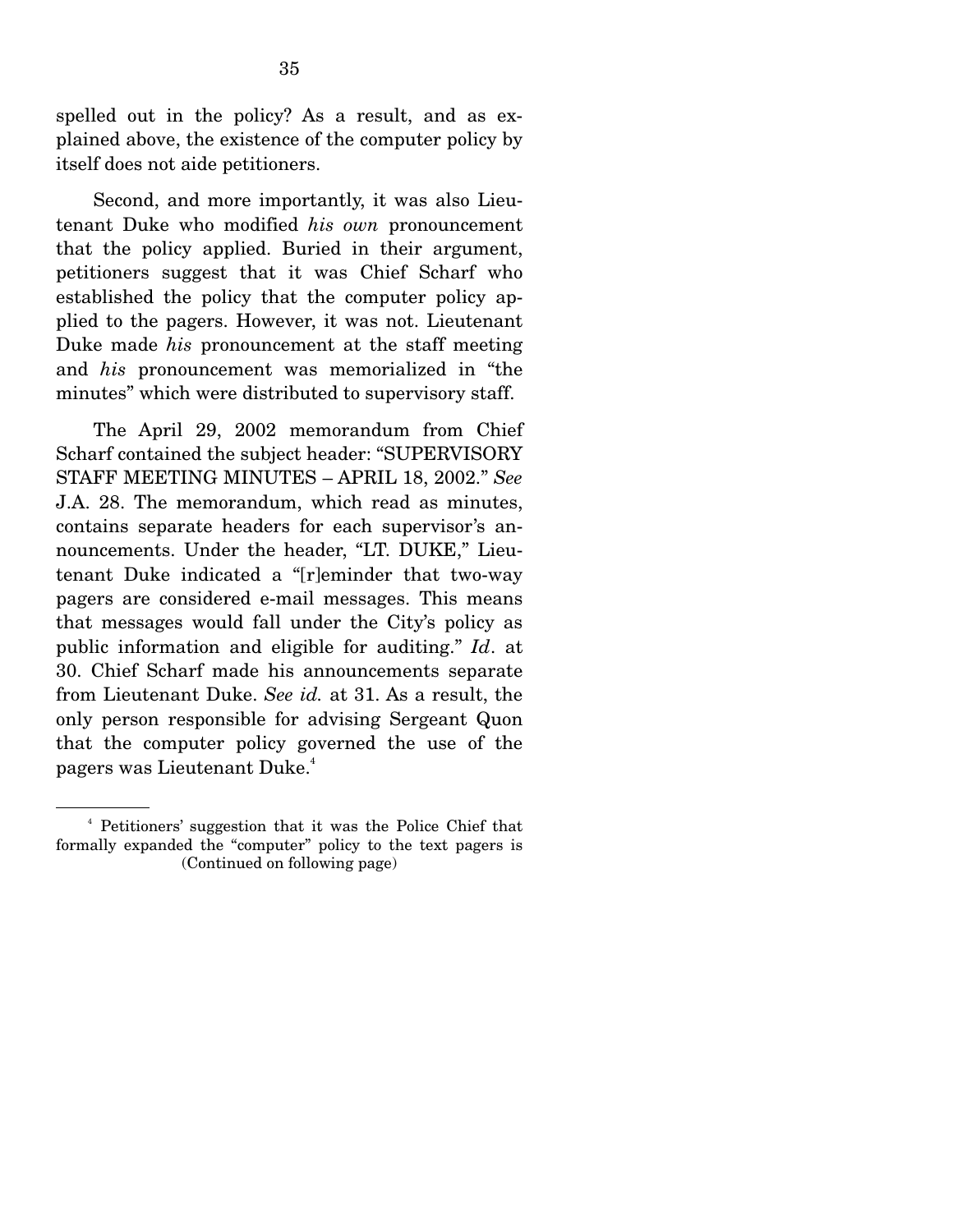The fact that Lieutenant Duke is the only individual to attempt to establish a "no-privacy" policy that applied to the pagers is important. It renders Sergeant Quon and Trujillo's expectation of privacy objectively reasonable since the only individual to initially say they had no privacy later said that they did. Petitioners' argument that "Lieutenant Duke, in fact, lacked the power to countermand the official policy because . . . he was not a Department policymaker" – simply carries no weight. Pet. Br. 42. The petitioners cannot have it both ways. Petitioners cannot wield Lieutenant Duke with policy-making authority to incorporate text-messages into the computer policy, but in the next breath claim he lacks the authority to amend the very same policy he enacted.

Here, the district court found that:

Lieutenant Duke made it clear to the staff, and to Quon in particular, that he would *not* audit their pagers so long as they agreed to pay for any overages. Given that Lieutenant Duke was the one in charge of administering the use of the city-owned pagers, his statements carry a great deal of weight. Indeed, before the events that transpired in this

without force. The minutes contain announcements by several individuals on a myriad of subjects, including the distribution of flag ribbons, J.A. 29 (announcement by Detective Courtney), and a requirement to sign out any training videos, J.A. 32 (announcement by Sergeant Cover). Merely announcing something at a meeting does not make it policy simply because the Chief of Police happened to be in the room.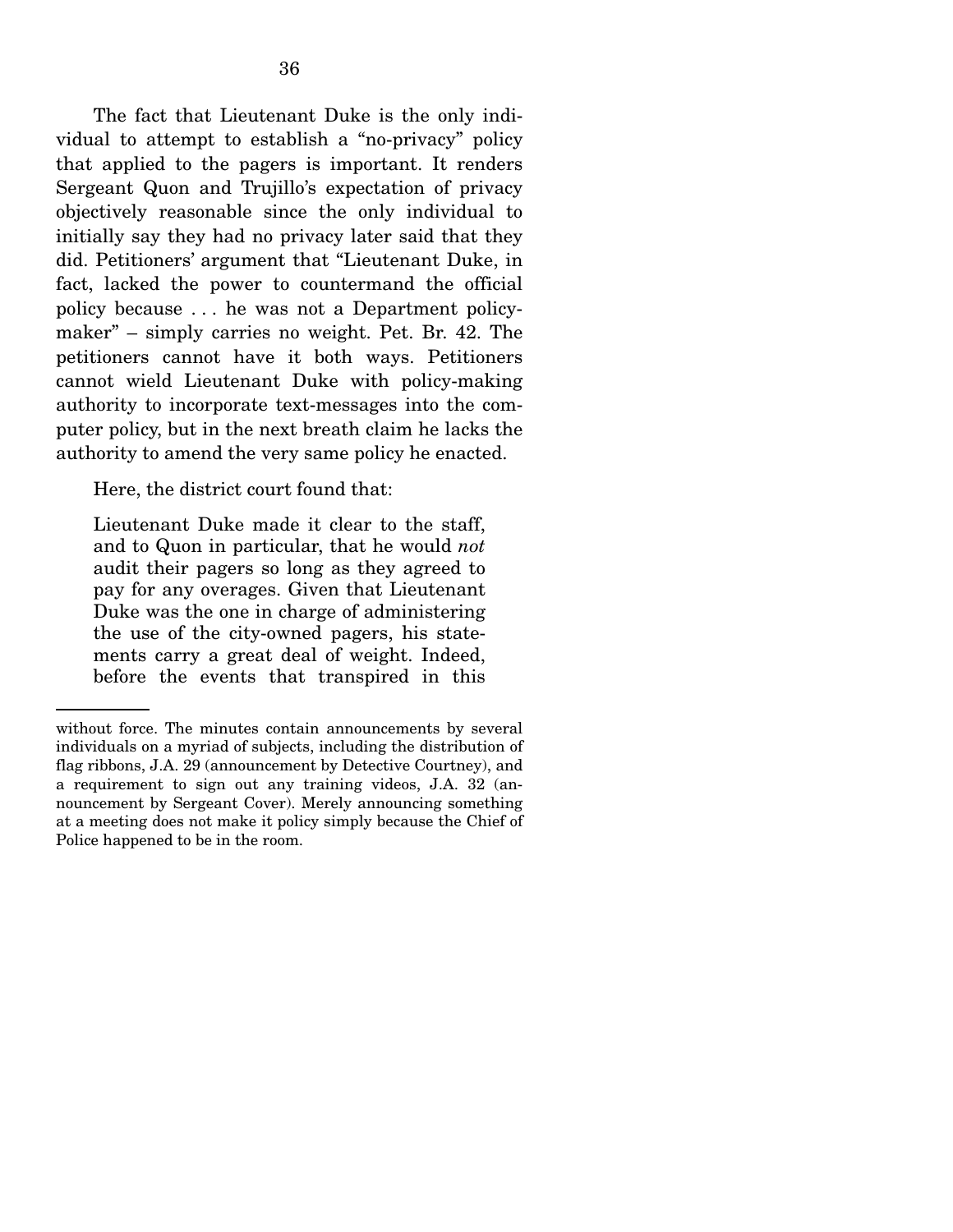case, the department did not audit any employee's use of the pager for the eight months the pagers had been in use.

App. 90.

 The district court found that Lieutenant Duke's actions "fundamentally transformed" the "operational reality" within the Department, and "[b]y doing so, Lieutenant Duke effectively provided employees a reasonable basis to expect privacy in the contents of the text-messages they received or sent over their pagers; the only qualifier to guaranteeing that the messages remain private was that they pay for any overages." *Id*. at 90-91. Accordingly, Lieutenant Duke's policy of not auditing the pagers became the context by which the Department operated an express policy that Sergeant Quon and Trujillo could and did reasonably rely upon.

 The Ninth Circuit was guided by the fact that public employer searches must be guided by the "standard of reasonableness *under all the circumstances*." *Id*. at 30-31 (citing *O'Connor*, 480 U.S. at 725-26). The analysis is necessarily fact-driven, and all the factual circumstances surrounding the search must be considered. Here, both the district court and the Ninth Circuit considered all of the record evidence and reached the same conclusion, namely that Sergeant Quon possessed a reasonable expectation of privacy in his text-messages.

*O'Connor*'s "operational realities" approach has been applied under virtually identical facts in the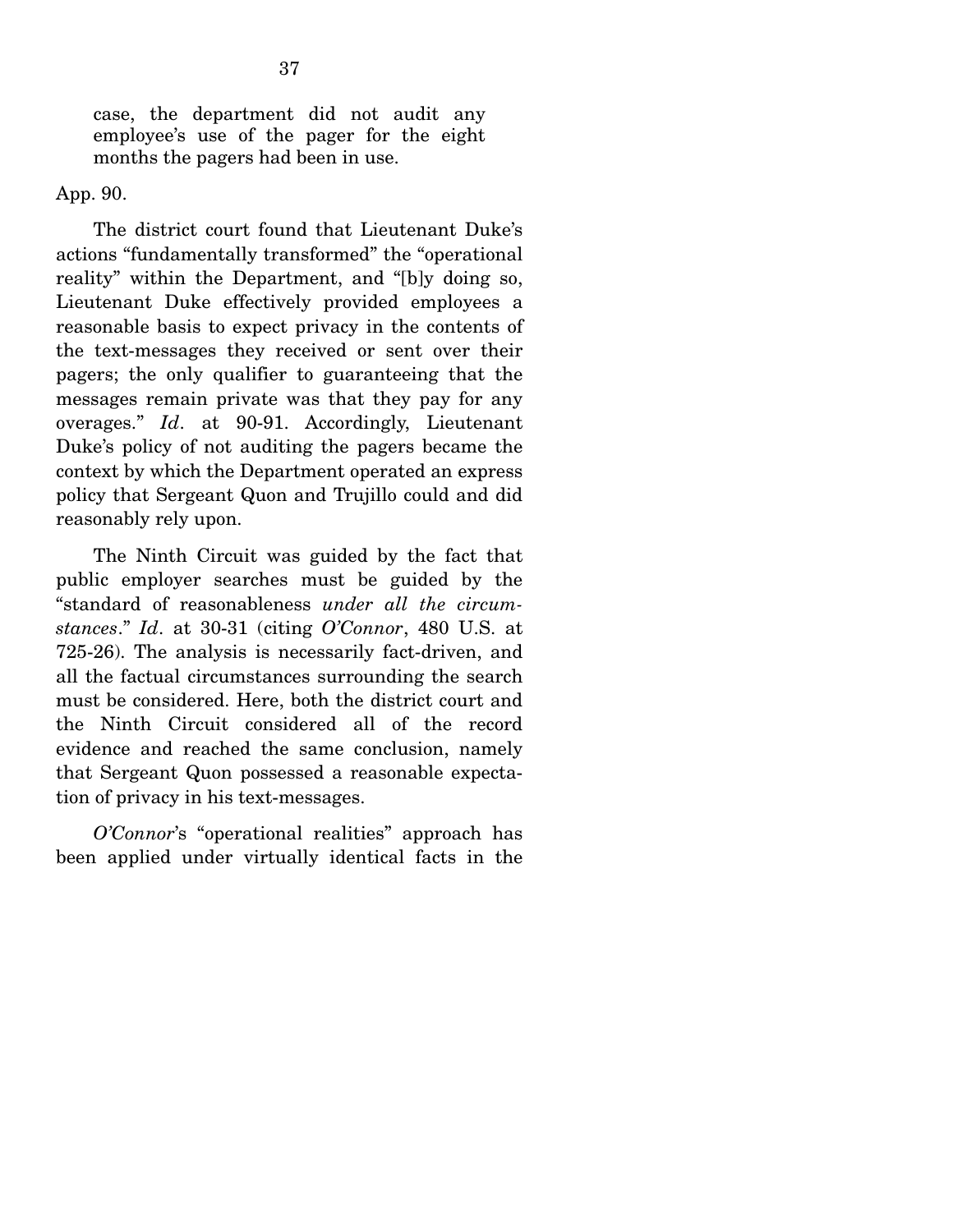U.S. Court of Appeals for the Armed Forces. In *United States v. Long*, 64 M.J. 57 (C.A.A.F. 2006), the court was presented with questions "regarding the reasonable expectation of privacy a military person has in email messages sent and stored on a government computer system." *Id*. at 58. The service member was charged with violations of the Uniform Code of Military Justice, based upon several e-mails that she had sent and received. *Id*. at 59. She brought a suppression motion claiming that the e-mails were obtained in violation of her Fourth Amendment rights.

 In analyzing her claim, the court of appeals understood that the inquiry into one's expectation of privacy "is understood to differ according to context" and that the case involved "emails sent and received on a government computer." *Id*. at 61. The court was also well aware "the military workplace is not the usual workplace envisioned by the Supreme Court in *O'Connor*" and the "military workplace can range from an office building to a bunker or tent in a combat zone." *Id*. at 62. In addition, the court was aware that every time an employee logged in to their email, a notification banner was displayed that informed the user that "[t]his is a Department of Defense computer system" and he or she should expect no privacy in their communication. *Id*. at 60.

 However, like the present case, the military's "network administrator" established an office practice of not monitoring communications, because he felt it was "a privacy issue." *Id*. at 64. Although the emails were "originally prepared in an office in HQMC on a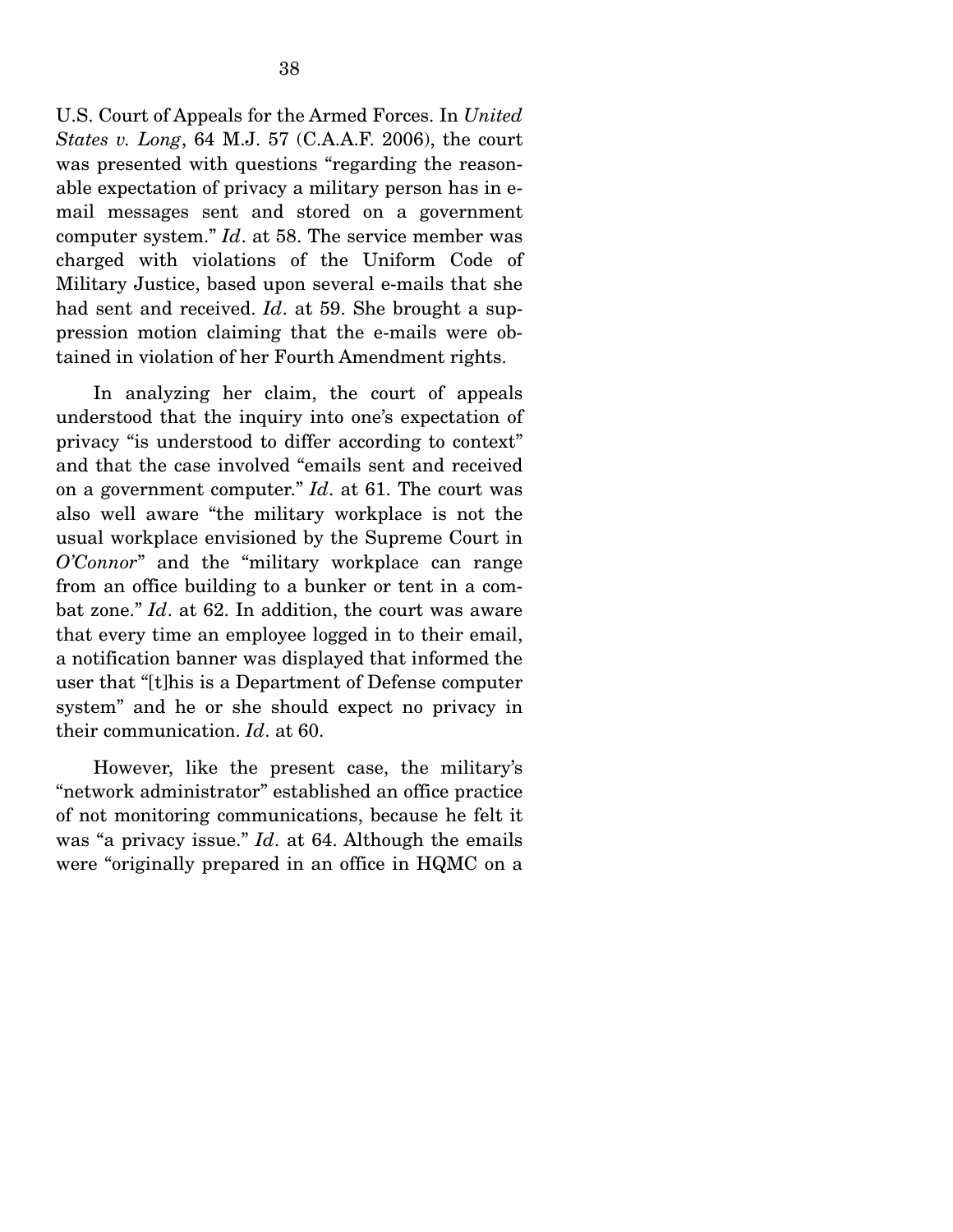computer owned by the Marine Corps and issued to [the employee]," and "were transmitted over the HQMC network system, stored on the HQMC server, and retrieved by the HQMC network administrator," these factors could not overcome the "persuasive" testimony describing the actual "agency practices and policies." *Id*. Consequently, just as in the present case, "the policies and practices of [the government] reaffirm rather than reduce the expectations regarding privacy on office computers." *Id*.

## **3. An Employee's Reasonable Expectation Of Privacy Cannot Be Defeated Merely By Announcing That It Will Not Be Respected.**

In *O'Connor*, the Solicitor General and petitioners argued that public employees can never have a reasonable expectation of privacy in their place of work. *O'Connor*, 480 U.S. at 717. However, this Court rejected that notion, stating that individuals do not lose Fourth Amendment rights merely because they work for the government. As a result, the "operational realities of the workplace" standard was adopted.

 Here, the Solicitor General and petitioners again make the exact same argument. Petitioners suggest that because the employment relation is that of a police officer and police department, no expectation of privacy can ever exist. Pet. Br. 29; *see also* Amicus Br., United States, 12. In that same vein, petitioners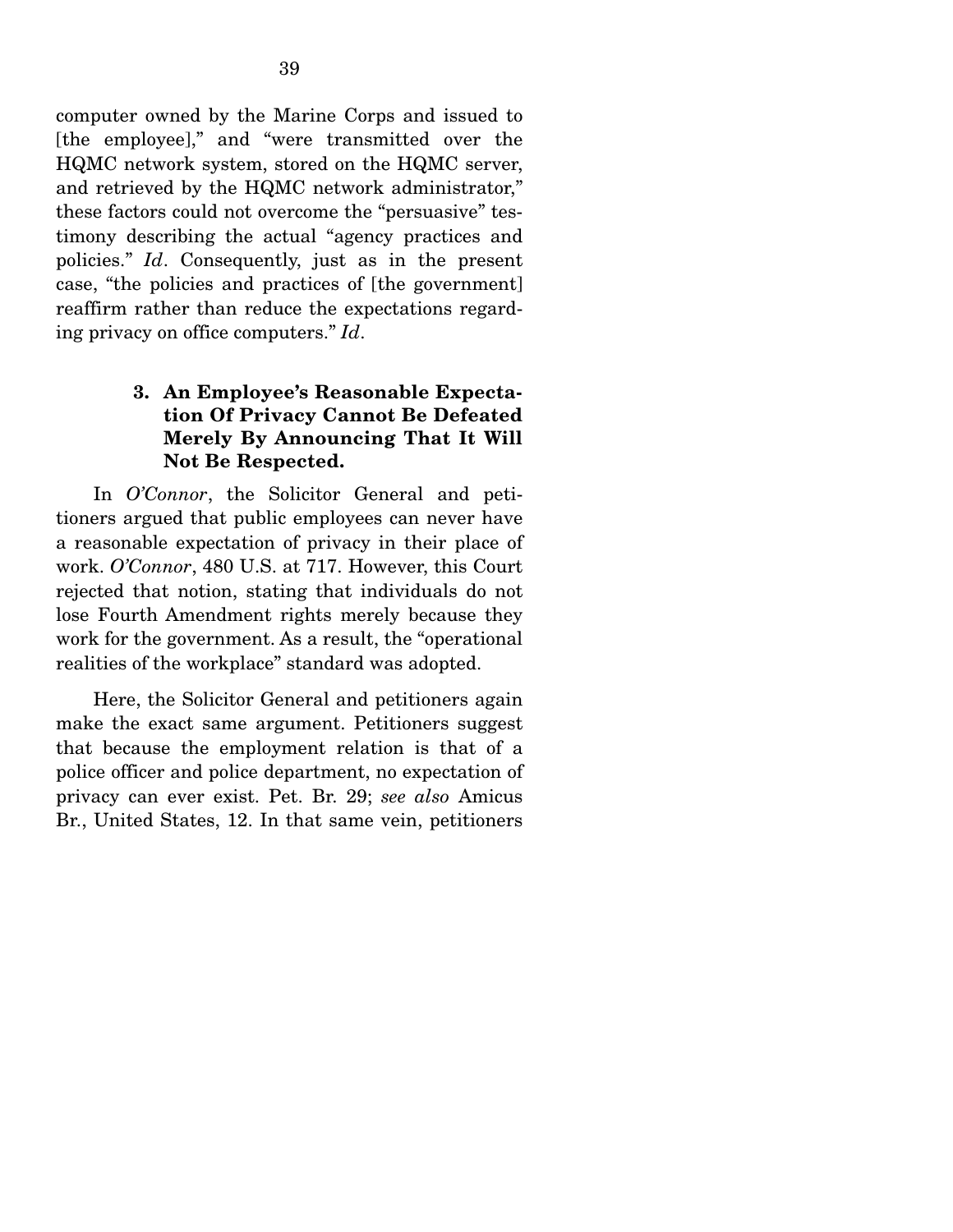suggest that by simply enacting a far-reaching noprivacy policy – which Ontario did not do here – an employer could completely extinguish an employee's expectation of privacy. However, that position has already been foreclosed.

 In *Smith v. Maryland*, 442 U.S. 735 (1979), the Court wrote:

Situations can be imagined, of course, in which *Katz*' two-pronged inquiry would provide an inadequate index of Fourth Amendment protection. For example, if the Government were suddenly to announce on nationwide television that all homes henceforth would be subject to warrantless entry, individuals thereafter might not in fact entertain any actual expectation of privacy regarding their homes, papers, and effects. . . . In such circumstances, where an individual's subjective expectations had been 'conditioned' by influences alien to wellrecognized Fourth Amendment freedoms, those subjective expectations obviously could play no meaningful role in ascertaining what the scope of Fourth Amendment protection was. In determining whether a 'legitimate expectation of privacy' existed in such cases, a normative inquiry would be proper.

*Smith*, 442 U.S. at 740 n.5.

 Indeed, in *O'Connor*, a majority of Justices found that the "[c]onstitutional protection against *unreasonable* searches by the government does not disappear merely because the government has the right to make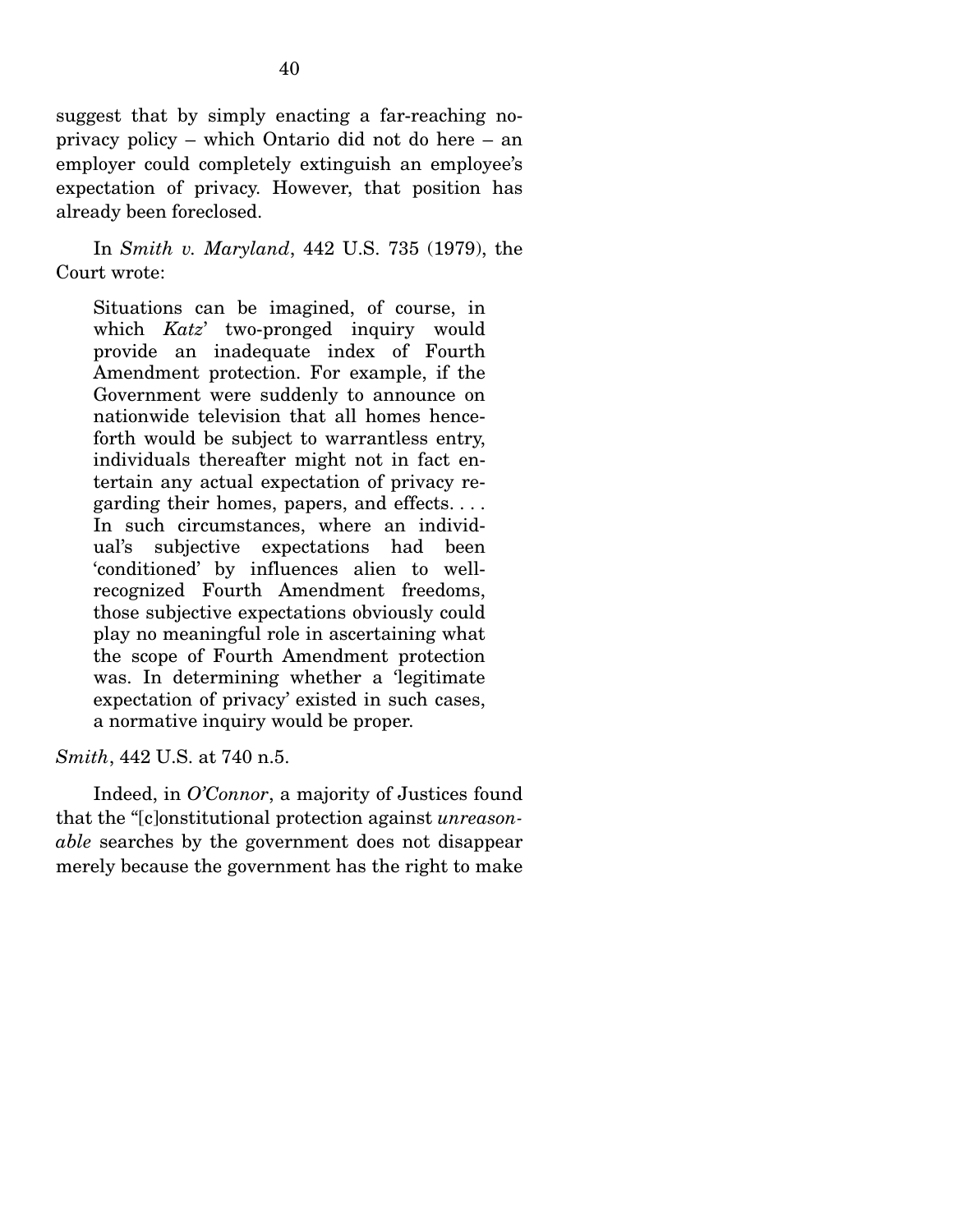reasonable intrusions in its capacity as employer." *O'Connor*, 480 U.S. at 731 (Scalia, J., concurring); *id.* at 738 (Blackmun, J., dissenting) (quoting Justice Scalia). "[L]egitimate regulation" may only *reduce* a public employee's expectations of privacy in the workplace. *O'Connor*, 480 U.S. at 717.

 An opposite rule, along the lines that petitioners suggest, would essentially result in the complete evisceration of Fourth Amendment rights by public employees – something this Court has already denounced. *See Garcetti v. Ceballos*, 547 U.S. 410, 417 (2006) (public employees do not surrender all of their rights by virtue of their employment).

 Similarly, in *Vernonia School Dist. 47J v. Acton*, 515 U.S. 646 (1995), this Court held that random drug testing of student-athletes constituted a "search" under Fourth Amendment principles, even though the school put the student-athletes on notice that such drug testing would be mandatory and required consent.

 An employee's expectation of privacy must be assessed in the context of the employment relation, which includes an assessment of all workplace conditions. To allow a no-privacy policy to completely disavow all employees' expectations of privacy, without regard for the unique circumstances existing in the workplace, would not be legitimate regulation.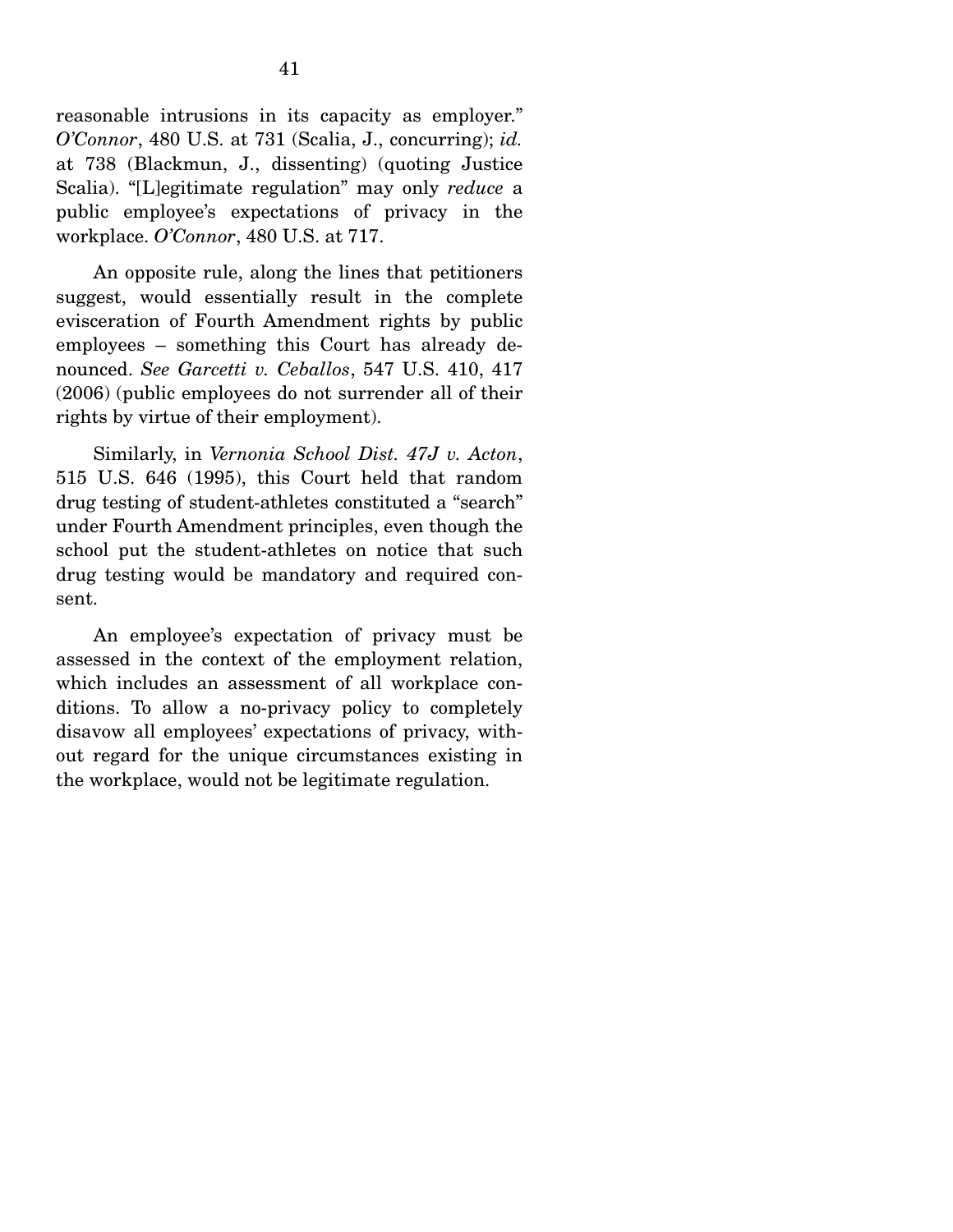## **4. The California Public Records Act Has No Applicability To Records Maintained By Arch Wireless.**

Petitioners argue that respondents' expectation of privacy is diminished by the existence of the California Public Records Act (hereinafter "CPRA"), Cal. Gov't Code § 3250 et seq., as a "related operational reality attendant to Sergeant Quon's employment as a SWAT officer." Pet. Br. 35. To make this argument, petitioners adopt the Ninth Circuit's dissenting opinion that "[g]overnment employees in California *are well aware* that *every* government record is potentially discoverable at the *mere request* of a member of the public. . . ." *Id*. (citing App. 142-43). However, petitioners have cited no cases, nor has research revealed any, where courts have found that the mere existence of the CPRA or its federal analog, the Freedom of Information Act (hereinafter "FOIA"), have been deemed to constitute an operational reality. *Cf. Brunner v. U.S.*, 70 Fed. Cl. 623, 645 n.17 (2006) ("The Court holds that potential contractors cannot be imputed with knowledge of the contents of this manual . . . merely because an individual might ultimately secure the release of certain provisions of the manual by making a request under the Freedom of Information Act.  $\dots$ ").<sup>5</sup>

<sup>&</sup>lt;sup>5</sup> In the context of the FOIA, the Ninth Circuit has recognized that lower level officials generally have a stronger interest in personal privacy than do senior officials. *See Hunt v. FBI*, 972 F.2d 286, 289 (9th Cir. 1992). This Court has further distinguished (Continued on following page)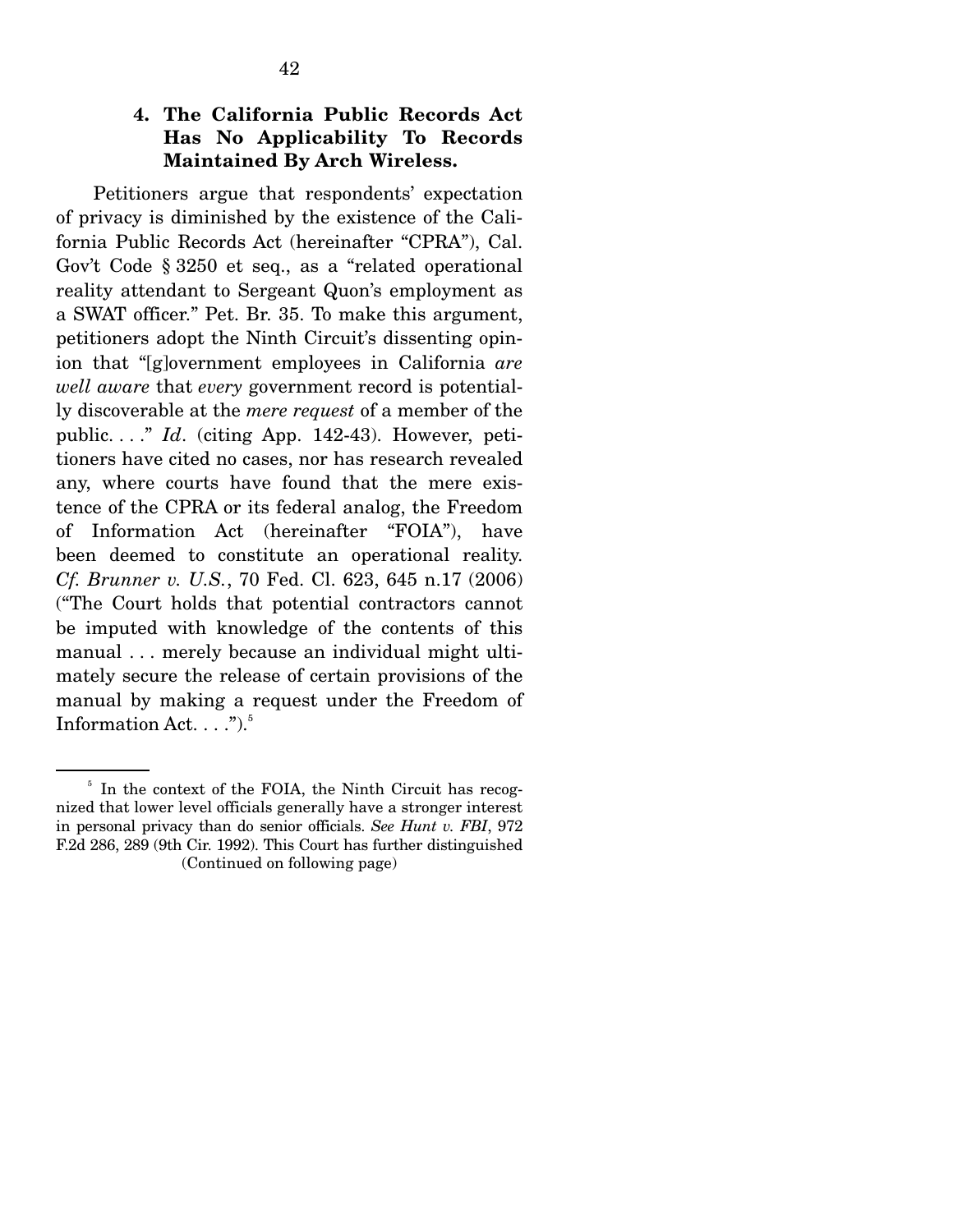Even if the CPRA amounts to an "operational reality," respondents' text-messages were not public records under the CPRA. Public records are defined by the CPRA as "any writing containing information relating to the conduct of the public's business prepared, owned, used, or retained by any state or local agency regardless of physical form or characteristics." Cal. Gov't Code § 6252(e). Here, the City of Ontario did not prepare, own, use, or retain the text-messages. And, as explained further below, the City had no legal right or means to access the content of plaintiffs' textmessages without their consent. *See* App. 20-21 ("When Arch Wireless knowingly turned over the text-messaging transcripts to the City, . . . it violated the [Stored Communications Act].").

 Furthermore, disclosure is specifically exempted under the CPRA when the disclosure is prohibited by statute. Cal. Gov't Code § 6254(k). In those cases, the document is not considered "a writing" under the CPRA. *See id*.; *see also Copley Press, Inc. v. Superior Court*, 141 P.3d 288 (Cal. 2006) (holding police records at issue were exempted from disclosure under the CPRA by penal code provision); *Int'l Fed'n of Prof 'l and Technical Eng'rs, Local 21, AFL-CIO v. Superior Court*, 165 P.3d 488 (Cal. 2007). Because disclosure of the text-messages in this case is exempted under

between those public records which are "hard to obtain," and those records that are "freely available." *Dep't of Justice v. Reporters Comm. for Freedom of the Press*, 489 U.S. 749, 763-64 (1989).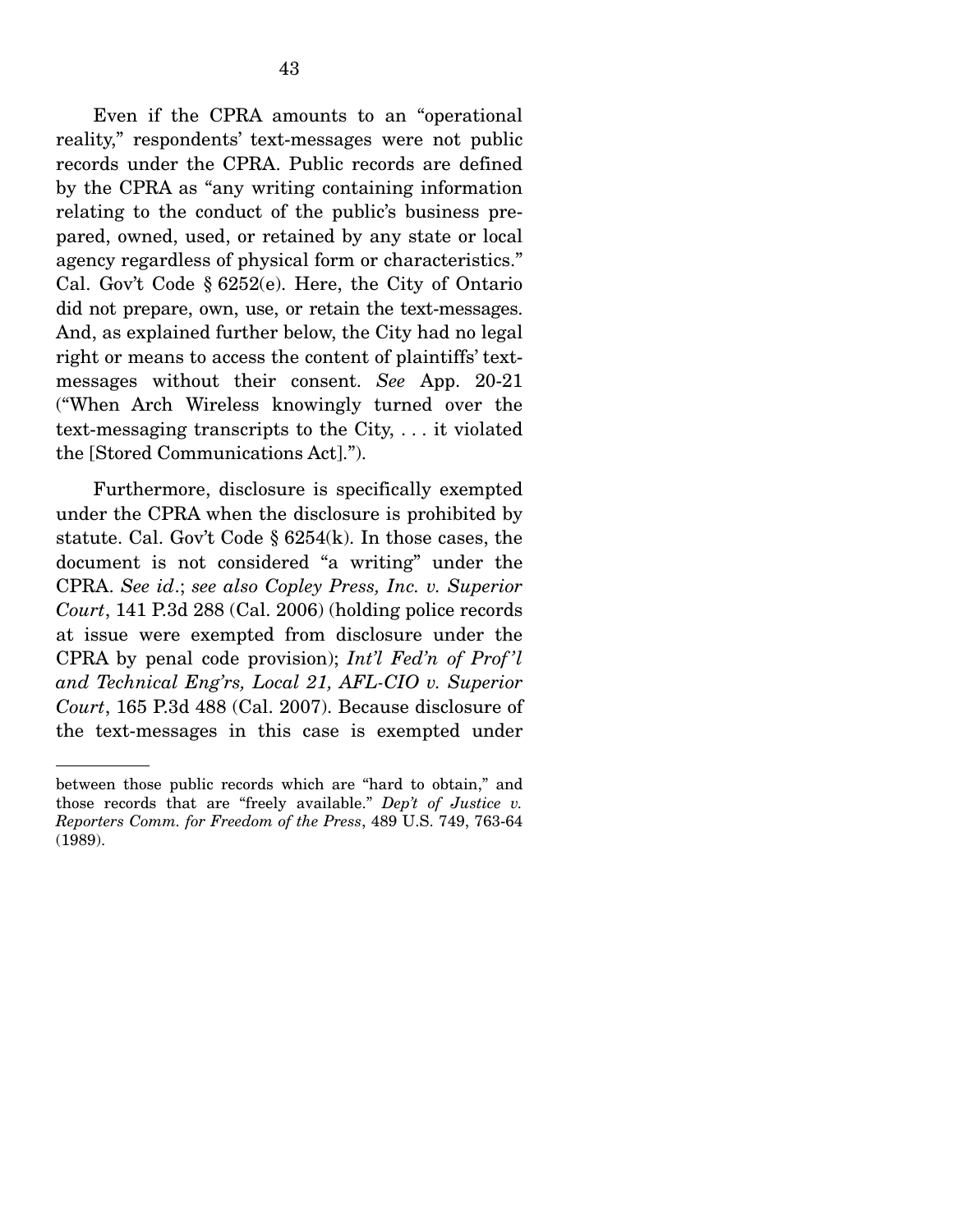California Government Code section 6252(k), the messages do not fall under the purview of the CPRA. Accordingly, petitioners' argument that the CPRA diminishes respondents' expectation of privacy necessarily fails.

 Curiously, petitioners cite a few district court cases to show that some CPRA requests have been litigated. Pet. Br. 39 n.4. Those cases seem to do more harm than good to petitioners' argument. For example, the court in *State ex rel. Glasgow v. Jones*, 894 N.E.2d 686 (Ohio 2008), held that the request made under Ohio's Public Record Act for e-mail messages, text-messages, and correspondence sent to and from a state representative over a general period of time in her official capacity in the General Assembly was overbroad. The court noted that "[t]he requested textmessages and correspondence, however, are not records. The evidence is uncontroverted that Jones's text-messages do not document work-related matters. They are therefore not records subject to [the Ohio Public Records Act]." *Id*. at 691.

The disclosure of the text-messages at issue in this case violated the Stored Communications Act. As such, those messages are exempted from the CPRA by statute. Thus, the CPRA is not an operational reality as contemplated in *O'Connor*. As the district court reasoned, "There is no evidence before the [c]ourt suggesting that CPRA requests to the department are so widespread or frequent as to constitute 'an open atmosphere so open to fellow employees or the public that no expectation of privacy is reasonable.'" App.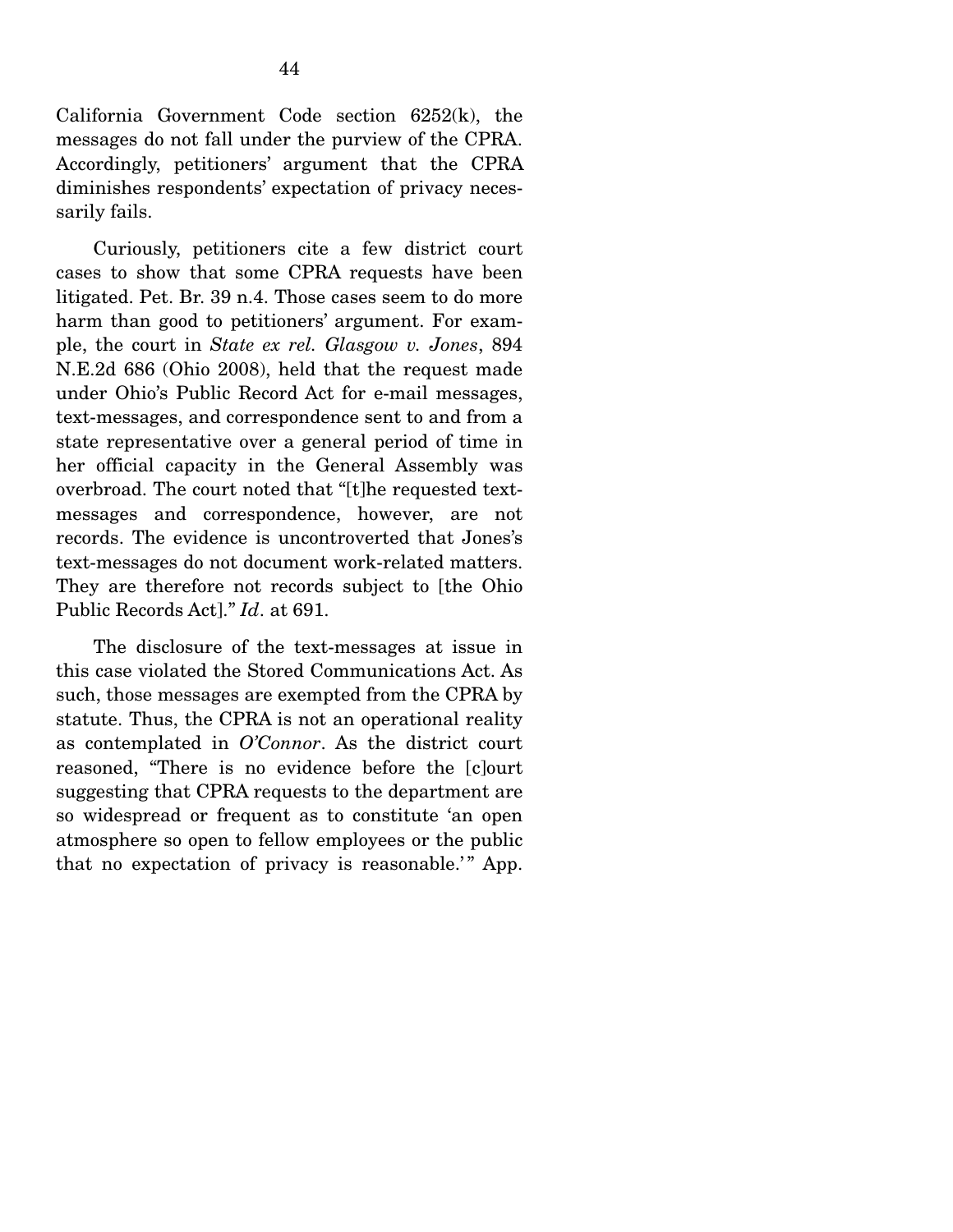31-32 (quoting *Leventhal,* 266 F.3d at 74). While a member of the public might have been free to request Sergeant Quon's text-messages under the CPRA, there were no legal means by which they could actually have been obtained absent his consent. As such, the mere existence of the CPRA does not diminish the plaintiffs' expectation of privacy under the facts of this case.

# **5. The Release Of The Text-Messages To The City And The Concomitant Violations Bolster Each Plaintiffs' Expectation Of Privacy.**

Respondents agree with the premise underlying petitioners' CPRA argument – that statutes may indeed reflect whether society is willing to recognize an expectation of privacy as reasonable. *See, e.g., Florida v. Riley*, 488 U.S. 445, 451 (1989) (plurality opinion) (analyzing defendant's expectation of privacy by reference to FAA regulations); *California v. Greenwood*, 486 U.S. 35, 55 n.4 (1988) ("To be sure, statutes criminalizing interference with the mails might reinforce the expectation of privacy in mail...."); *Doe v. Broderick,* 225 F.3d 440, 450 (4th Cir. 2000) (recognizing that a criminal statute prohibiting release of medical records is "relevant to the determination of whether there is a 'societal understanding' that [a patient] has a legitimate expectation of privacy in his treatment records"); *Rosales v. City of Los Angeles*, 82 Cal. App. 4th 419 (2000) (evaluating whether peace officers have an expectation of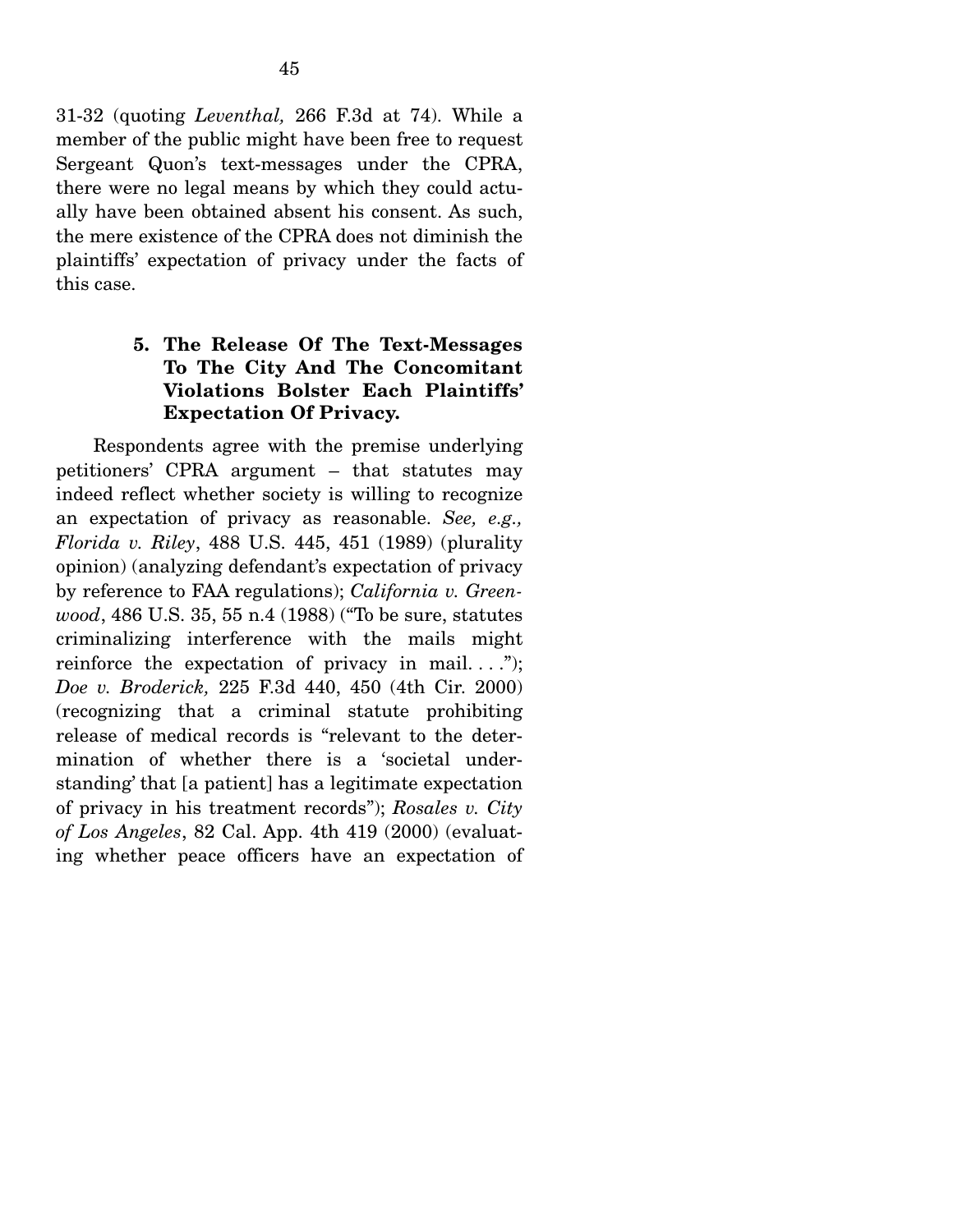privacy in light of state laws). Here, the SCA, as well as various state statutes, demonstrate society's recognition of a reasonable expectation of privacy in textmessaging given the context of this case.

 The Ninth Circuit held that Arch Wireless violated the SCA by divulging Sergeant Quon's textmessages to the City of Ontario. App. 20-21. The SCA prevents "providers" of communication services from divulging electronic communications to certain entities and/or individuals. *Id*. at 13. In short, the SCA lawfully permits a provider of a "remote computing service" (hereinafter "RCS") to divulge communications "with the lawful consent of . . . the subscriber." 18 U.S.C. § 2702(b)(3). However, the SCA only permits providers of an "electronic communication service" (hereinafter "ECS") to divulge communications with the lawful consent of "an addressee or intended recipient of such communication." *Id.*  $§ 2702(b)(1), (b)(3).$  In this case, it was undisputed that the City of Ontario was a "subscriber" of the service, and plaintiffs were either "addressee[s] or intended recipient[s]." App. 14.

 The Ninth Circuit reviewed the plain language of the SCA as well as its rather unambiguous legislative history to find that Arch Wireless' services were properly considered an ECS under the SCA. Since Arch Wireless provided an ECS, it could not lawfully disclose the text-messages without permission of an "addressee or intended recipient." Accordingly, the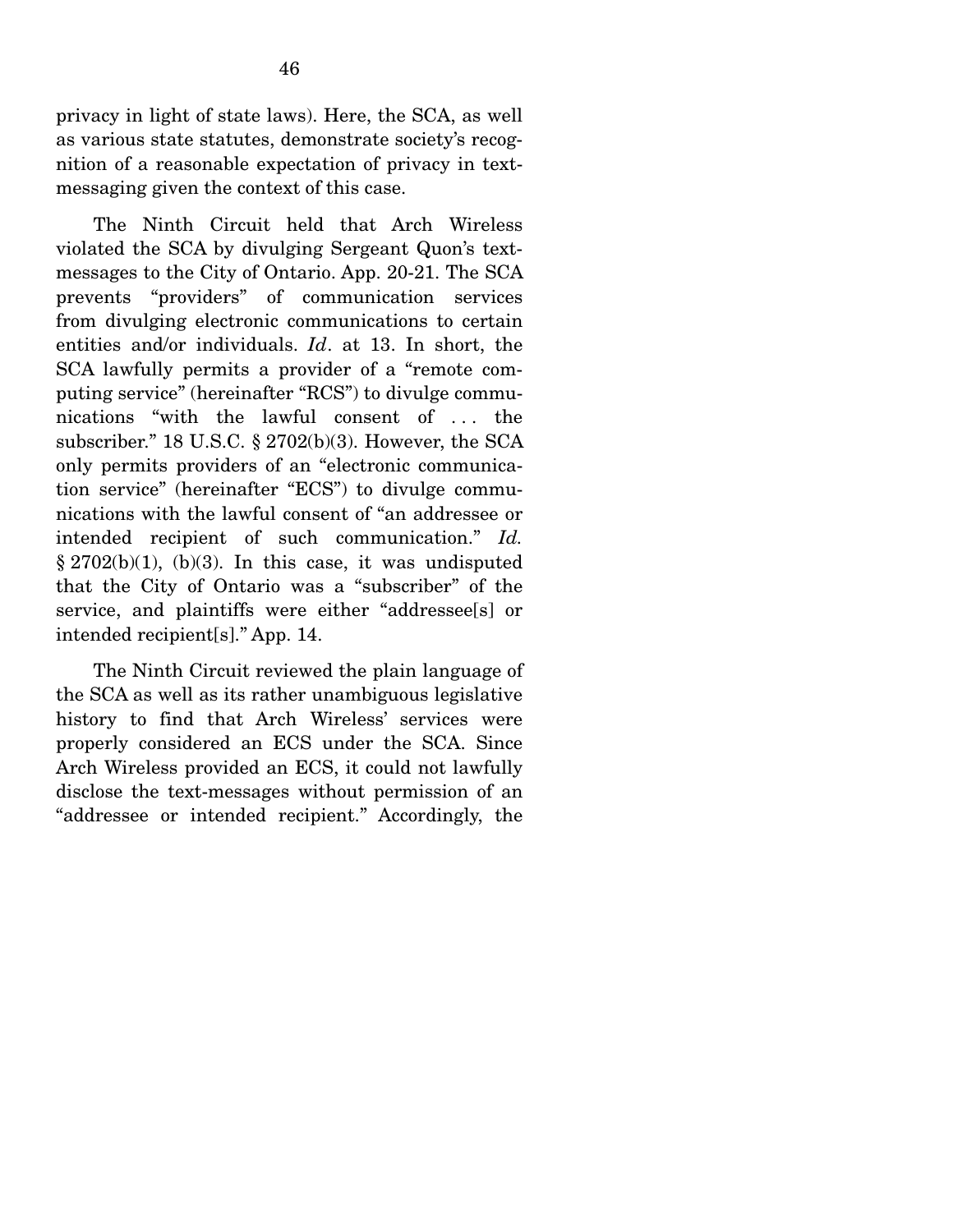Ninth Circuit held that Arch Wireless' disclosure violated the SCA.<sup>6</sup>

 That the SCA would foreclose Arch Wireless from disclosing the text-messages in question to the City of Ontario reinforces the reasonableness of all plaintiffs' expectations of privacy. Congress passed the SCA in 1986 as part of the Electronic Communications Privacy Act, 18 U.S.C. §§ 2510-2522, 2701-2712. *See* Orin S. Kerr, *A User's Guide to the Stored Communications Act, and a Legislator's Guide to Amending It*, 72 Geo. Wash. L. Rev. 1208, 1209-13 (2004). It was enacted with the understanding that with the advent of the Internet came a host of potential privacy breaches that the Fourth Amendment does not address. *Id.* The legislative history behind the SCA indicates that the legislature was concerned that "Americans have lost the ability to lock away a great deal of personal and business information." S. Rep. No. 99-541, at 3 (1986), *as reported in* 1986 U.S.C.C.A.N. 3555, 3556-57. The SCA was therefore enacted to instill a sense of security amongst users of electronic communications, including individuals like plaintiffs.

 Because the SCA was enacted for the very purpose of instilling a sense of security amongst

<sup>6</sup> Arch Wireless sought panel review and review en banc. Judge Ikuta issued a decision dissenting from the denial of rehearing en banc, but did not express any opinion about the Ninth Circuit's decision with regard to the SCA claim against Arch Wireless.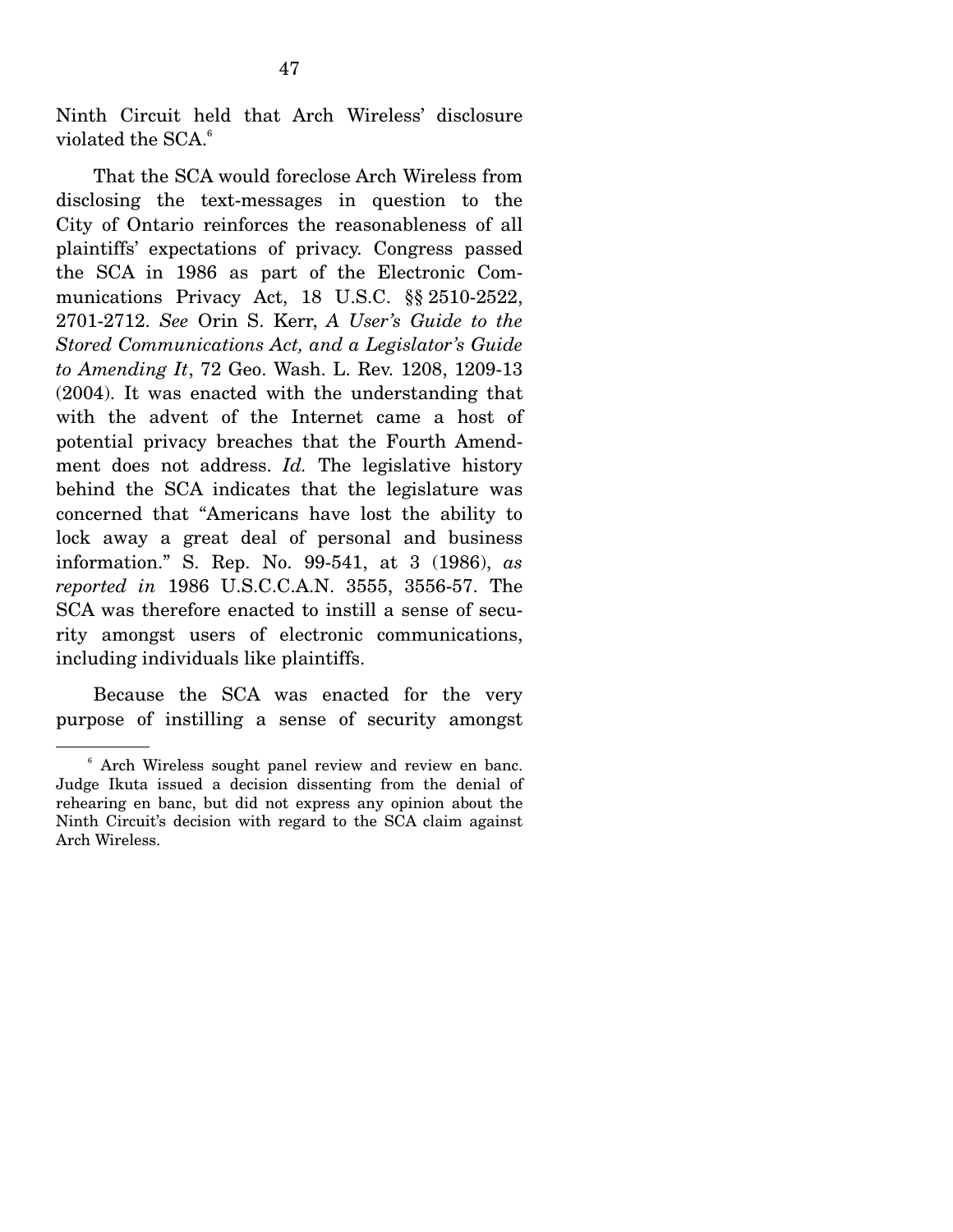users, and because that very law prohibited the City from legally obtaining Sergeant Quon's transcripts, plaintiffs' expectation of privacy is objectively reasonable. Given the reality that the City could only view the communications with consent or by violating federal law, how could one not have a reasonable expectation of privacy?

 Petitioners ask this Court to focus exclusively on three factors, each alleged to have eliminated Sergeant Quon's expectation of privacy. They include the police department/police employee relationship between Quon and the City, the existence of the City's written computer policy, and the existence of the California Public Records Act. Each of these factors are properly assessed under the *O'Connor* "operational realities" standard. However, the inescapable operational reality is that the City had no legal means to obtain the transcripts from Arch Wireless. Because the SCA precluded disclosure, the employment relationship and the City's policy authorizing an audit have no effect.<sup>7</sup>

 $7$  Petitioners also argue that plaintiffs had a lessened expectation of privacy in the pagers because "[p]ublic employees . . . often occupy trusted positions in society," Pet. Br. 29 (quoting *Garcetti*, 547 U.S. at 419), and "the public legitimately holds police officers to more rigorous standards of conduct than ordinary citizens." *Id*. at 30 (quoting *Dible v. City of Chandler*, 515 F.3d 918, 928 (9th Cir. 2008)). The district court soundly rejected this same argument stating that it "loses its salience in light of the particular circumstances of this case." *Id*. at 93. "Appeals to broad societal norms quickly give way once an employer, like the defendants in this case, promulgates and announces a policy to its employees detailing how much privacy to expect in using specified equipment. At that point such general norms are (Continued on following page)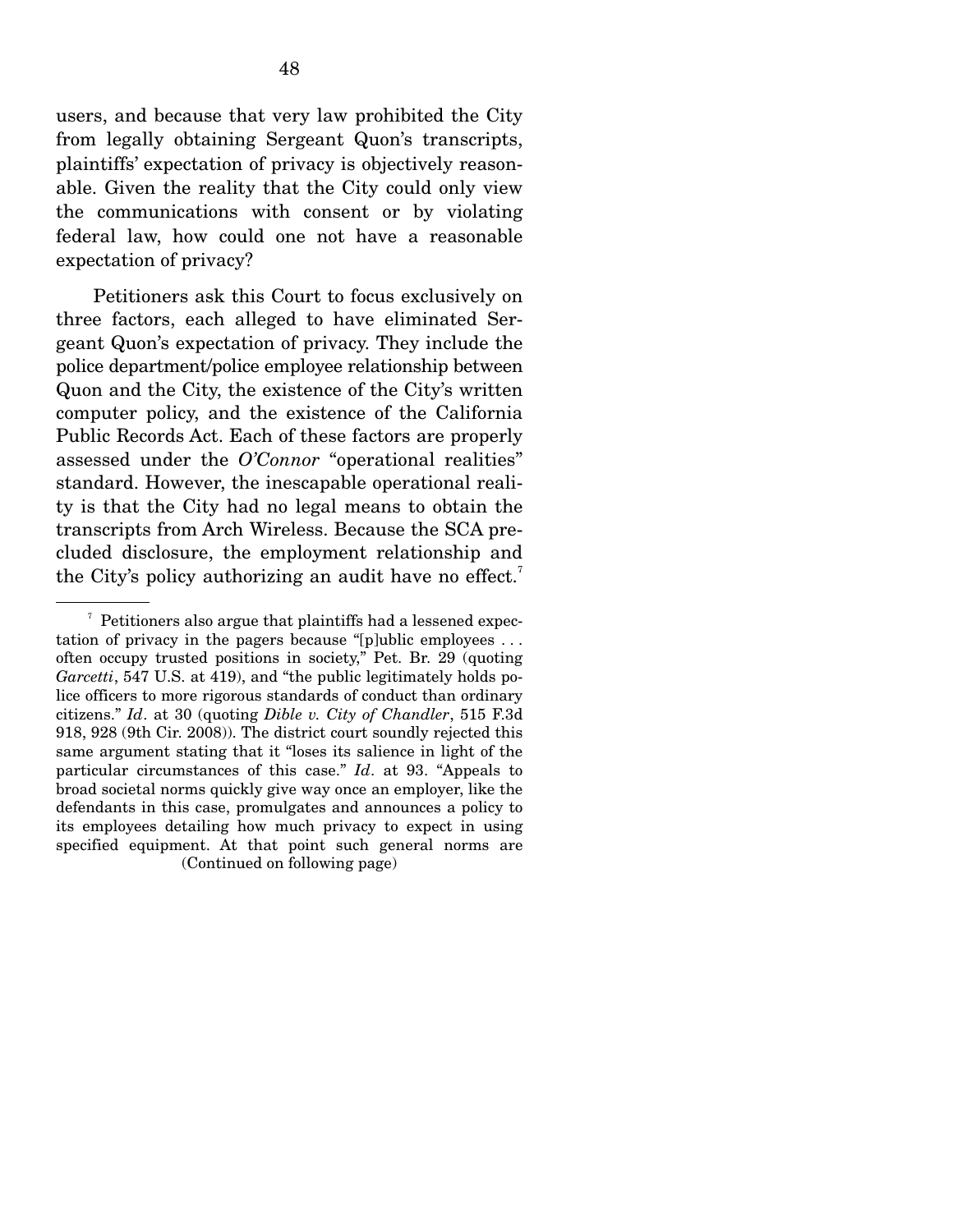Consequently, each of these operational realities affirm the reasonableness of the plaintiffs' expectation of privacy.

 The Fourth Amendment protects "expectation[s] of privacy that society is prepared to consider reasonable." *O'Connor*, 480 U.S. at 715 (citing *United States v. Jacobsen*, 466 U.S. 109, 113 (1984)). By enacting the SCA, the legislature has decided that it is not only reasonable, but it is crucial that individuals maintain their privacy in their electronic communications.8 Accordingly, it is reasonable for Sergeant Quon, and the remaining plaintiffs, to rely upon the SCA as a guarantee that their text-messages would not be reviewed.

trumped by the *particular* norm that was implemented in the work place in question." *Id*. (quoting *United States v. Ziegler*, 456 F.3d 1138, 1145 (9th Cir. 2006) ("[W]e take societal expectations as they are, not as they could or (some think) should be.")).

<sup>8</sup> In addition, the California Invasion of Privacy Act, California Penal Code § 630 et seq., recognizes the privacy rights of its citizens in their telegraphic and telephonic communications. Section 637 criminalizes the unauthorized disclosure of such communications by third parties.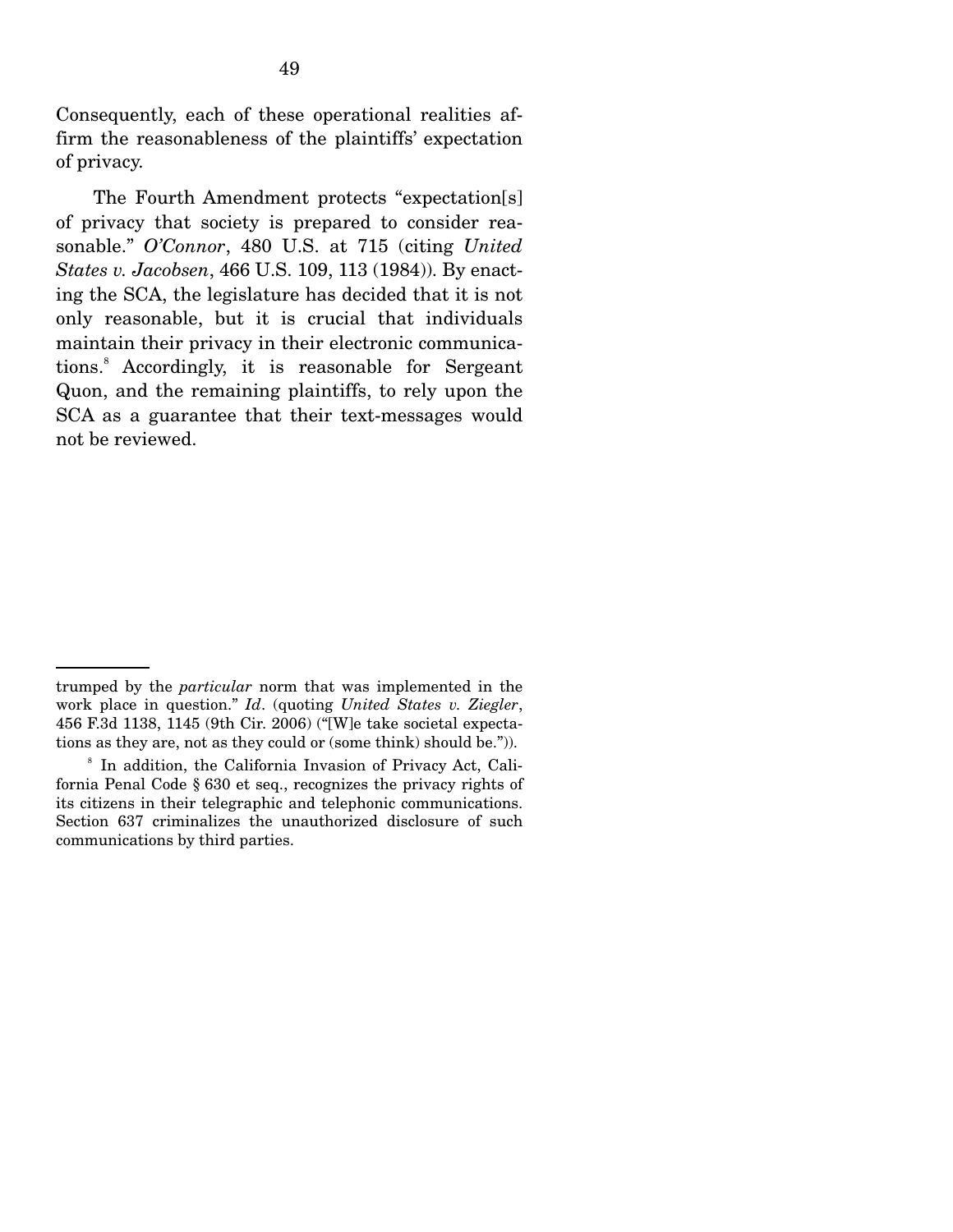*O'Connor* holds that an employee's expectation of privacy must be viewed in light of the "operational reality" of the workplace. *O'Connor*, 480 U.S. at 717. Here, the operational reality is that the City had no official policy governing the use of text-message pagers. App. 6. The only individual who ever allegedly informed Sergeant Quon that his text-messages were covered under the general computer policy, also "made it clear to the staff, and to Quon in particular, that he would *not* audit their pagers so long as they agreed to pay for any overages." *Id*. at 30.

 Indeed, Lieutenant Duke's policy was that he would not read the text-messages and would allow officers to maintain their privacy, as long as the officer in question paid the overage charge. *Id*. Quon was told, "if you don't want us to read it, pay the overage fee." *Id*. at 8. And in fact, Quon paid the overages 3 or 4 times and was not audited. *Id*. at 31.

 Furthermore, Lieutenant Duke's policy-making authority – a factual dispute not presented to the district court – is irrelevant here. The City is content to rely upon Lieutenant Duke's policy that the textmessage pagers are covered by the computer policy. However, in doing so, the City must be prepared to accept his ability to modify that same policy through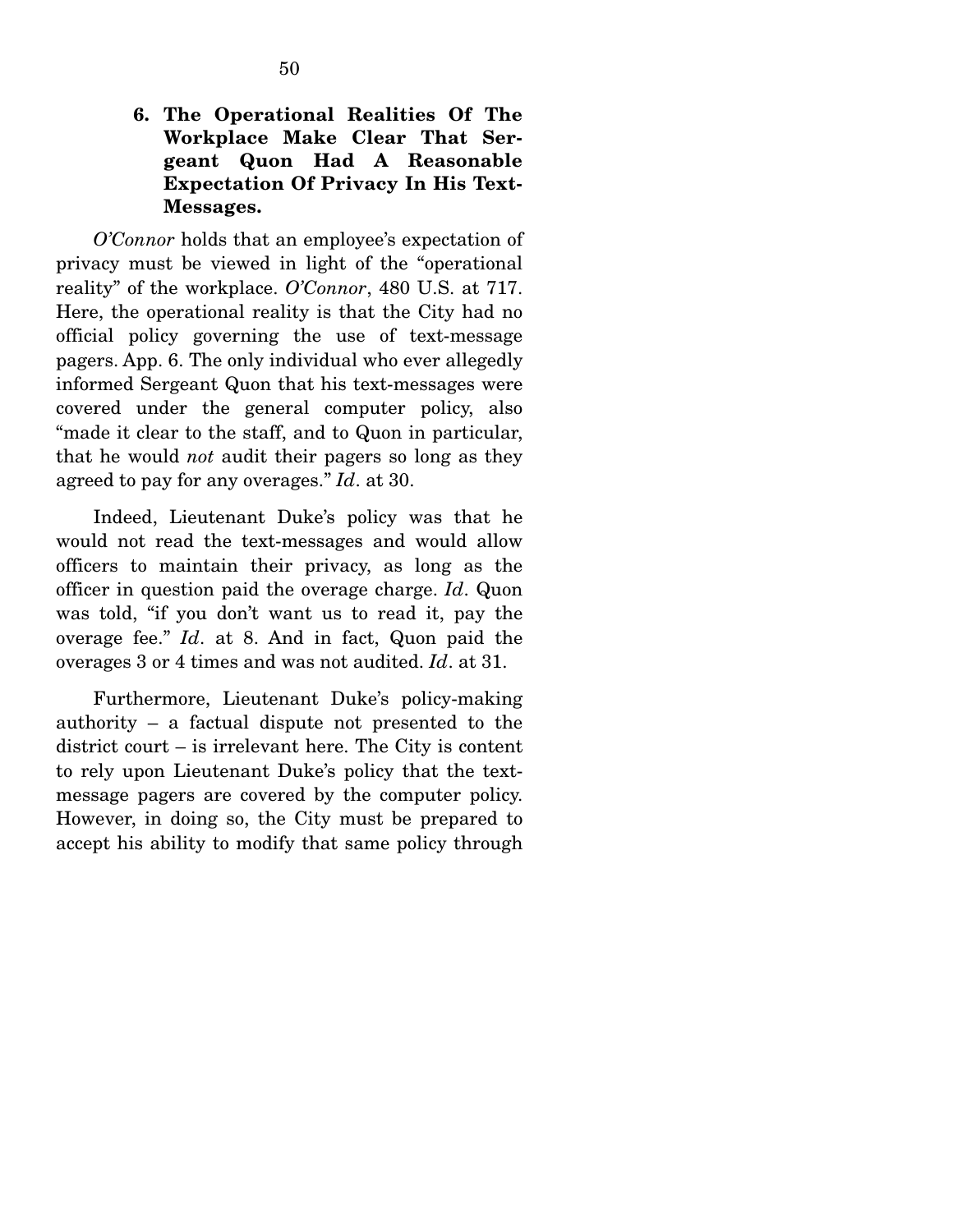what petitioners label as an "accommodation." Pet. Br. 42. In any event, whether a decision-maker possesses final authority to establish municipal policy is only necessary to determine whether liability attaches to a municipality. *See Pembaur v. City of Cincinnati*, 475 U.S. 469, 481-82 (1986). Here, the task before the Court is a fact-specific inquiry into whether an expectation of privacy is reasonable in light of the "operational realities" of the workplace. Since Lieutenant Duke effectively set the policy, it would of course not be unreasonable to rely on his change of that policy.

 Finally, the existence of the CPRA has no impact on the Court's "operational reality" analysis because Sergeant Quon's text-messages are not public records as defined by the CPRA. California Government Code section 6254(k) provides an exemption for "[r]ecords, the disclosure of which is exempted or prohibited pursuant to federal or state law. . . ." Since the disclosure of Sergeant Quon's text-messages was prohibited from disclosure under federal law, namely the SCA, those messages could not be disclosed under the CPRA. It follows that because the CPRA statutorily exempted the text-messages from disclosure, the CPRA cannot possibly be considered to have been part of Quon's operational reality. Since the City had no lawful means to obtain the text-messages and they are not subject to disclosure under the CPRA, Sergeant Quon maintained a reasonable expectation of privacy. Both the district court and the Ninth Circuit's ruling on these disputed facts are not clearly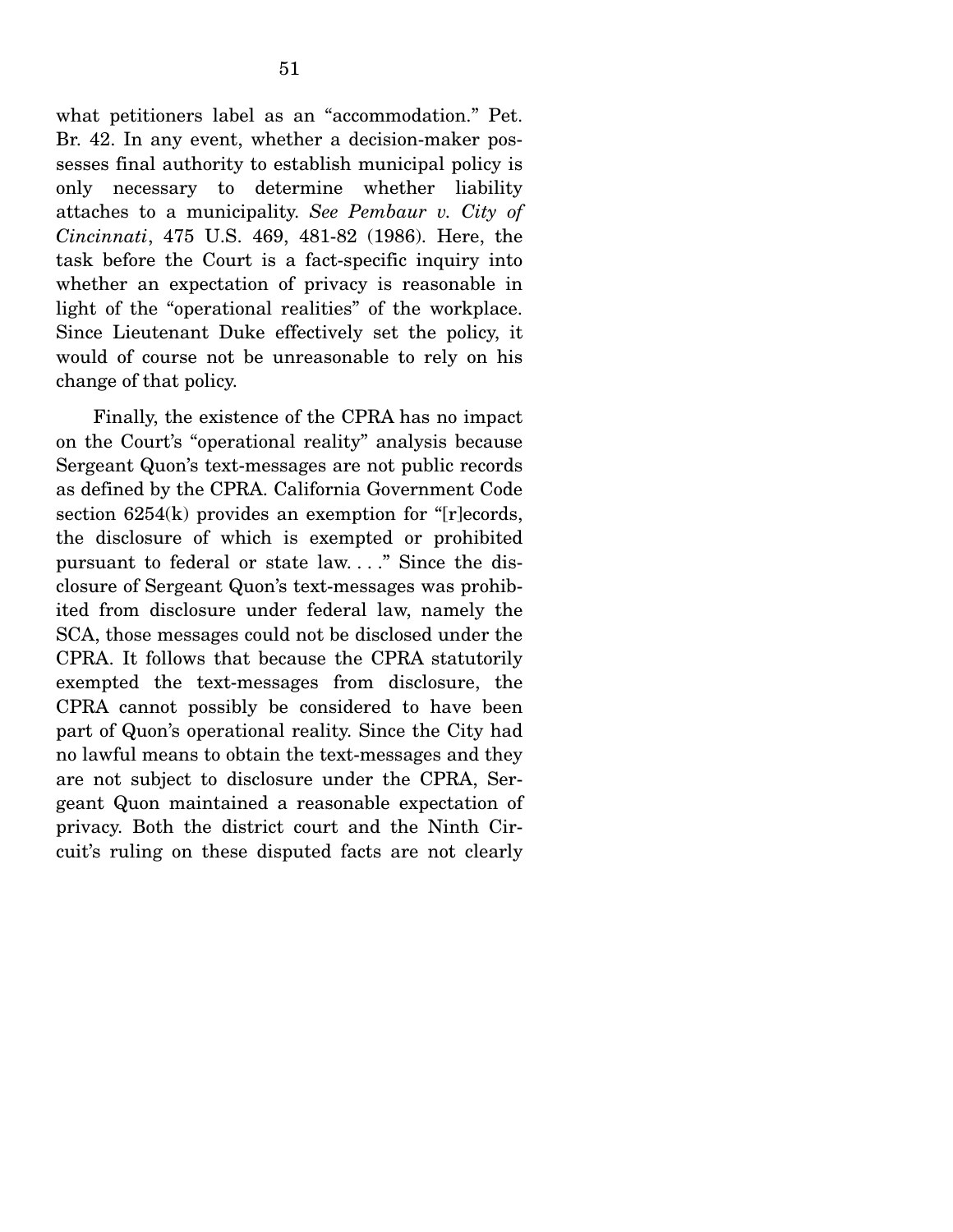erroneous and should thus be upheld. *See Blau v. Lehman*, 368 U.S. 403, 408-09 (1962); *Faulkner v. Gibbs*, 338 U.S. 267, 268 (1949); *United States v. Dickinson*, 331 U.S. 745, 751 (1947) (The "two-court" rule is the "long-established practice not to reverse findings of fact concurred in by two lower courts unless shown to be clearly erroneous.").

### **B. The City's Search Of Sergeant Quon's Text-Messages Was Unreasonable.**

### **1. The Search Was Not Justified At Its Inception.**

The Fourth Amendment's protection against "unreasonable" searches is enforced by "a careful balancing of governmental and private interests." *T.L.O.*, 469 U.S. at 341. Thus, after it is established that an employee has a reasonable expectation of privacy, the search must also be reasonable under all the circumstances. "[P]ublic employer intrusions on the constitutionally protected privacy interests of government employees for noninvestigatory, workrelated purposes, . . . should be judged by the standard of reasonableness under all the circumstances." *O'Connor*, 480 U.S. at 725-26. Under this standard, courts must evaluate whether the search was "justified at its inception," and whether it "was reasonably related in scope to the circumstances which justified the interference in the first place." *Id.* at 726.

 Ordinarily, a search is reasonable "at its inception" if "the search is *necessary* for a noninvestigatory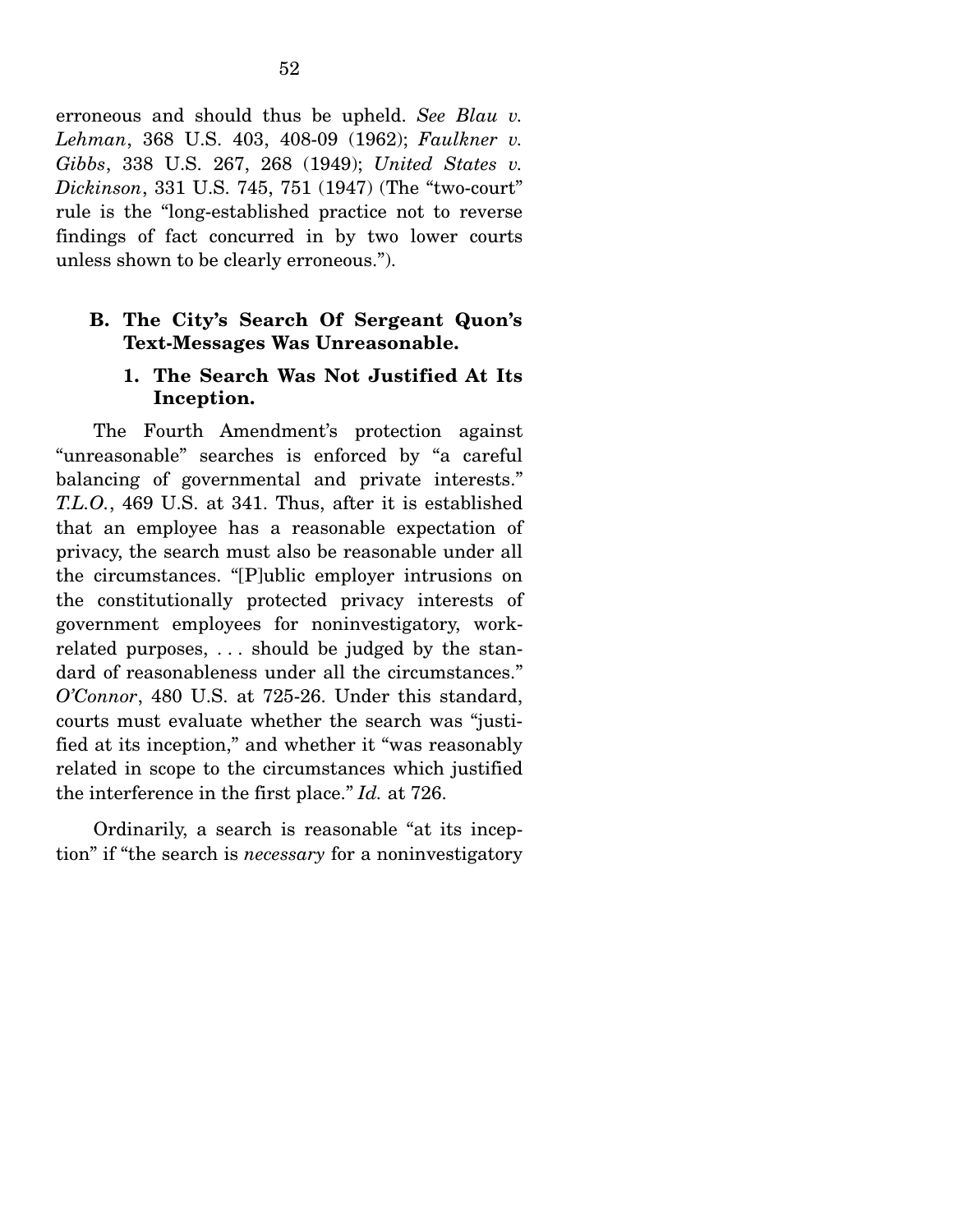work-related purpose." *Id*. at 726 (emphasis added). Here, a jury decided that the purpose of the search was to insure that officers were not being required to pay for work-related text-messages. App. 33-34. Thus, the relevant question before this Court is whether the search of Sergeant Quon's private text-messages is *necessary* to insure that he was not being required to pay for work-related messages. The clear answer to this question is that it could not be.

 First and foremost, a search that can only be accomplished through unlawful means can never be considered reasonable under the Fourth Amendment. It was not necessary to violate federal law in order for the City to determine whether Sergeant Quon was being required to pay for work-related text-messages. *See* App. 35-36 (Ninth Circuit's discussion of other ways in which the efficacy of the character limit could have been verified).

 The *O'Connor* analysis presumes that the government has both the authority and the means to conduct the search. But because petitioners violated the SCA in this case, one can only conclude that they did not have the authority to conduct the search. As such, the search could not have been justified at its inception.

 Notwithstanding this glaring defect, both lower courts agreed with petitioners, concluding with no analysis that a search to reveal the efficacy of the character limit is a legitimate work-related rationale and thus justified at its inception. App. 34, 102-03.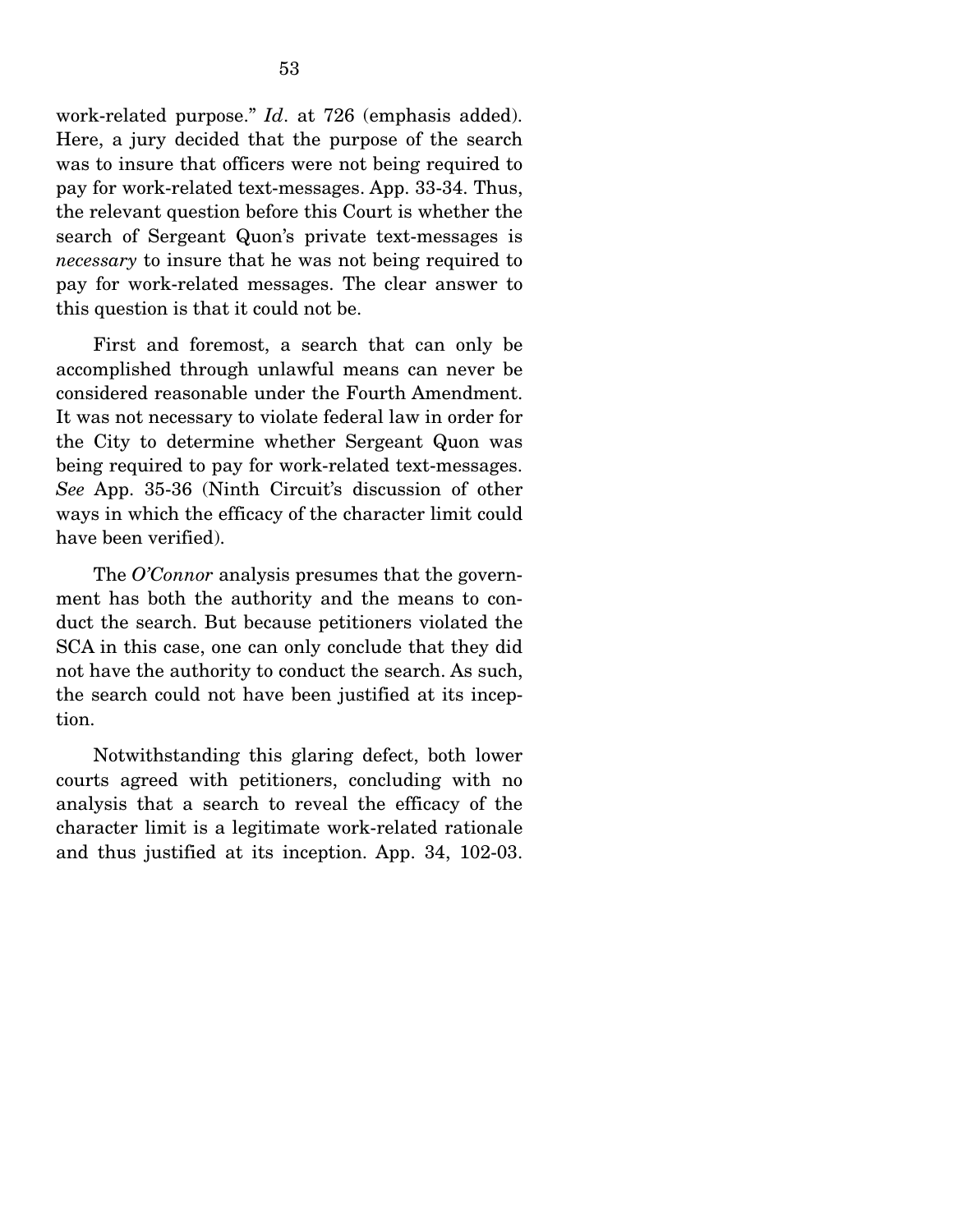However, the proper focus is not only whether the employer has a legitimate purpose, but whether the search is "necessary" to achieve that purpose. *O'Connor*, 480 U.S. at 726.

 The City had no reasonable basis to believe the search was necessary. The City already knew that officers were electing to pay overages rather than have their messages audited. More importantly, the officers were well aware that if they believed the overages resulted from work-related messages, they could contest the charge and have their messages reviewed. In practice, this process worked well. Officers paid for any overages and if they felt that the overages were for work-related matters they could contest the charge. The record is clear that Lieutenant Duke simply grew tired of being a bill collector. Since the City had already implemented safeguards to insure that the officers were not being forced to pay the City's bill, it is impossible to conclude that the search was "necessary." Because it was not necessary, it was not justified at its inception; and because it was not justified at its inception, it was unreasonable under *O'Connor*.

 Furthermore, the district court specifically found that Lieutenant Duke's policy could not be said to reveal "misconduct," since Lieutenant Duke's actions "allowed, condoned, and even encouraged" officers to go over the character limit. App. 98. The district court indicated, "[i]n light of Lieutenant Duke's policy, the search would not have revealed misconduct; rather, it would have uncovered conduct permitted by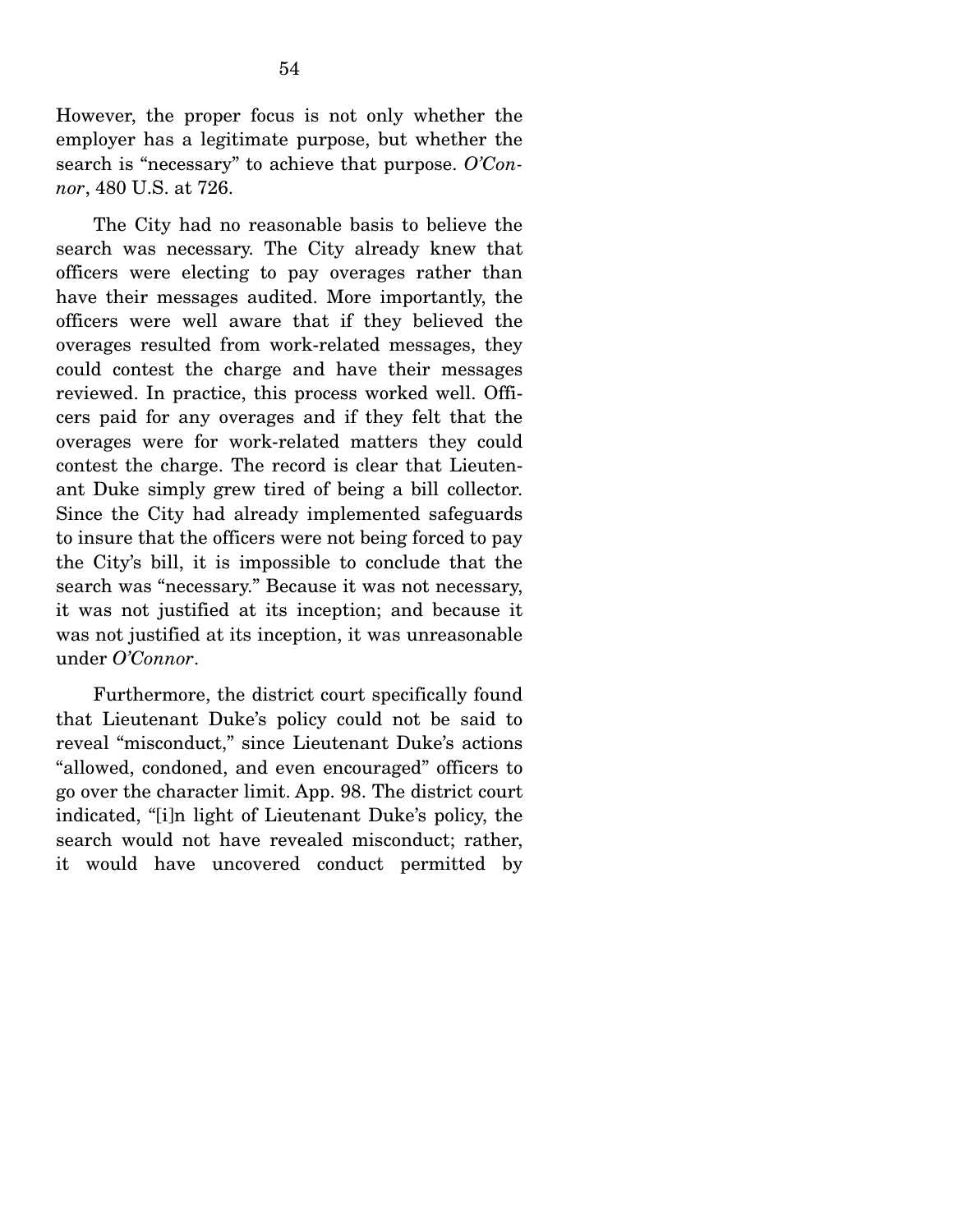Lieutenant Duke to occur." *Id*. at 98-99. The factual finding made by the district court – that Lieutenant Duke's policy encouraged officers to exceed the monthly character limit (in return for paying the overage charges) – proves that the search lacked a reasonable basis, which also renders it unreasonable at its inception.

## **2. The Search Was Unreasonable In Scope And Was Excessively Intrusive.**

A search is reasonable in scope "when the measures adopted are reasonably related to the objectives of the search and not excessively intrusive in light of . . . the nature of the [misconduct]." *O'Connor*, 480 U.S. at 726 (quoting *T.L.O.*, 469 U.S. at 342). Here, the Ninth Circuit balanced the competing interests, and held that there was a serious disconnect between the purpose of the search and the means in which the search was carried out. In light of the fact that the City explicitly agreed to maintain Sergeant Quon's privacy so long as he paid his overage charges, and because Lieutenant Duke's practice actually encouraged officers to exceed the character limit, the City's search was found by the Ninth Circuit to be excessively intrusive.

 First, Sergeant Quon's Fourth Amendment rights are significant. The officers were specifically afforded the right to use the pagers for personal communication. In that regard, the pagers were issued to the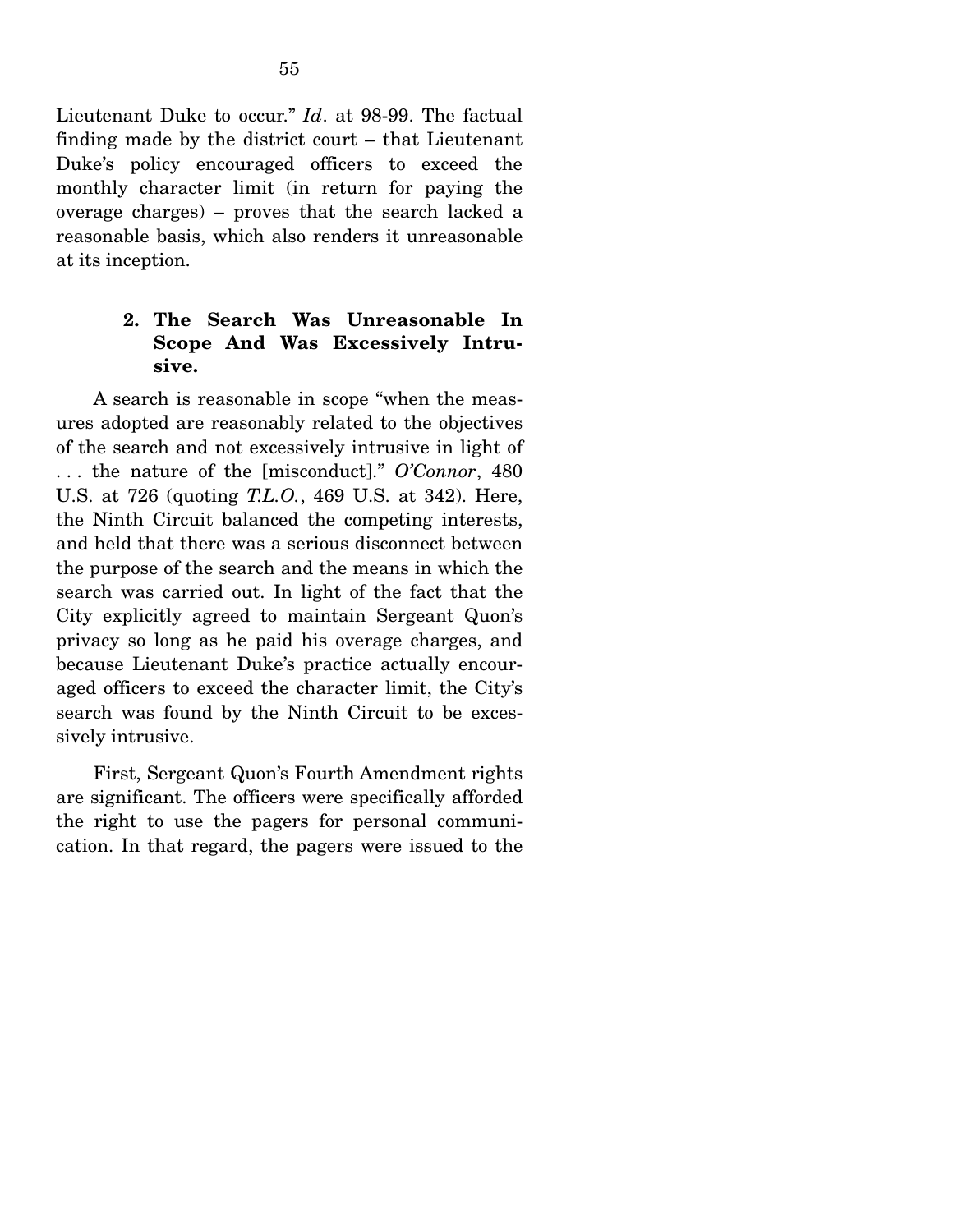SWAT members as a benefit in order to relieve the City of financial liability for forcing them to be on-call 24 hours a day, 7 days a week. The written computer policy allows personal communication, and as the district court found, Lieutenant Duke's unwritten policy actually encouraged officers to use the pagers for that purpose. Thus, the City specifically allowed the officers to use the pagers as a *primary* method of personal communication, in addition to work-related business. In light of this, Quon's expectation of privacy is great and his interests are significant.

 Petitioners fail to explain why Quon has no protected interest in using his pager for personal communications. Pet. Br. 45. Petitioners ignore the purpose for acquiring the pagers and their own written policy which expressly allows personal communication. Also, petitioners make no mention of Lieutenant Duke's privacy policy. That some of Sergeant Quon's messages were eventually discovered to be sexual in nature adds nothing to the analysis. In fact, many of Sergeant Quon's messages were sent off-duty and were not sexual in nature.

 Second, contrary to petitioners' suggestion, the City's interest justifying the search was hardly as broad as to ensure "the work of the agency is conducted in a proper and efficient manner." *Id*. at 46 (citing *O'Connor*, 480 U.S. at 724). Rather, the purpose of the search was to determine if officers were paying for work-related charges – something the officers were already told they could challenge if they thought was the case. As a result, the Ninth Circuit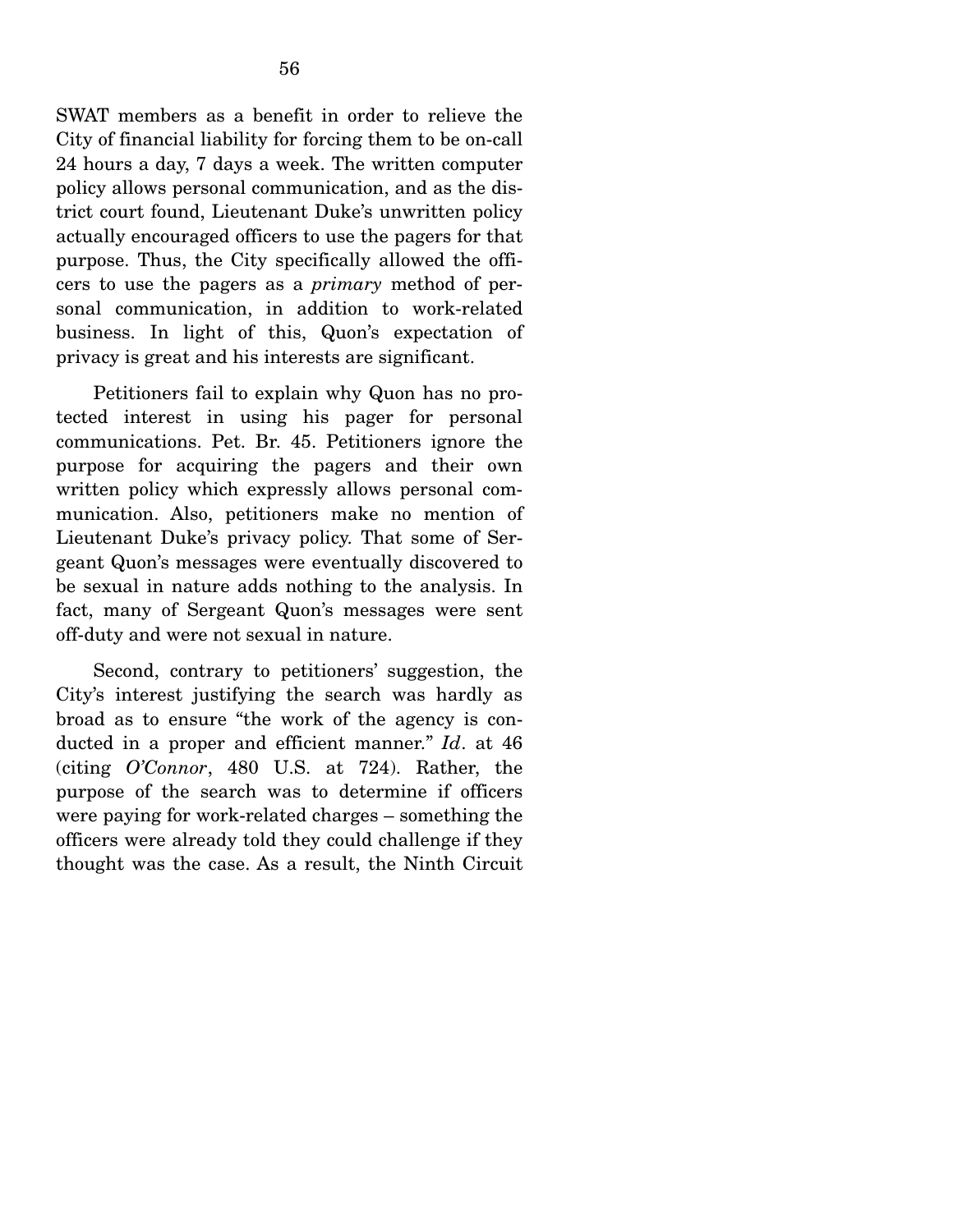was charged with balancing these competing interests and found the search excessively intrusive. In light of all the circumstances, the finding is relatively straightforward.

 In this regard, the most glaring problem with the petitioners' actions is that they opted to review the contents of all of Sergeant Quon's text-messages, work-related and personal, without his consent, and in violation of the SCA. The City did this despite Lieutenant Duke's stated policy stating that they would not. Thus, the Ninth Circuit properly held that Sergeant Quon's reasonable expectation of privacy – established primarily by the City itself – was not overcome by the City's interest in determining the efficacy of the character limit.

 In *Narducci*, an employee brought a Fourth Amendment claim against his employer for surreptitiously recording phone calls in the department that he worked in. *Narducci*, 572 F.3d at 316-18. The employer recorded all phone calls, including personal calls, for the purpose of monitoring threatening calls. *Id*. at 321. The Seventh Circuit applied the *O'Connor* analysis, and found that the search was excessively intrusive in "that recording every single phone call made on those lines for years without ever notifying the employees was not a reasonable scope for the search." *Id*. In other words, the search was excessively intrusive in light of its purpose.

 In contrast, in *Leventhal*, a government employee's computer was searched after receiving an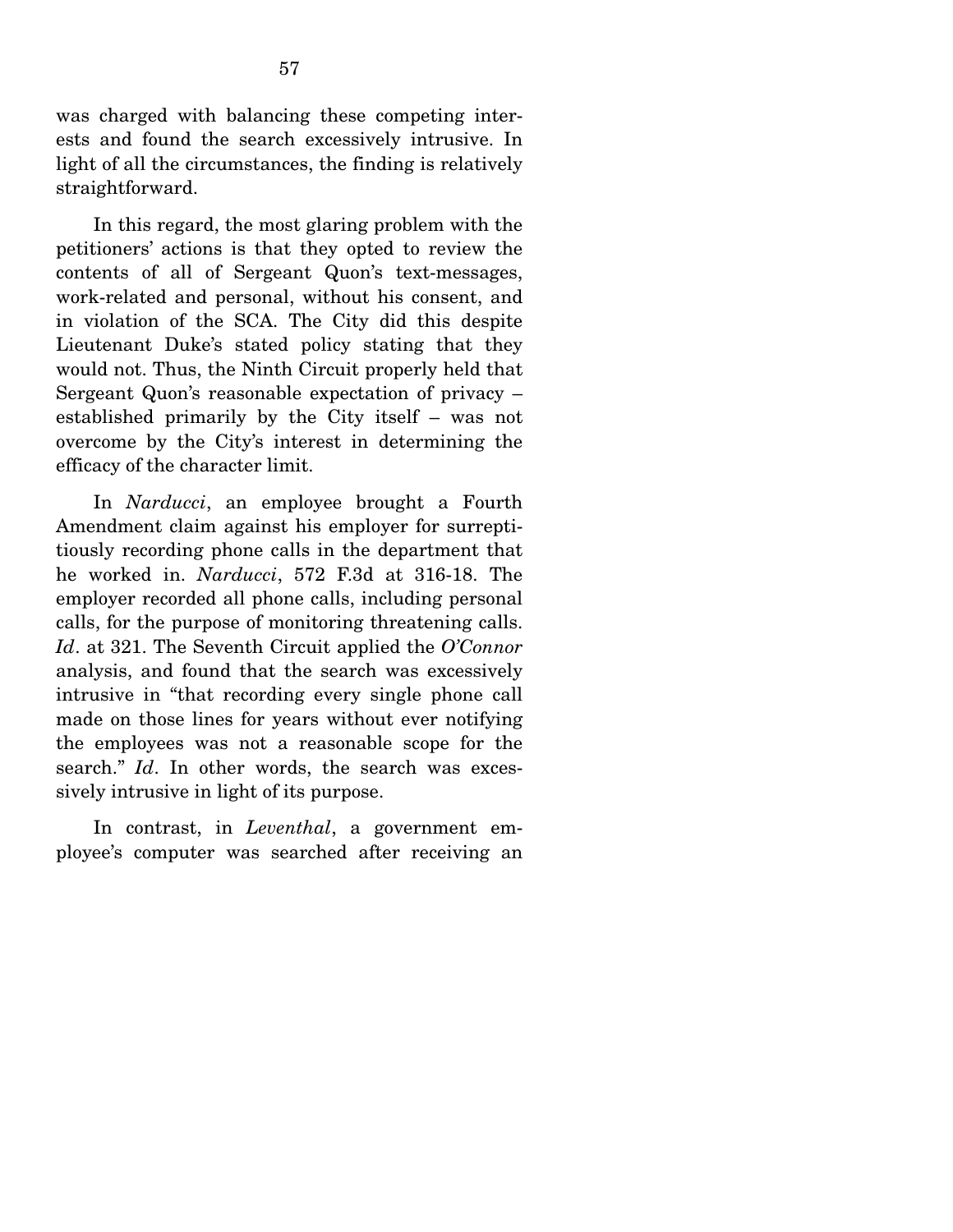anonymous tip that the employee was engaging in misconduct by conducting personal affairs during work hours. *Leventhal*, 266 F.3d at 75. Acknowledging that the employee had an expectation of privacy in his computer, the employer implemented a systematic approach to searching his computer. *Id*. at 76. Rather than simply start opening up files and running programs, the employer began by printing out a list of file names to determine if the file names revealed whether they were work-related or not. After determining that certain files, based upon their names, were not work-related and therefore evidence of misconduct, the employer conducted three subsequent searches that consisted of copying the identified files and opening a few of them. *Id*. at 76-77. As a result, the Second Circuit carefully balanced the scope of the search and found that it was not excessively intru-

 Here, the Ninth Circuit identified several ways in which the City could have verified the efficacy of the character limit in order to demonstrate that the search was "excessively intrusive" under *O'Connor*:

sive. *Id*. at 76.

[T]he Department could have warned Quon that for the month of September he was forbidden from using his pager for personal communications, and that the contents of all of his messages would be reviewed to ensure the pager was used only for work-related purposes during that time frame. Alternatively, if the Department wanted to review past usage, it could have asked Quon to count the characters himself, or asked him to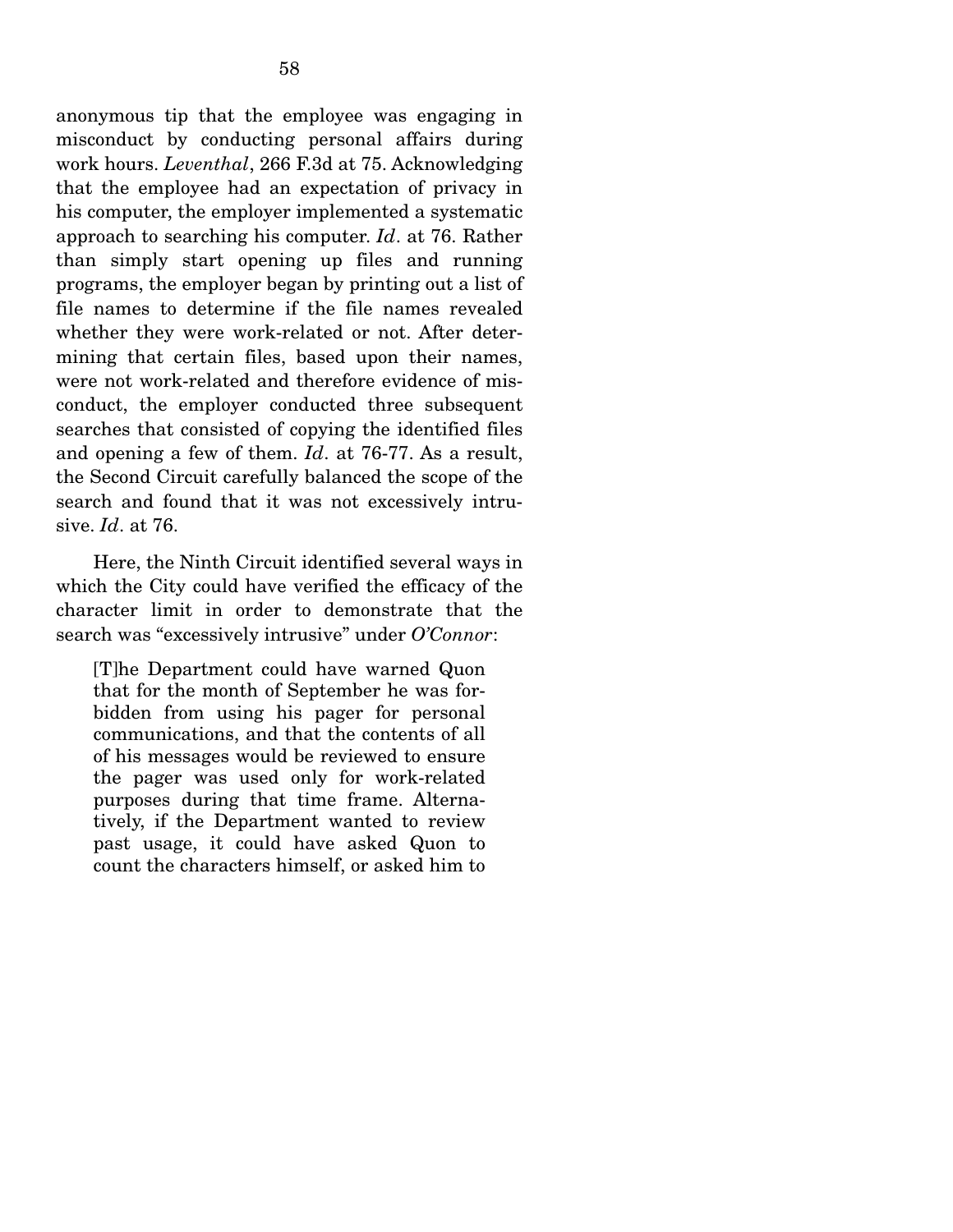redact personal messages and grant permission to the Department to review the redacted transcript. Under this process, Quon would have an incentive to be truthful because he may have previously paid for work-related overages and presumably would want the limit increased to avoid paying for such overages in the future. *These are just a few of the ways in which the Department could have conducted a search that was reasonable in scope*.

#### App. 35-36 (emphasis added).

 Reviewing all of the text-messages is an excessive manner in which to determine if the City needed to increase its character allotment. This is particularly so here, where the City told the officers it would not review their messages as long as they paid the overages and the officers did in fact pay the overages without issue. Petitioners opted to review all the messages – work-related and personal. This was excessively intrusive in light of the noninvestigatory object of the search. Under all the circumstances, the search was not reasonable in scope.

 Finally, contrary to petitioners' suggestion, the Ninth Circuit did not adopt or apply a "less intrusive means" test for determining whether the search was reasonable. In the concurring opinion in support of denial of rehearing en banc, Judge Wardlaw addressed this very issue, stating unequivocally that the court "did not adopt a 'less intrusive means.'" App. 133. The opinion makes clear the City's actions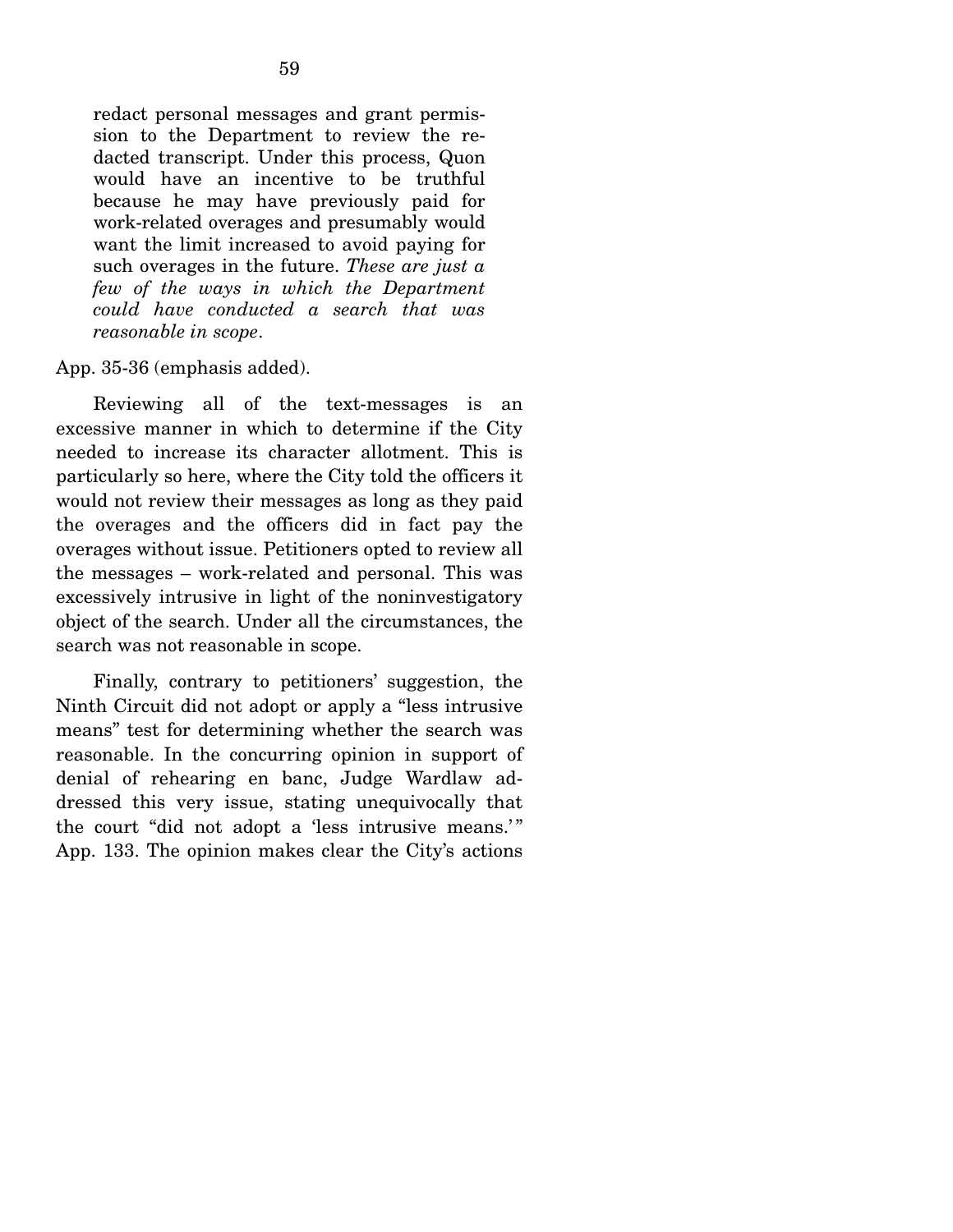were excessively intrusive in light of the noninvestigatory object of the search. *Id*. at 133-34. The Ninth Circuit reached this holding based on the conclusion that Quon's "reasonable expectation of privacy in those messages" was "not outweighed by the government's interest-again, as found by the jury-in auditing the messages." *Id*. at 134.

 In short, petitioners clearly lacked any reasonable basis to conclude that such the search was necessary. Officers were allowed, both by written policy and Lieutenant Duke's practice, to use their pagers for personal matters. *See* Pet. Br. 57. Officers were advised that if they felt the overages were the result of work-related business, they could contest the charge. As a result, a search to determine the efficacy of the character limit was not necessary and a search that entails reviewing every message for that purpose is excessively intrusive. For these reasons, the search was unreasonable.

# **III. SINCE THE SEARCH WAS UNREASON-ABLE AS TO SERGEANT QUON, IT WAS ALSO UNREASONABLE AS TO HIS CORRESPONDENTS.**

The district court, the Ninth Circuit, and now petitioners, all acknowledge that *O'Connor*'s plurality opinion guides this Court's analysis of the electronic communications sent and received via Sergeant Quon's text-message pager. Thus, *O'Connor* applies whenever the government infringes upon "an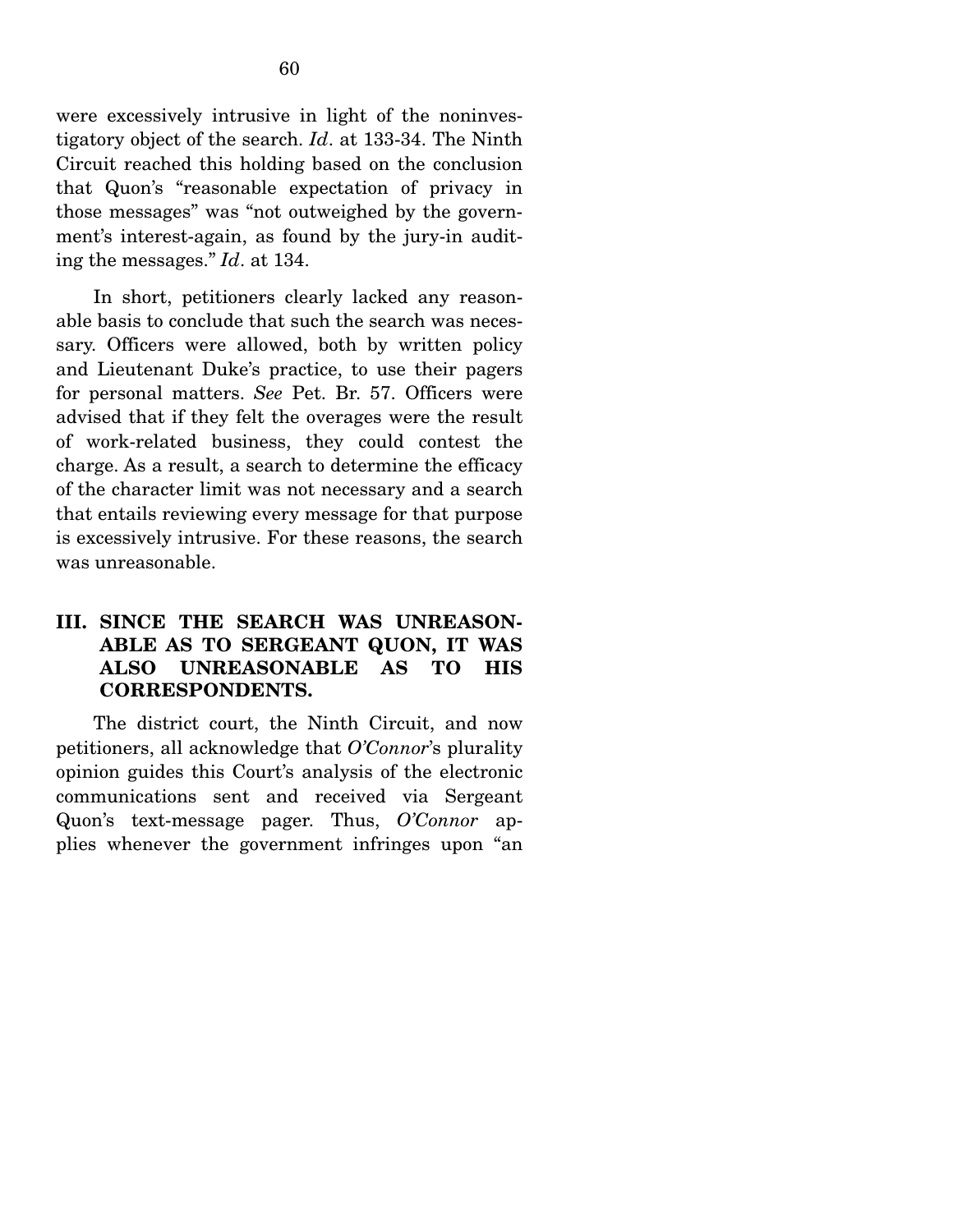employee's expectation of privacy that society is prepared to consider reasonable."9 *O'Connor*, 480 U.S. at 715.

 It is well-settled that, "since 1878, . . . the Fourth Amendment's protection against 'unreasonable searches and seizures' protects a citizen against the warrantless opening of sealed letters and packages addressed to him in order to examine the contents." *Ex parte Jackson*, 96 U.S. 727 (1877); *see also United States v. Jacobsen*, 466 U.S. 109, 114 (1984) ("Letters and other sealed packages are in the general class of effects in which the public at large has a legitimate expectation of privacy.").

 Accordingly, in *Katz v. United States*, 389 U.S. 347 (1967), this Court held that individuals have a reasonable expectation of privacy in the content of their telephone calls and the placement of a listening device on a telephone violated the individual's Fourth Amendment right. The Court reasoned:

One who occupies [a phone booth], shuts the door behind him, and pays the toll that permits him to place a call is surely entitled to assume that the words he utters into the mouthpiece will not be broadcast to the world. To read the Constitution more narrowly is to ignore the vital role that the

<sup>9</sup> Petitioners do not dispute that all plaintiffs maintained a subjective expectation of privacy in the sending and receiving of text-messages. App. 88 n.6.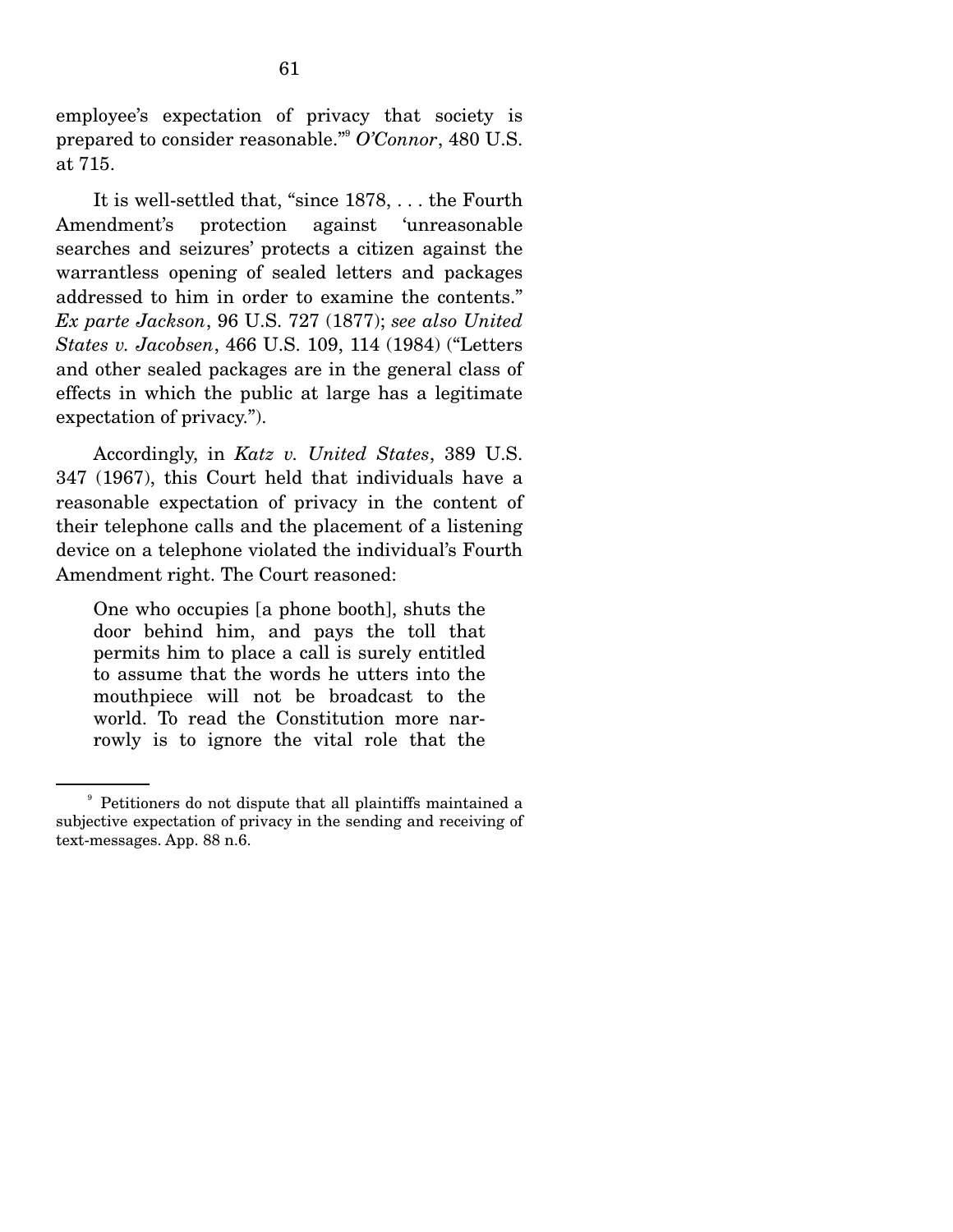public telephone has come to play in private communication.

#### *Id.* at 352.

 However, this Court drew a meaningful distinction between the content of the communication, which is entitled to full Fourth Amendment protection, and the addressing information, such as the dialed telephone numbers, which are not protected. *See Smith,* 442 U.S. at 742. In *Smith*, this Court held that the use of a pen register  $-$  a device that records the phone numbers one dials – does not violate the Fourth Amendment because it did not acquire "the *contents* of communications." *Id.* at 741.

 Thus, *Katz* and *Smith* held that a telephone caller does not forfeit his privacy right in the contents of the conversation, even though "[t]he telephone conversation itself must be electronically transmitted by telephone company equipment, and may be recorded or overheard by the use of other company equipment." *Smith*, 442 U.S. at 746 (Stewart, J., dissenting). These combined precedents recognize a heightened protection of the content of the communications.

 The Ninth Circuit has applied these principles in two important decisions. In *United States v. Hernandez*, 313 F.3d 1206 (9th Cir. 2002), the Ninth Circuit applied the rationale from *Smith* to written letters, holding that individuals maintain privacy in the content of their written letters, but do not enjoy a reasonable expectation of privacy in what they write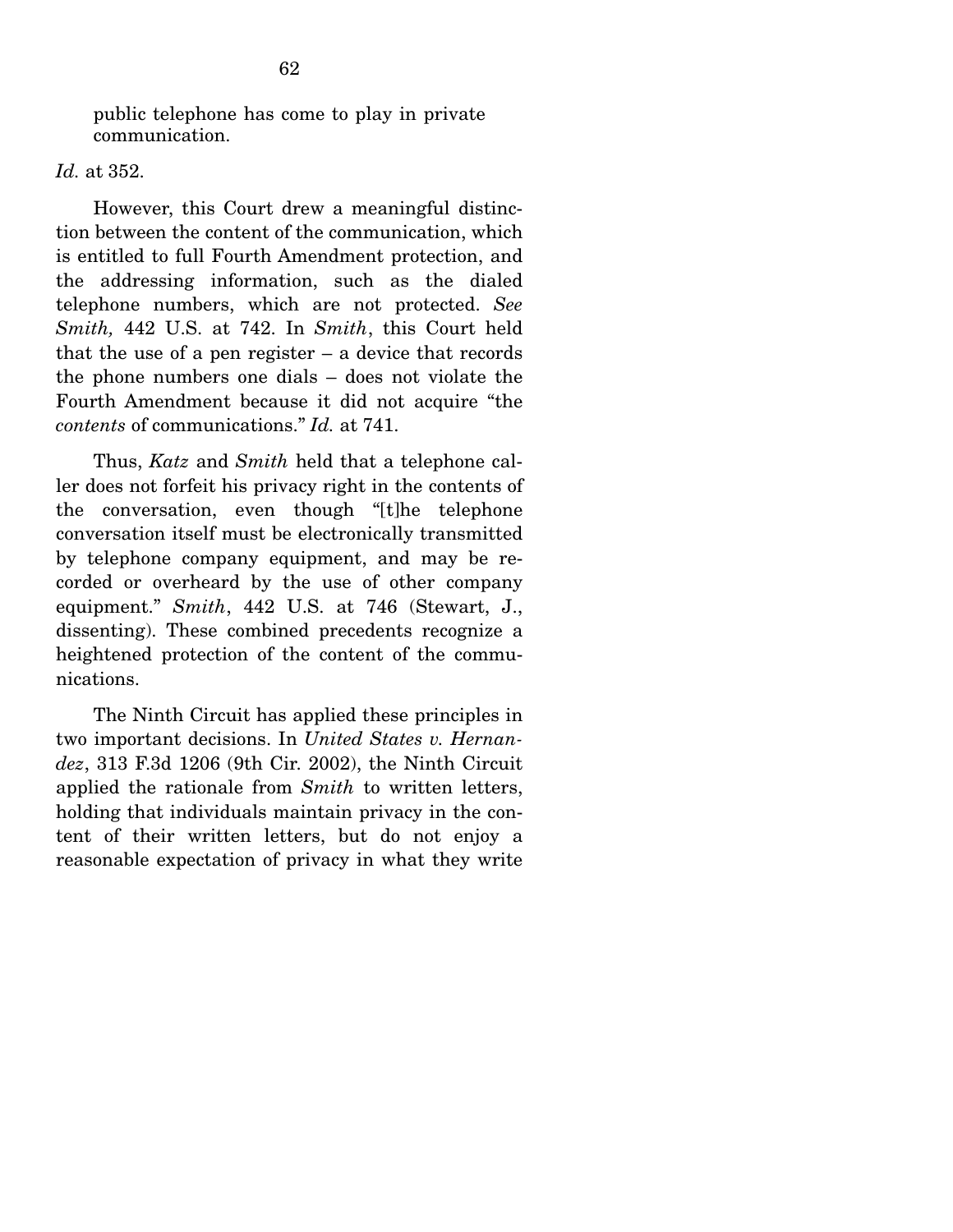on the outside of the envelope. *Id*. at 1209-10. In *United States v. Forrester*, 512 F.3d 500 (9th Cir. 2008), the Ninth Circuit extended the pen register and outside-of-envelope rationales to the "to/from" line of e-mails, stating that "e-mail . . . users have no expectation of privacy in the to/from addresses of their messages . . . because they should know that this information is provided to and used by Internet service providers for the specific purpose of directing the routing of information." *Id*. at 510.

 Over 40 years later, after *Katz* was decided, one cannot ignore the vital role that electronic communications, like text-messaging, has come to play in today's private communications. The content of a text-message is the modern-day equivalent of the content of a sealed postal letter and the substance of a telephone conversation. Whether we like it or not, text-messaging is steadily becoming the primary manner of communication for the masses.<sup>10</sup>

 Circuit courts have found that individuals do have an expectation of privacy in the content of a text-message. *Quon v. Arch Wireless Operating Company, Inc.*, 529 F.3d 892, 905 (9th Cir. 2008); *Warshak v. United States*, 490 F.3d 455, 473-75 (6th

<sup>&</sup>lt;sup>10</sup> As of June 2008, over 75 billion text-messages are sent every month. To put that into perspective, a typical U.S. mobile subscriber sends or receives 357 text-messages per month, compared to placing or receiving 204 phone calls. *See* CellSigns, Text-Message Statistics, http://www.cellsigns.com/industry.shtml (last visited Mar. 12, 2010).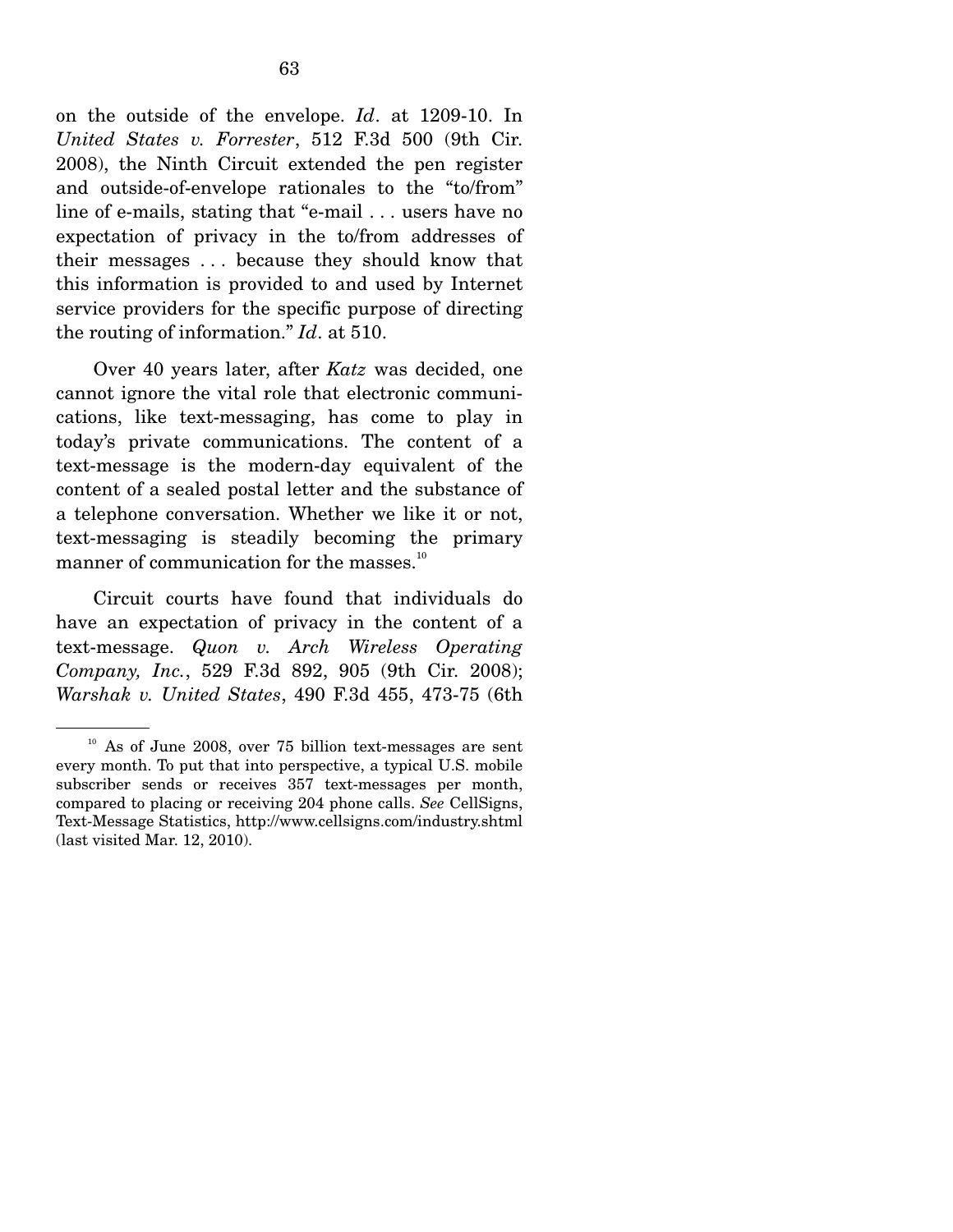Cir. 2007), *vacated on other grounds*, 532 F.3d 521 (2008) (en banc); *cf*. *United States v. Finley*, 477 F.3d 250, 259 (5th Cir. 2007) (finding reasonable expectation of privacy in text-messages). While the contents of electronic communications are given to a provider in a way that content of a letter is not, providers do not monitor the content of the communications. *Quon*, 529 F.3d at 895-96 (Textmessages are sent and received via a radio frequency transmission and are kept on a computer network and distributed electronically); *Warshak*, 490 F.3d at 473-75. That Arch Wireless may have been able to access the contents of the messages for its own purposes also does not defeat a sender's reasonable expectation of privacy. *See United States v. Heckenkamp*, 482 F.3d 1142, 1146-47 (9th Cir. 2007) (holding that a student did not lose his reasonable expectation of privacy in information stored on his computer, despite a university policy that it could access his computer in limited circumstances while connected to the university's network); *United States v. Ziegler*, 474 F.3d 1184, 1189-90 (9th Cir. 2007) (holding that an employee had a reasonable expectation of privacy in a computer in a locked office despite a company policy that computer usage would be monitored).

 Since there is virtually no difference between the privacy rights of the sender of text-messages and those of letters or telephone calls, the same standards apply. Accordingly, the Ninth Circuit found no meaningful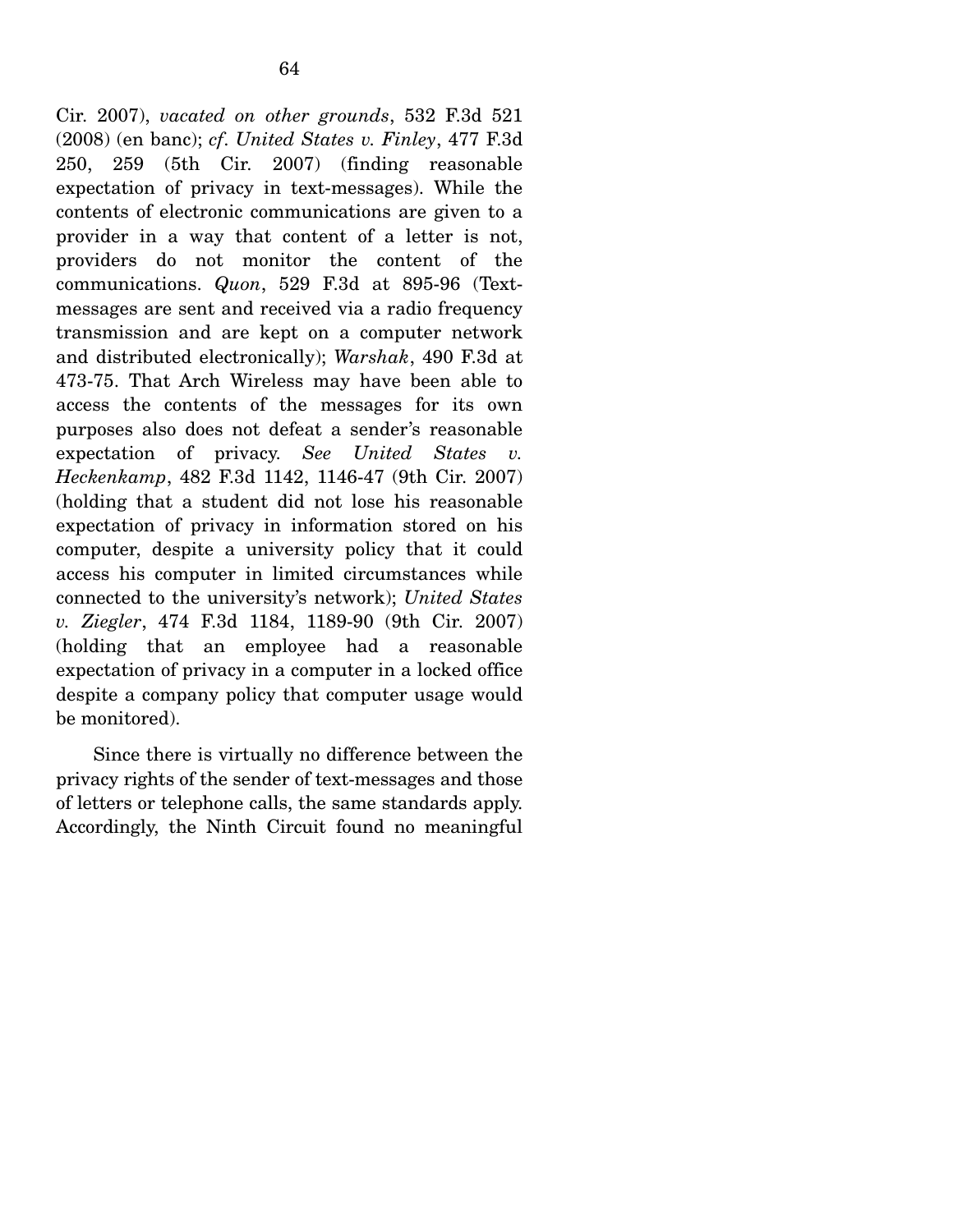difference between the sending of letters and e-mails versus text-messages.

 Furthermore, when an individual engages in communication with another individual, his or her reasonable expectation of privacy depends on that other individual. The Ninth Circuit noted that absent an agreement to the contrary, plaintiffs Trujillo, Florio, and Jerilyn Quon had no reasonable expectation that Sergeant Quon would maintain the private nature of their text-messages, or vice versa. *See United States v. Maxwell*, 45 M.J. 406, 418 (C.A.A.F. 1996) ("[T]he maker of a telephone call has a reasonable expectation that police officials will not intercept and listen to the conversation; however, the conversation itself is held with the risk that one of the participants may reveal what is said to others." (citing *Hoffa v. United States*, 385 U.S. 293, 302 (1966))). Thus, had Sergeant Quon voluntarily permitted the City to review his text-messages, the remaining plaintiffs would have had no privacy claims. *See United States v. White*, 401 U.S. 745 (1971) (no Fourth Amendment violation when the government gains one party's consent to eavesdrop on a telephone conversation). Since Sergeant Quon maintained an expectation of privacy in his text-messages, so too did the remaining plaintiffs.

 Finally, petitioners argue that it would always be unreasonable to believe that a sender of a textmessage to a government pager would have an expectation of privacy in the message. Pet. Br. 63. In order to have an expectation of privacy, petitioners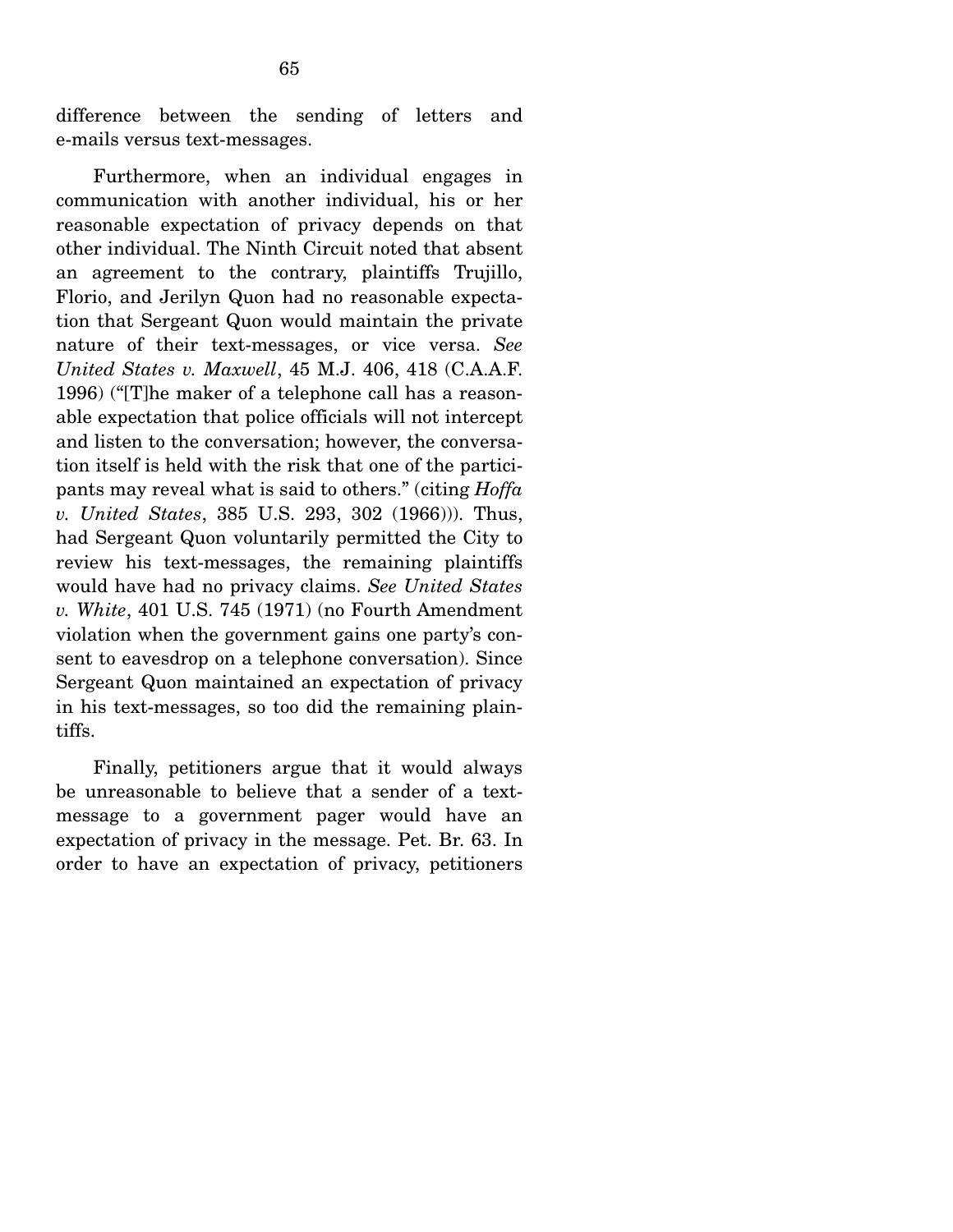argue that the sender would have to believe that the recipient's employer does *not* have a no-privacy policy in place. Petitioners argue that such a belief would be unreasonable, presumably without examining the context or all of the relevant circumstances. The record involving the plaintiffs in this case is clear and contains no evidence that plaintiffs Florio and Jerilyn Quon were ever told by Lieutenant Duke that the computer policy governed the use of the pagers. As a result, the only evidence on this point is that they had no reason to believe the City could review the messages they sent to Sergeant Quon. *See* petitioners' Supplemental Excerpts of Record 303, 307 (declarations of Florio and Jerilyn Quon attesting to a lack of knowledge of any policy that would allow the City to review the private text-messages that were sent to Jeff Quon). Additionally, Sergeant Trujillo was a SWAT member and would have been aware of Lieutenant Duke's policy not to review the text-messages. Consequently, the facts support the reasonableness of the remaining plaintiffs' expectation of privacy based upon their own operational realities.

 In short, the Ninth Circuit properly applied this Court's precedent to what is rapidly becoming the primary mode of communication for many citizens. Trujillo, Florio and Jerilyn Quon's expectations of privacy are all inherently linked with Sergeant Quon's in this case. Accordingly, the search was unreasonable as to all respondents.

--------------------------------- ♦ ---------------------------------